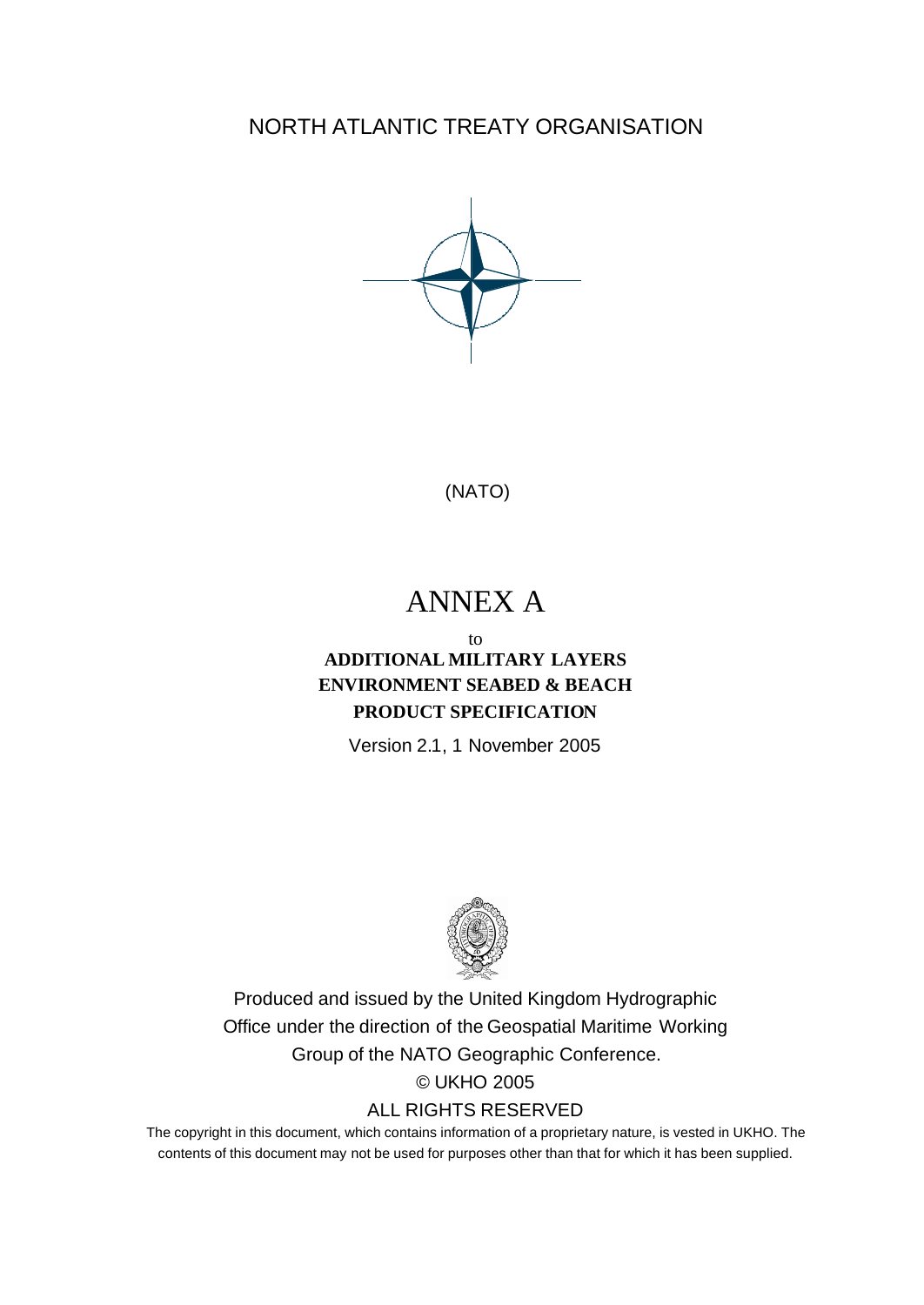# **ANNEX A S-57 IMPLEMENTATION OF ESB PRODUCT SPECIFICATION**

# **Document Control**

#### **ISSUE**

| <b>Date</b> | <b>Author</b>   | <b>Issue</b> | <b>Summary of Changes</b>                                                                   |  |  |  |
|-------------|-----------------|--------------|---------------------------------------------------------------------------------------------|--|--|--|
| 1/11/01     | AML             | 1.0          | <b>Part of the v1.0 Product Specification</b>                                               |  |  |  |
| 31/07/04    | <b>B</b> Parish | 2.0          | Includes amendments to AML ESB Product<br>approved by<br>Specification<br>AHHWG<br>12/05/04 |  |  |  |
| 1/11/05     | <b>B</b> Parish | 2.1          | Errors identified by industry fixed                                                         |  |  |  |

#### **APPROVALS**

| <b>Approver and Title</b> | <b>Signature</b> | <b>Date</b> |
|---------------------------|------------------|-------------|
| Chairman GMWG             |                  | 121/10/05   |

#### **VERSION CONTROL**

| <b>Version</b>    |             | <b>Review Date   Reviewed By</b>               |
|-------------------|-------------|------------------------------------------------|
| $\vert$ 1.2 draft | 12/05/04    | NATO Ad-Hoc Hydrographic Working Group (AHHWG) |
| 2.0               | To 18/10/05 | industry                                       |
|                   |             |                                                |

#### **FILE DETAILS**

| <b>Component</b>                | <b>Name &amp; Location</b>                                             | <b>Tool</b> |
|---------------------------------|------------------------------------------------------------------------|-------------|
| Document text                   | J:\AML\Specification\Specifications\ESB\ESB   MS Word<br>PS Annex A2.1 |             |
| Correspondence<br>and hard copy | HA/351/002/013                                                         | N/A         |
|                                 |                                                                        |             |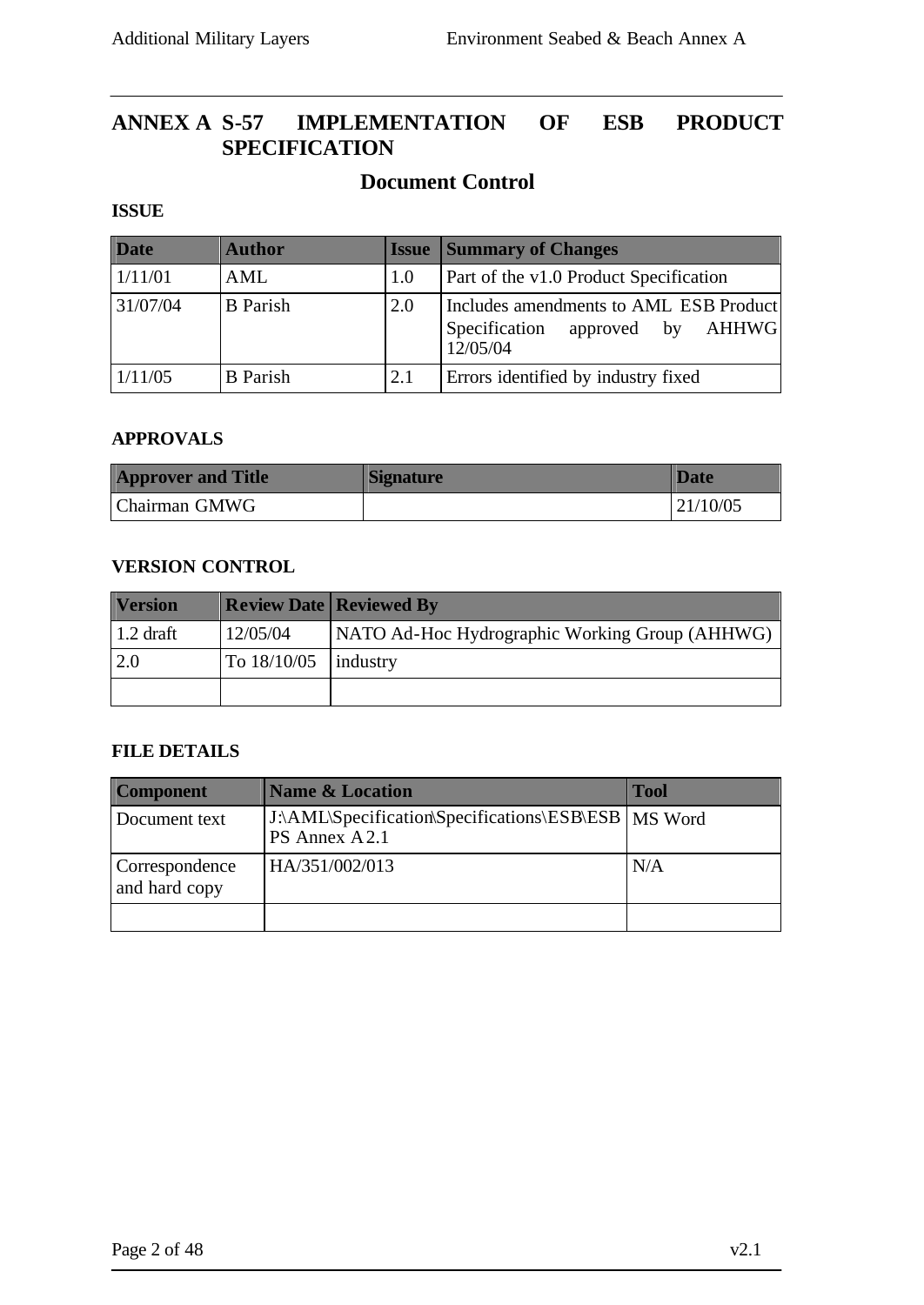# **CONTENTS**

| A.1     |  |
|---------|--|
| A.1.1   |  |
| A.1.1.1 |  |
| A.1.1.2 |  |
| A.1.1.3 |  |
| A.1.1.4 |  |
| A.1.1.5 |  |
| A.1.1.6 |  |
| A.1.1.7 |  |
| A.1.1.8 |  |
| A.1.1.9 |  |
| A.1.2   |  |
| A.1.2.1 |  |
| A.1.2.2 |  |
| A.1.2.3 |  |
| A.1.2.4 |  |
| A.1.2.5 |  |
| A.1.2.6 |  |
| A.1.2.7 |  |
| A.1.2.8 |  |
| A.2     |  |
| A.2.1   |  |
| A.2.1.1 |  |
| A.2.1.2 |  |
| A.2.1.3 |  |
| A.2.1.4 |  |
| A.2.1.5 |  |
| A.2.1.6 |  |
| A.2.2   |  |
| A.2.3   |  |
| A.2.3.1 |  |
| A.2.3.2 |  |
| A.2.4   |  |
| A.2.4.1 |  |
| A.2.4.2 |  |
| A.2.4.3 |  |
| A.2.4.4 |  |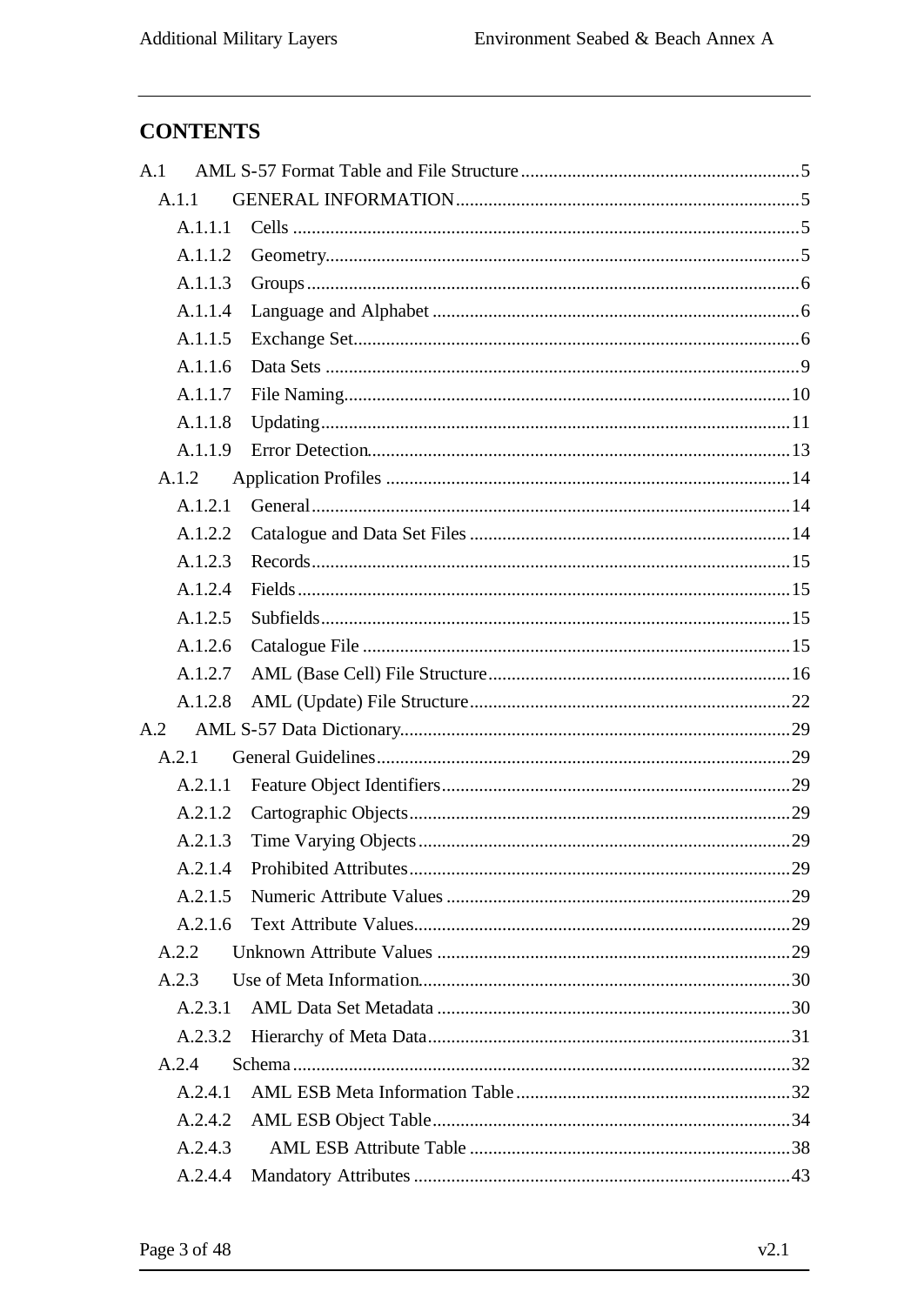| A.2.4.5 |  |
|---------|--|
| A.2.4.6 |  |
| A.2.4.7 |  |
| A.2.4.8 |  |
| A.3     |  |
| A.3.1   |  |
| A.3.2   |  |
|         |  |
|         |  |
| A.3.2.3 |  |
| $A$ 3.3 |  |
|         |  |
|         |  |
|         |  |
|         |  |
|         |  |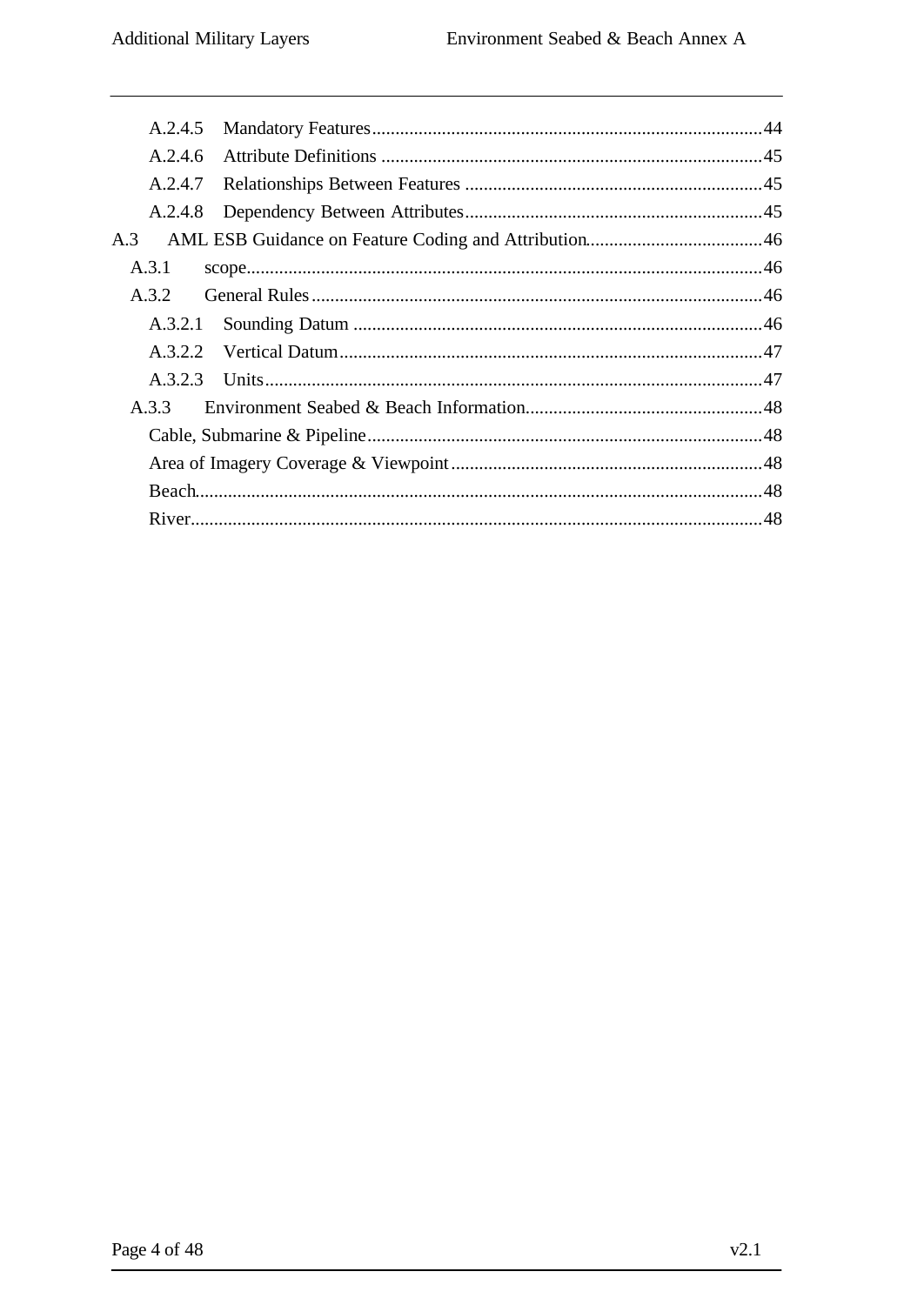# **A.1 AML S-57 Format Table and File Structure**

# *A.1.1GENERAL INFORMATION*

The binary implementation of S-57 must be used for AML ESB using the Chain-Node vector model described in S-57, part 2, Theoretical Data Model.

The application profiles define the structure and content of the catalogue file and data set files in an exchange set.

# **A.1.1.1 Cells**

In order to facilitate the efficient processing of AML data the geographic coverage of a given usage must be split into cells. Each cell of data must be contained in a physically separate, uniquely identified file on the transfer medium, known as a data set file (see section A.1.1.6 and A.1.1.7.3 of this Product Specification).

Cells are no longer constrained to be rectangular (i.e. defined by 2 meridians and 2 parallels). It is recommended that the geographic extent of the cell be chosen by the AML producer to ensure that the resulting data set file contains no more than 5 Megabytes of data. Subject to this consideration, the cell size must not be too small in order to avoid the creation of an excessive number of cells.

The coordinates of the vertices of the cell are encoded in decimal degrees in the catalogue file.

The area within the cell which contains data must be indicated by a meta object  $M_{\text{C}}$  M\_COVR with CATCOV = 1 (see section A.2.3.1 of this Product Specification). Any other area not containing data must be indicated by a meta object M\_COVR with  $CATCOV = 2.$ 

Cells of the same scale band (see section 2.2) may overlap. However, data within the cells must not overlap unless the cells are of different security classifications (see section 1.4.2).

Point or line feature objects which are at the border of two cells with the same intended usage must be part of only one cell. They are put in the south or west cell (i.e. north and east borders of the cell are part of the cell, south and west borders are not).

When a feature object exists in several cells its geometry must be split at the cell boundaries and its complete attribute description must be repeated in each cell.

### **A.1.1.2 Geometry**

The presentation of symbolised lines may be affected by line length. Therefore, the encoder must be aware that splitting a line into numerous small edges may result in poor symbolisation.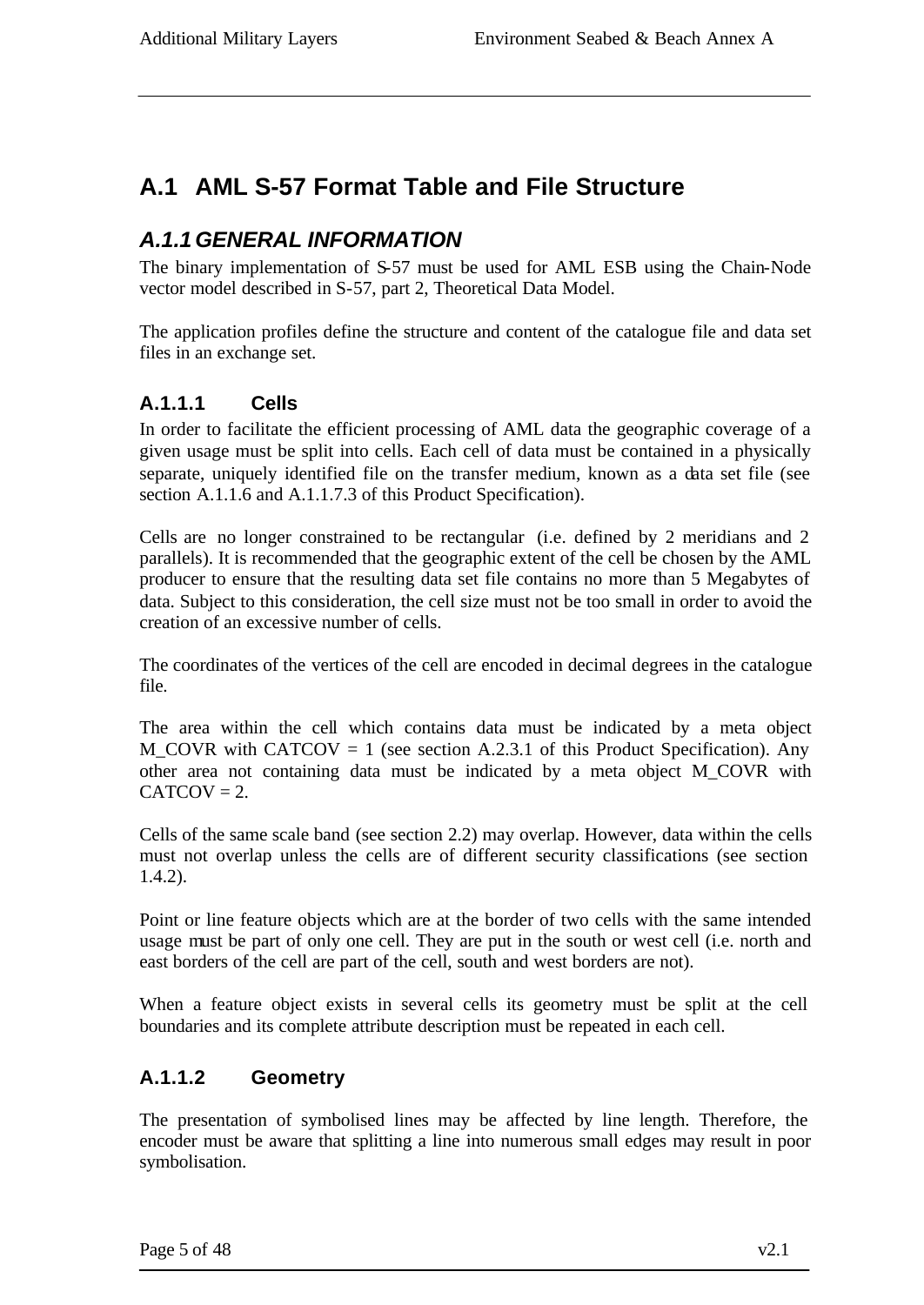In certain circumstances, the symbolisation of an edge may need to be suppressed. This is done using the value {1} in the "Masking Indicator" [MASK] subfield of the "Feature Record to Spatial Record Pointer" [FSPT] field. If the value in the "Usage Indicator" [USAG] subfield is set to  $\{3\}$  (exterior boundary truncated by the data limit), the MASK subfield must be set to {255} (null).

### **A.1.1.3 Groups**

The group (GRUP) sub-field is not used for AML products and the value must be set to  ${255}$  hull.

## **A.1.1.4 Language and Alphabet**

### *A.1.1.4.1 Language*

The exchange language must be English. Other languages may be used as a supplementary option.

In general this means that, when a national language is used in textual national attributes (NINFOM and NOBJNM), the English translation must exist in the international attributes (INFORM and OBJNAM). However, national geographic names do not need to be translated in the international attributes, they may be left in their original national language form or may be transliterated or transcribed.

### *A.1.1.4.2 Use of lexical level 2*

If the national language cannot be expressed in lexical levels 0 or 1, the following rules apply:

- · the exact spelling in the national language is encoded in the "National Attributes" [NATF] field (see sections A.1.2.7.3.4 and A.1.2.8.3.4) using lexical level 2
- translated text, including transliterated or transcribed national geographic names is encoded in the "International Attributes" [ATTF] field (see sections A.1.2.7.3.3 and A.1.2.8.3.3) using lexical level 0 or 1

Where possible international standards should be used for the transliteration of non-Latin alphabets.

# **A.1.1.5 Exchange Set**

The AML ESB implements the international standard ISO/IEC 8211 as a means of encapsulating S-57 structured data. The ISO/IEC 8211 standard provides a file based mechanism for the transfer of data from one computer system to another, independent of make. In addition, it is independent of the medium used to establish such a transfer. It permits the transfer of data and the description of how such data is organised.

For a summary of the S-57 implementation of ISO/IEC 8211, refer to S-57 - Part 3: Annex A.

### *A.1.1.5.1 Content of the Exchange Set*

An exchange set is composed of one and only one catalogue file and at least one data set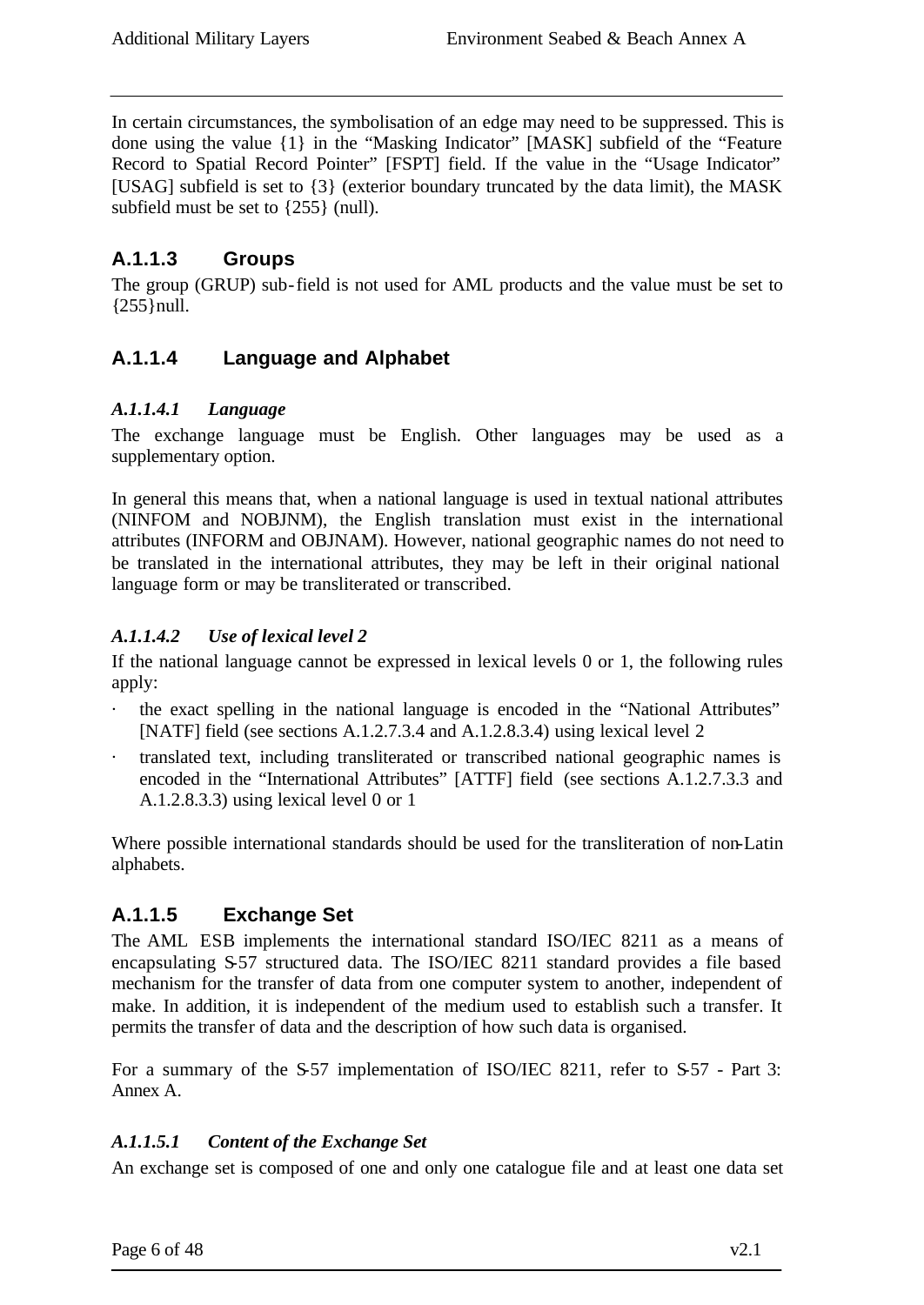file. Additional files can also be included in the AML exchange set. These files may be included to provide additional information within an AML product.

An exchange set may also contain an optional README file.

Exchange set

| |--<1>-- README file (see A.1.1.7.1) |  $\left| \left| \right| <-1 \right\rangle$  - Catalogue file (see A.1.2.6) |  $\left| \left| \right|$  - <R>-- Data set file (see A.1.1.6) |  $\left| - \langle R \rangle - \right|$  Text file (see A.1.1.7.4) | |--<R>-- Picture file (see A.1.1.7.4)

In tables A.1.1.5.1.1 and A.1.1.5.1.2, all files contained in an Exchange Set (shown in the File Type columns) must be in the formats given in column two of the tables (File Format/Extension). The IMPL subfield values, defined in AML Product Specifications, for the Catalogue Directory field (CATD) are given in the third column (Subfield Value).

#### *A.1.1.5.1.1 Mandatory Exchange Set File Types*

The table below provides details of the file types and formats that are mandatory in an AML Exchange Set.

| <b>File Type</b> | Implementation | <b>Subfield Value</b> |  |
|------------------|----------------|-----------------------|--|
| Catalogue        | ASCII          | ASC                   |  |
| Data Set         | Binary         | BIN                   |  |

*A.1.1.5.1.2 Additional Exchange Set File Types*

The table below provides examples of the file contents and formats that may be included within an AML Exchange Set.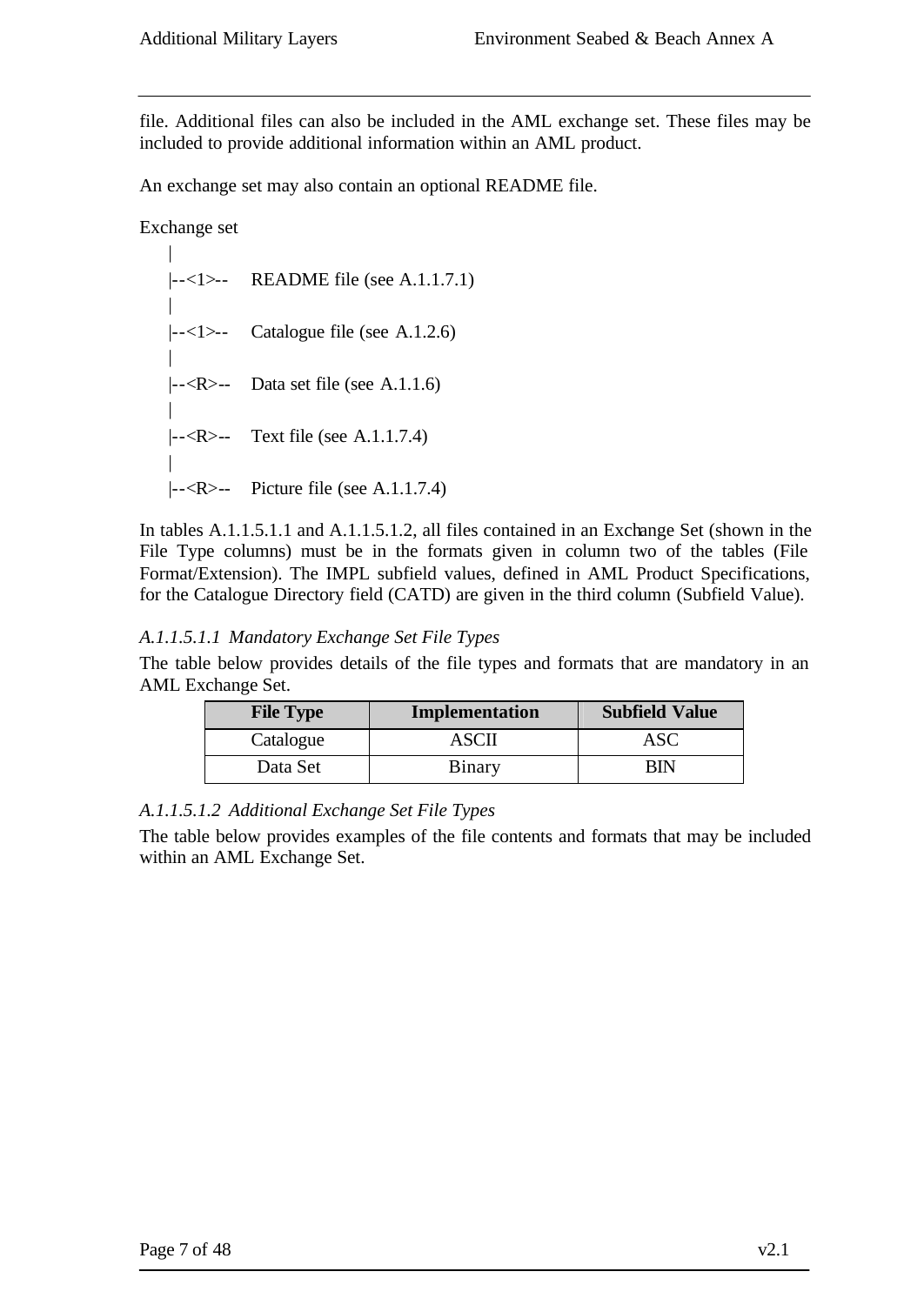| <b>File Type</b> | <b>File Format/Extension</b> | <b>Subfield Value</b> |  |
|------------------|------------------------------|-----------------------|--|
| Text             | <b>TXT</b>                   | <b>TXT</b>            |  |
| Picture          | <b>TIFF</b>                  | <b>TIF</b>            |  |
| Document         | <b>PDF</b>                   | <b>PDF</b>            |  |
| Document         | <b>HTML</b>                  | <b>HTM</b>            |  |
| Photo            | <b>JPEG</b>                  | <b>JPG</b>            |  |
| Video            | <b>AVI</b>                   | <b>AVI</b>            |  |
| Video            | <b>MPEG</b>                  | <b>MPG</b>            |  |

### *A.1.1.5.2 Exchange Set Naming*

All AML products will follow the exchange set naming convention specified in this section.

#### Format

XXEbcDDD

#### Where

 $\bf{XX}$  = the two-letter NATO country code of the producer (NATO STANAG 1059)

- $\mathbf{E}$  = the first character of the three-letter AML product identifier (ESB)
- **= identifies whether the exchange set is a base or update exchange set.**

B – Base. A base exchange set may contain original base cells, new editions and re-issues. All three are base cell files as defined in section A.1.2.7.

U – Update. An update exchange set will contain update cell files as defined in section A.1.2.8 but may also contain new editions and new base cells.

- $c =$  the security classification code:
	- N COSMIC TOP SECRET W – FOCAL TOP SECRET T – TOP SECRET S - SECRET C - CONFIDENTIAL R - RESTRICTED U - UNCLASSIFIED
- **DDD**  $\equiv$ is the mandatory alphanumeric geographic area identification code. Codes for use in AML are product specific have yet to be defined. Update exchange sets may not require geographical identification in which case this field will be populated with XXX.

### *A.1.1.5.3 Directory Structure*

The following is an example directory structure for an AML ESB exchange set in MS-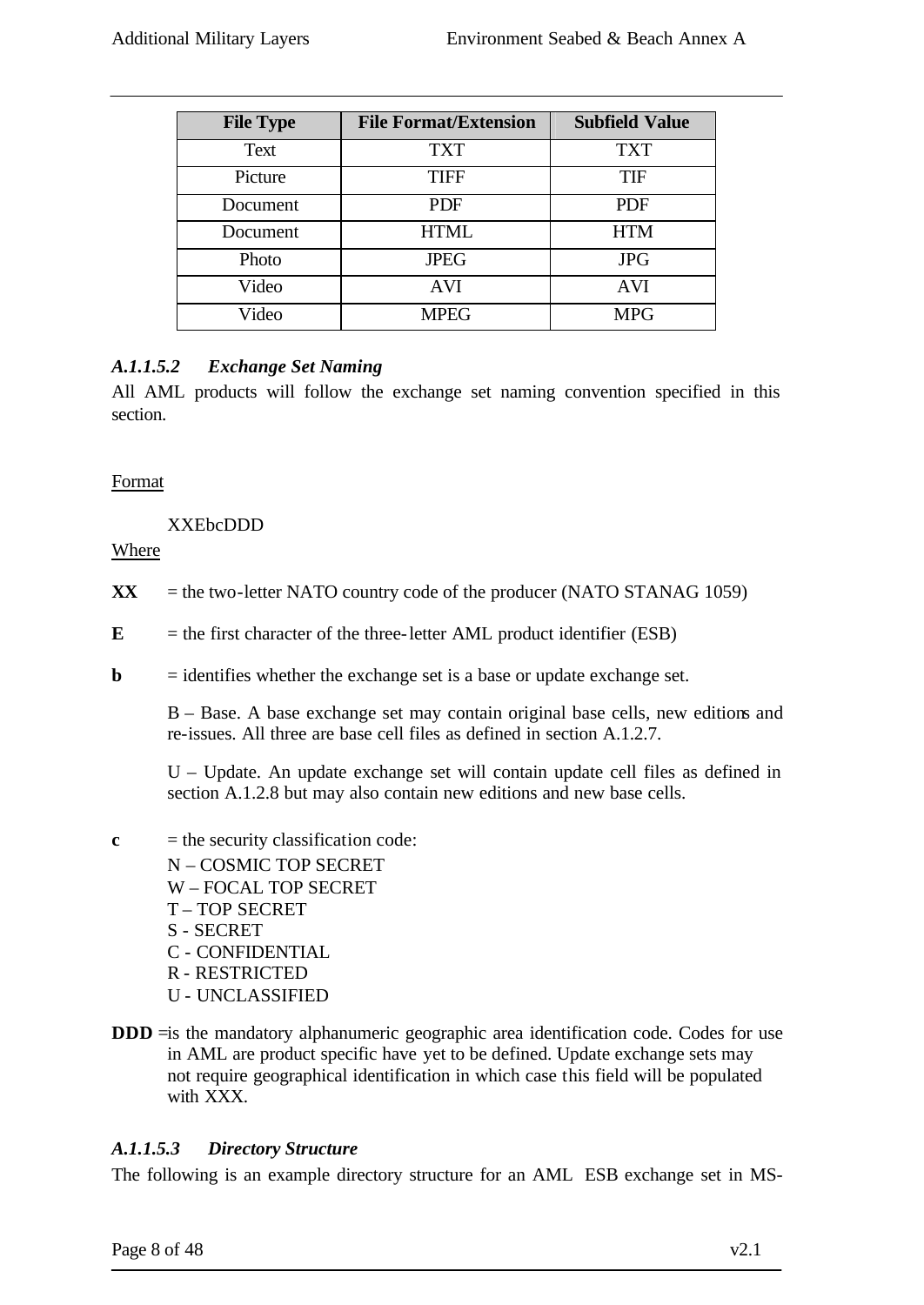#### DOS format.

#### Directory of D:\UKEBRDDD

| $<$ DIR $>$               |                    | $09 - 15 - 96$       | 12:40p                           |
|---------------------------|--------------------|----------------------|----------------------------------|
| $<$ DIR $>$               |                    | $09 - 15 - 96$       | 12:40p                           |
| CATALOG <sup>4</sup> 031  | 1,584              | $09 - 15 - 96$       | 12:46p CATALOG.031               |
| UKE7R $123^{1000}$        | 45,584             | $09 - 15 - 96$       | 12:50p UKE7R123.000 <sup>3</sup> |
| UKE7R123 <sup>1</sup> 001 | 1,095              | $09 - 15 - 96$       | 12:54p UKE7R123.001              |
| UKE7R123 <sup>1</sup> 002 | 1,722              | $09 - 15 - 96$       | 12:54p UKE7R123.002              |
| README <sup>2</sup> TXT   | 504                | $09 - 15 - 96$       | 12:44p README.TXT                |
|                           | $5$ file(s)        | 49,489 bytes         |                                  |
|                           | $2 \text{ dir}(s)$ | 1,405,952 bytes free |                                  |
|                           |                    |                      |                                  |

#### Notes:

1. UKE7R123 follows the file naming convention specified in section A.1.1.7 of this Product Specification.

2. The Exchange set directory may also contain a general README file containing ASCII text.

3. For each file in the exchange set the catalogue file must contain the name of the volume on which it is held and the full path name relative to the exchange set directory in that volume. The full path name relative to the exchange set directory must be encoded in the FILE subfield of the "Catalogue Directory" [CATD] field. The LFIL subfield of the CATD field may be used for other purposes. The full path name of the UKE7R123 file shown in the example is UKE7R123.000.

4. The catalogue file must be in the root directory of the exchange set

### **A.1.1.6 Data Sets**

For each individual AML product, four kinds of data sets may be produced:

- new data set: no AML data has previously been produced for this area for the same purpose, or, at the same security classification
- update: changing some information in an existing data set
- · re-issue of a data set: including all the updates applied to the original data set up to the date of the re-issue. A re-issue does not contain any new information additional to that previously issued by updates
- new edition of a data set: including new information which has not been previously distributed by updates

Each new data set, re-issue, or new edition is called a base cell file.

A data set containing updates to one base cell file is called an update cell file.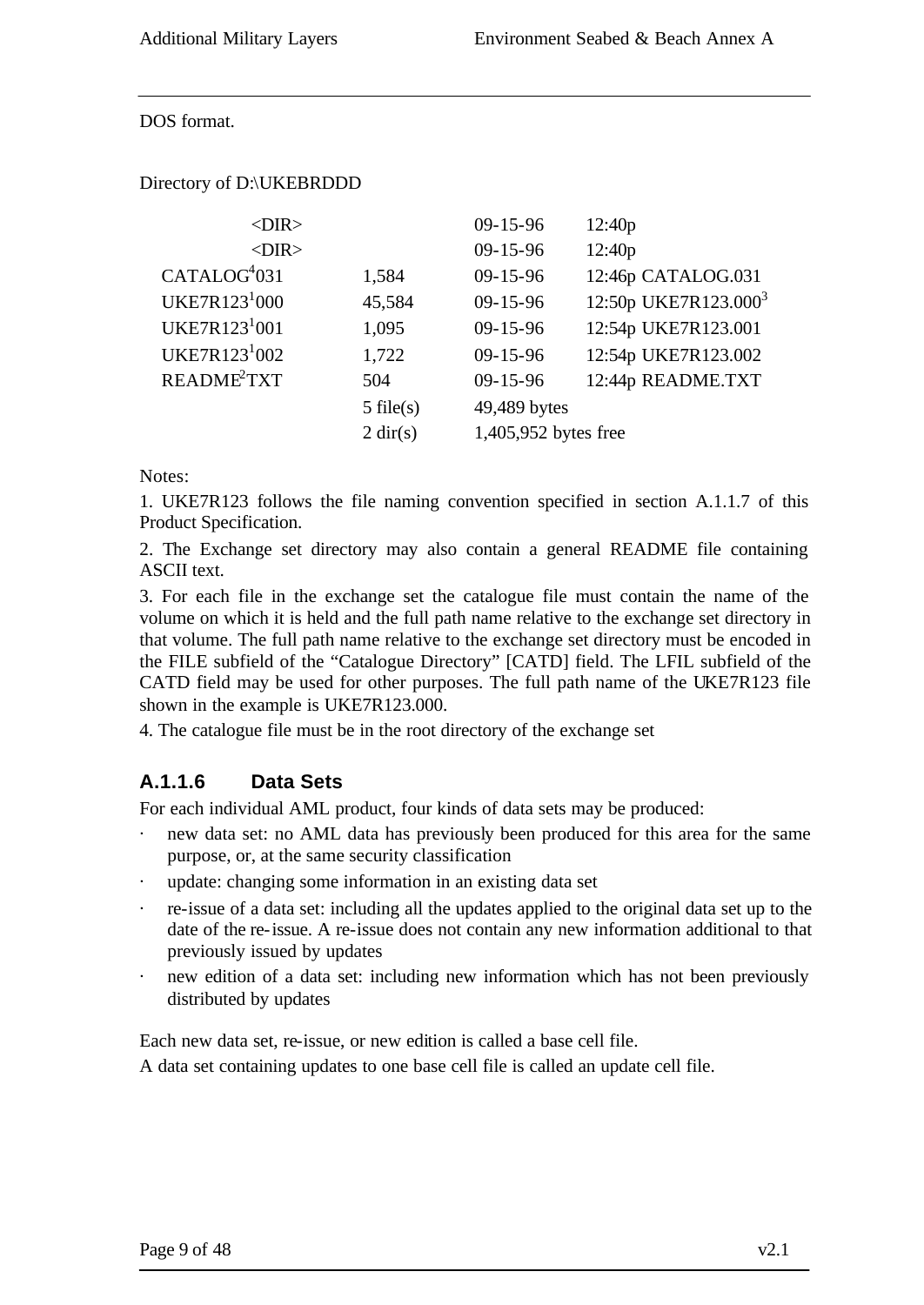### **A.1.1.7 File Naming**

AML ESB will follow the file naming convention specified below.

#### Format

XXEnc123.eee

#### Where

 $XX =$  the two-letter NATO country code of the producer (NATO STANAG 1059)

- $\mathbf{E}$  = the first character of the three-letter AML product identifier. As defined, the overall basic AML service would be made up of seven S-57 products:
	- M MFF (Maritime Foundation and Facilities)
	- E ESB (Environment, Seabed and Beach)
	- R RAL (Routes Areas and Limits)
	- L LBO (Large Bottom Objects)
	- S SBO (Small Bottom Objects)
	- C CLB (Contour Line Bathymetry)
	- I IWC (Integrated Water Column)
- **n** = 'Usage Band' values and compilation scales for AML are given below.
	- 0 Non-Scaled Information only
	- $1 1:100,000,000$
	- 2 1: 25,000,000
	- 3 1: 5,000,000
	- 4 1:1,000,000
	- 5 1:250,000
	- 6 1:50,000
	- 7 1:10,000
	- 8 1:2,500
	- $9 1:1,600$
- $c =$  the security classification code:
	- N COSMIC TOP SECRET W – FOCAL TOP SECRET T – TOP SECRET S - SECRET C - CONFIDENTIAL R - RESTRICTED U - UNCLASSIFIED

**123** = product specific alphanumeric identification. This is dependent upon the geographical partitioning of the product and has yet to be fully defined.

**eee** = extension where 000 is base cell and 001, 002 etc are successive updates.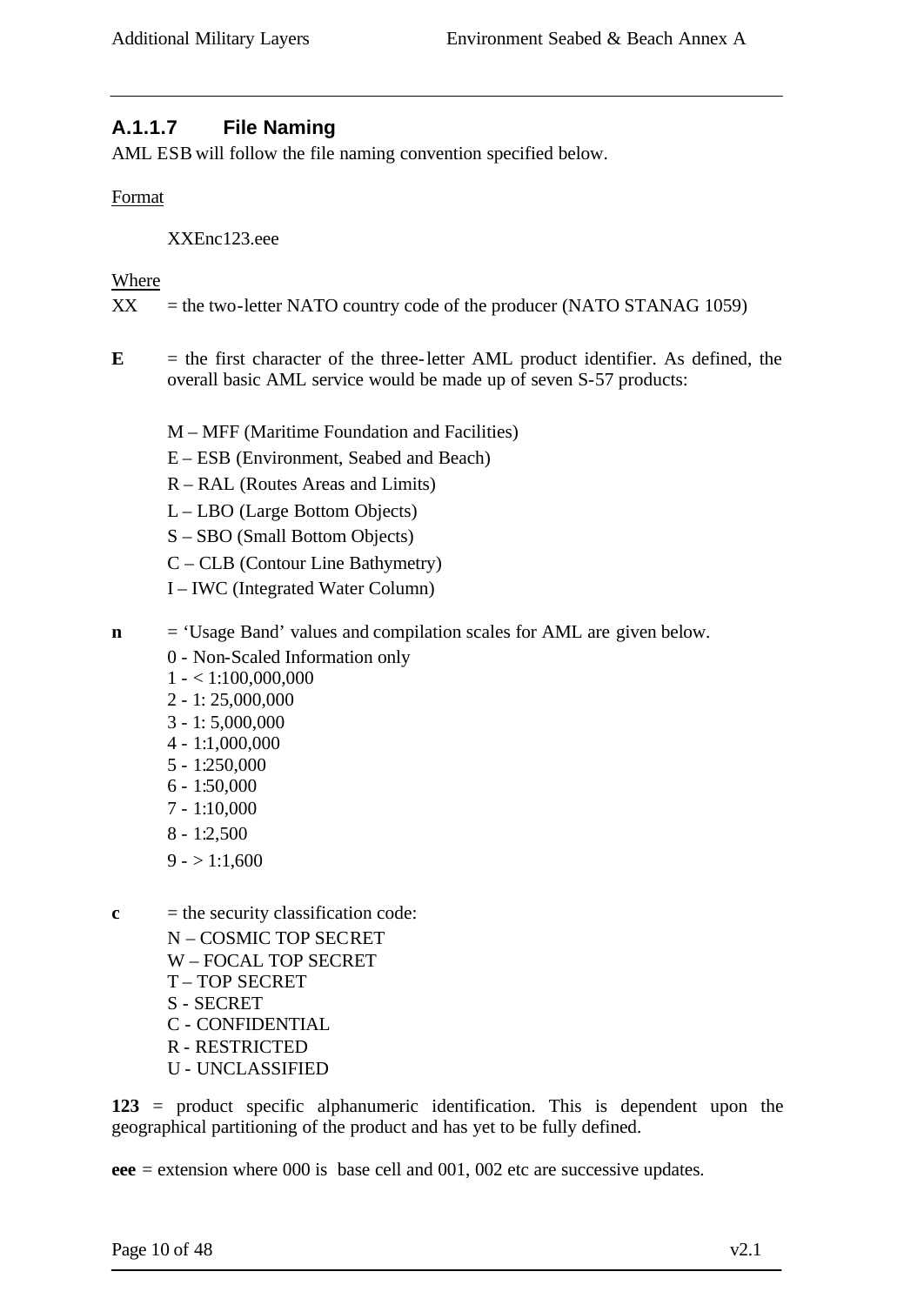### *A.1.1.7.1 README File*

The README file is an optional ASCII file of general information.

README.TXT is the mandatory name for this file.

#### *A.1.1.7.2 Catalogue File*

The catalogue file acts as the table of contents for the exchange set (see section A.1.1.5.3).

The catalogue file of the exchange set must be named CATALOG.EEE.

Where EEE is the edition number of S-57 used for this exchange set, i.e. 031 for this edition (3.1). No other file may be named CATALOG.

#### *A.1.1.7.3 Data Set Files*

Each data set file contains data for one cell (see section A.1.1.1). This includes:

- · data set descriptive information that is specific to the data set
- · the description and location of the real-world features

#### *A.1.1.7.4 Text and Picture Files*

Text and picture files do not conform to ISO/IEC 8211 and are not described in the main body of S-57. These files are specific to this Product Specification (see sections 2.5.5 and A.1.1.5.1.2).

### **A.1.1.8 Updating**

In order to ensure that updates are incorporated in the correct sequence without any omission, the file extension and a number of subfields in the "Data Set Identification" [DSID] field are used in the following way:

| file extension | every new data set, re-issue or new edition must have a<br>"000" extension. For update cell files the extension is the<br>number of the update, ranging from "001" to "999". These<br>numbers must be used sequentially, without omission.<br>Number "001" is the first update after a new data set or a<br>new edition, but not after a re-issue. The update sequence is<br>not interrupted by a re-issue. After a re-issue, subsequent<br>updates may be incorporated into the display system created<br>from this re-issue or to the display system created from the<br>original data and kept continuously updated. |
|----------------|-------------------------------------------------------------------------------------------------------------------------------------------------------------------------------------------------------------------------------------------------------------------------------------------------------------------------------------------------------------------------------------------------------------------------------------------------------------------------------------------------------------------------------------------------------------------------------------------------------------------------|
| edition number | when a data set is initially created, the edition number 1 is<br>assigned to it. The edition number is increased by 1 at each<br>new edition. Edition number remains the same for a re-<br>issue.                                                                                                                                                                                                                                                                                                                                                                                                                       |
| update number  | update number 0 is assigned to a new data set. The first<br>update cell file associated with this new data set must have<br>update number 1. The update number must be increased by                                                                                                                                                                                                                                                                                                                                                                                                                                     |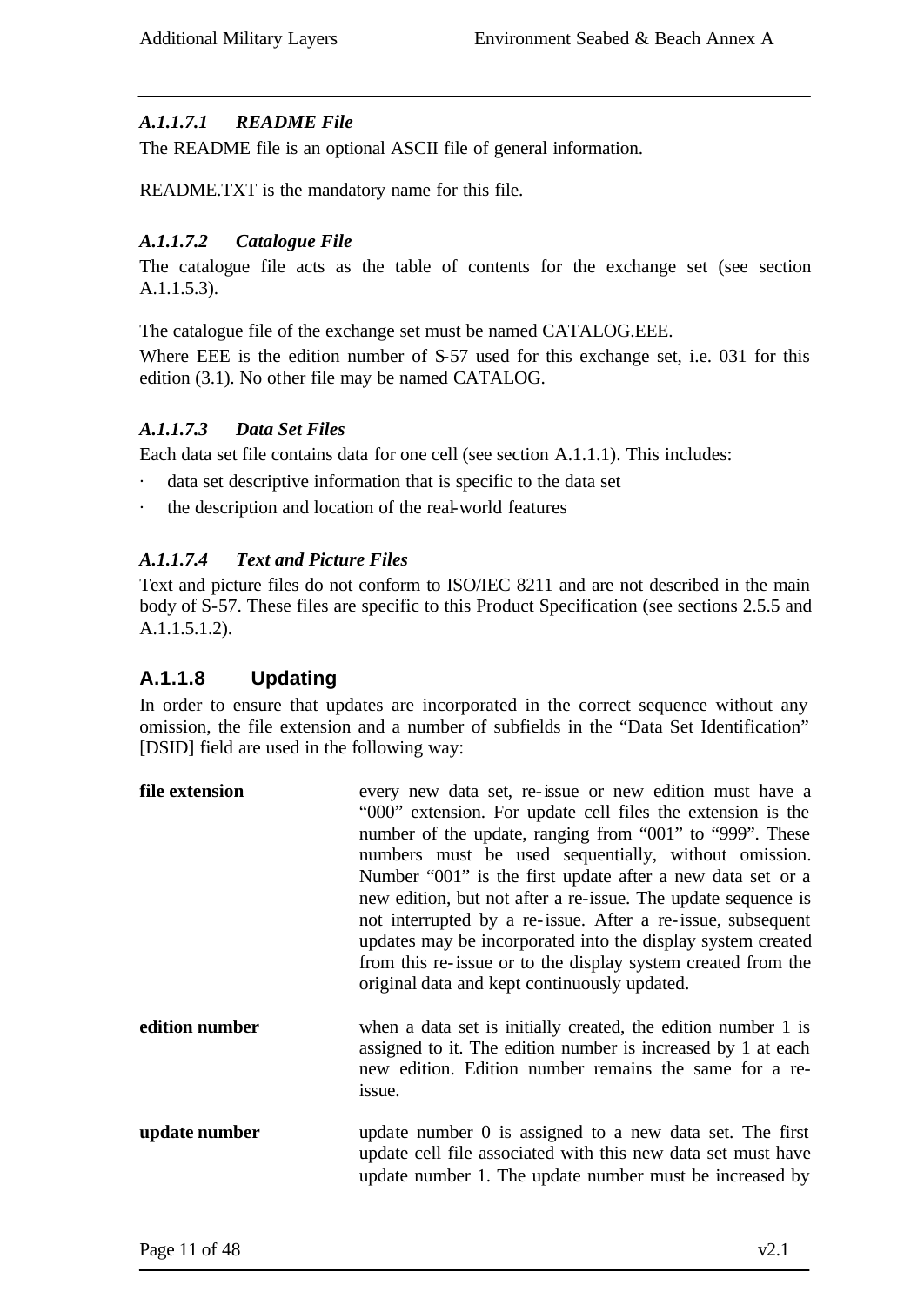|                         | one for each consecutive update, until a new edition is<br>released. The new edition must have update number 0. A re-<br>issue of a data set must have the update number of the last<br>update applied to the data set. In the case of an update cell<br>file the file extension is the same as the update number. |  |  |  |
|-------------------------|--------------------------------------------------------------------------------------------------------------------------------------------------------------------------------------------------------------------------------------------------------------------------------------------------------------------|--|--|--|
| update application date | this date is only used for the base cell files (i.e. new data<br>sets, re-issue, and new edition), not update cell files. All<br>updates dated on or before this date must have been applied<br>by the producer.                                                                                                   |  |  |  |
| issue date              | date on which the data was made available by the data<br>producer.                                                                                                                                                                                                                                                 |  |  |  |

Table A.1.1.8.1 gives examples of the way to manage the file extension, the "Edition Number" [EDTN], the "Update Number" [UPDN], the "Update Application Date" [UADT] and the "Issue Date" [ISDT] subfields.

| Event                  | <b>File extension</b> | <b>EDTN</b>      | <b>UPDN</b>      | <b>UADT</b> | <b>ISDT</b> |
|------------------------|-----------------------|------------------|------------------|-------------|-------------|
| New data set           | .000                  | 1                | $\mathbf{0}$     | 19950104    | 19950104    |
| Update 1               | .001                  | $\mathbf{1}$     | 1                | prohibited  | 19950121    |
| Update 2               | .002                  | 1                | $\mathfrak{2}$   | prohibited  | 19950225    |
| $\cdots$               |                       |                  |                  |             |             |
| Update 31              | .031                  | 1                | 31               | prohibited  | 19950905    |
| Re-issue of a data set | .000                  | 1                | 31               | 19950905    | 19950910    |
| Update 32              | .032                  | 1                | 32               | prohibited  | 19951023    |
| $\cdots$               |                       |                  |                  |             |             |
| Update 45              | .045                  | 1                | 45               | prohibited  | 19951112    |
| New edition            | .000                  | $\boldsymbol{2}$ | $\boldsymbol{0}$ | 19951201    | 19951201    |
| Update 1 to edition 2  | .001                  | 2                | 1                | prohibited  | 19960429    |
| $\cdots$               |                       |                  |                  |             |             |

*A.1.1.8.1 File Extension and Sub-field Examples*

This example table relates to the specifications given in S-52 Appendix 1, "Guidance on Updating the Electronic Navigational Chart", in the following way:

- The update information encoded in each individual cell file is called a sequential update.
- The collection of the update information encoded in the update cell files which have been issued since the last new data set, the last re-issue of a data set or since the last update was applied to the display system is called a cumulative update. In the example, the cumulative update for the new data set starts with update number 1. The cumulative update for the re-issue of a data set starts with update number 32. The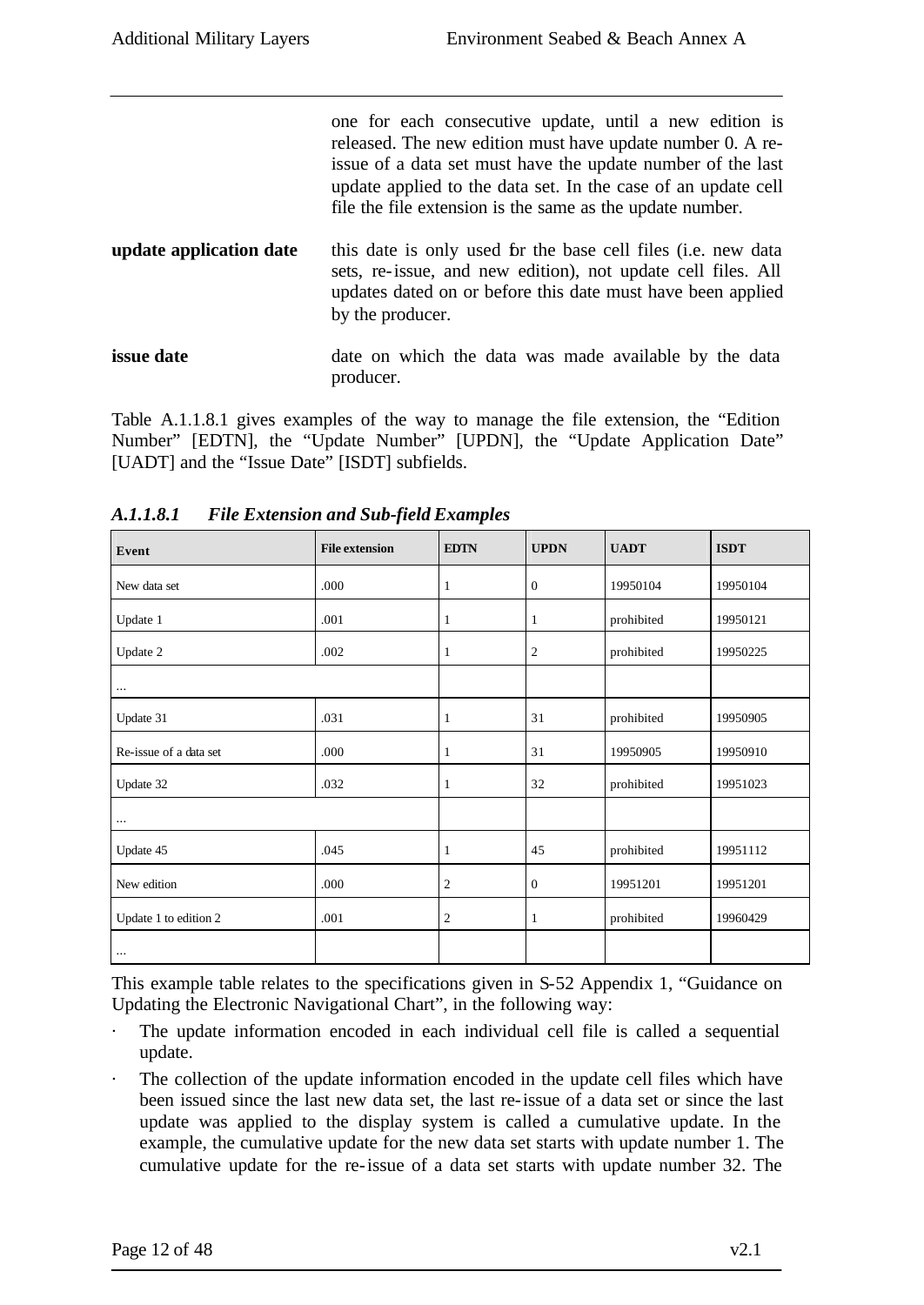cumulative update for a data set to which update number n has been applied starts with update number  $n+1$ .

The update information which has been incorporated in a re-issue of a data set is called a compilation update.

Each re-issue or new edition of a data set must have the same name as the base cell file which it replaces.

The update mechanism is described in S-57 Part 3, clause 8.

In order to delete a data set, an update cell file is created, containing only the Data Set General Information record with the "Data Set Identifier" [DSID] field. The "Edition Number" [EDTN] subfield must be set to 0. This message is only used to cancel a base cell file.

To inform the user that a new edition is available, an update cell file is created, containing only the Data Set General Information record with the "Data Set Identifier" [DSID] field. The "Edition Number" [EDTN] subfield must contain a value one higher than the current edition number.

In order to modify a text, picture or application file, a new file with the same name is created.

When an object pointing to a text, picture or application file is deleted or updated so that it no longer references the file, the display system software should check to see whether any other object reference the same file, before that file is deleted.

An exchange set may contain base cell files and update cell files for the same cells. Under these circumstances the update cell files must follow on in the correct sequential order from the last update applied to the base cell file.

The record version of each feature or vector record is indicated in the "Record Version" [RVER] subfield of the "Feature Record Identifier" [FRID] field or the "Vector Record Identifier" [VRID] field. At each update of a record, this version number is incremented by 1.

### **A.1.1.9 Error Detection**

File integrity checks are based on the CRC-32 algorithm (a 32 bit Cyclic Redundancy Check algorithm) as defined in ANSI/IEEE Standard 802.3 (section 1.6.1 refers).

#### *A.1.1.9.1 Implementation*

The checksums for each data set are held in the "CRC" [CRCS] subfield of the "Catalogue Directory" [CATD] field. They allow the integrity of each file in the exchange set to be checked on receipt. The CRC value computed on the received file must the same as the CRC value transmitted.

The CRC values are recorded in ASCII as a hexadecimal number most significant byte first.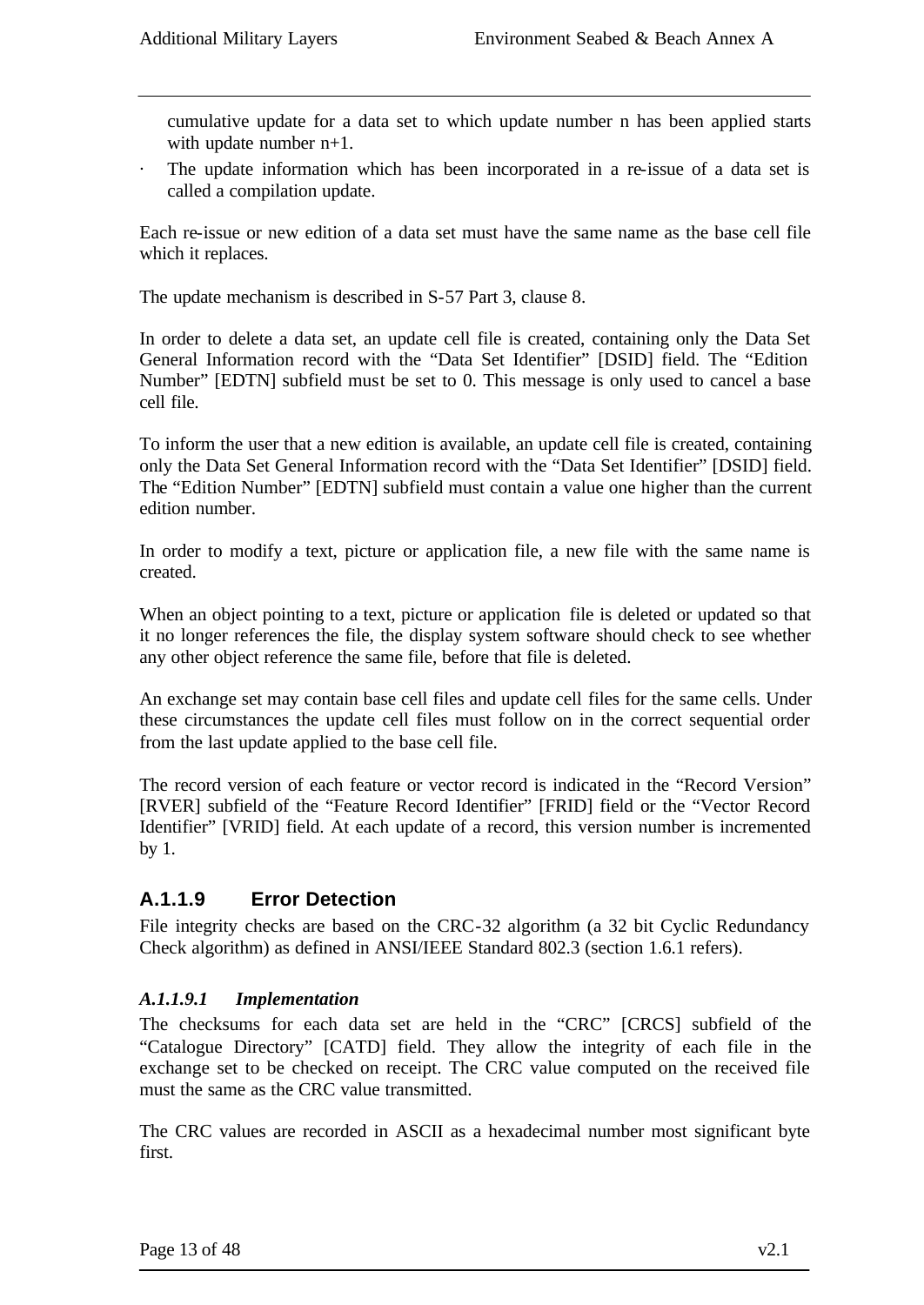### *A.1.1.9.2 Processing*

Encoding is defined by the following generating polynomial:

 $G(x) = x^{32} + x^{26} + x^{23} + x^{22} + x^{16} + x^{12} + x^{11} + x^{10} + x^8 + x^7 + x^5 + x^4 + x^2 + x + 1$ 

Processing is applied to relevant files as they appear in the exchange set.

The CRC value of the file is defined by the following process:

- 1. The first 32 bits of the data are complemented.
- 2. The n bits of the data are then considered to be the coefficients of a polynomial  $M(x)$  of degree n-1.
- 3. M(x) is multiplied by  $x^{32}$  and divided by G(x), producing a remainder R(x) of degree<31.
- 4. The coefficients of  $R(x)$  are considered to be a 32-bit sequence.
- 5. The bit sequence is complemented and the result is the CRC.

The hexadecimal format of CRCs are converted to ASCII characters and stored in the "Catalogue Directory" [CATD] field.

# *A.1.2 Application Profiles*

### **A.1.2.1 General**

The binary implementation of S-57 must be used for AML. Therefore, the "Implementation" [IMPL] subfield of the "Catalogue Directory" [CATD] field must be set to "BIN" for the data set files (see section A.1.2.6.1.1).

### **A.1.2.2 Catalogue and Data Set Files**

These files are composed of the records and fields defined in the following tree structure diagrams (see sections A.1.2.6.1, A.1.2.7, and A.1.2.8).

The order of data in each base or update cell file is described below:

Data set file

Data set general information record

Data set geographic reference record (for Base application profile)

Vector records

Isolated nodes (SG2D)

Edges

Feature records

Meta features Geo features (ordered from slave to master) Collection features

This order of records will enable the import software to check that the child record exists each time the parent record references it (i.e. it will already have read the child record so it will know if it exists or not).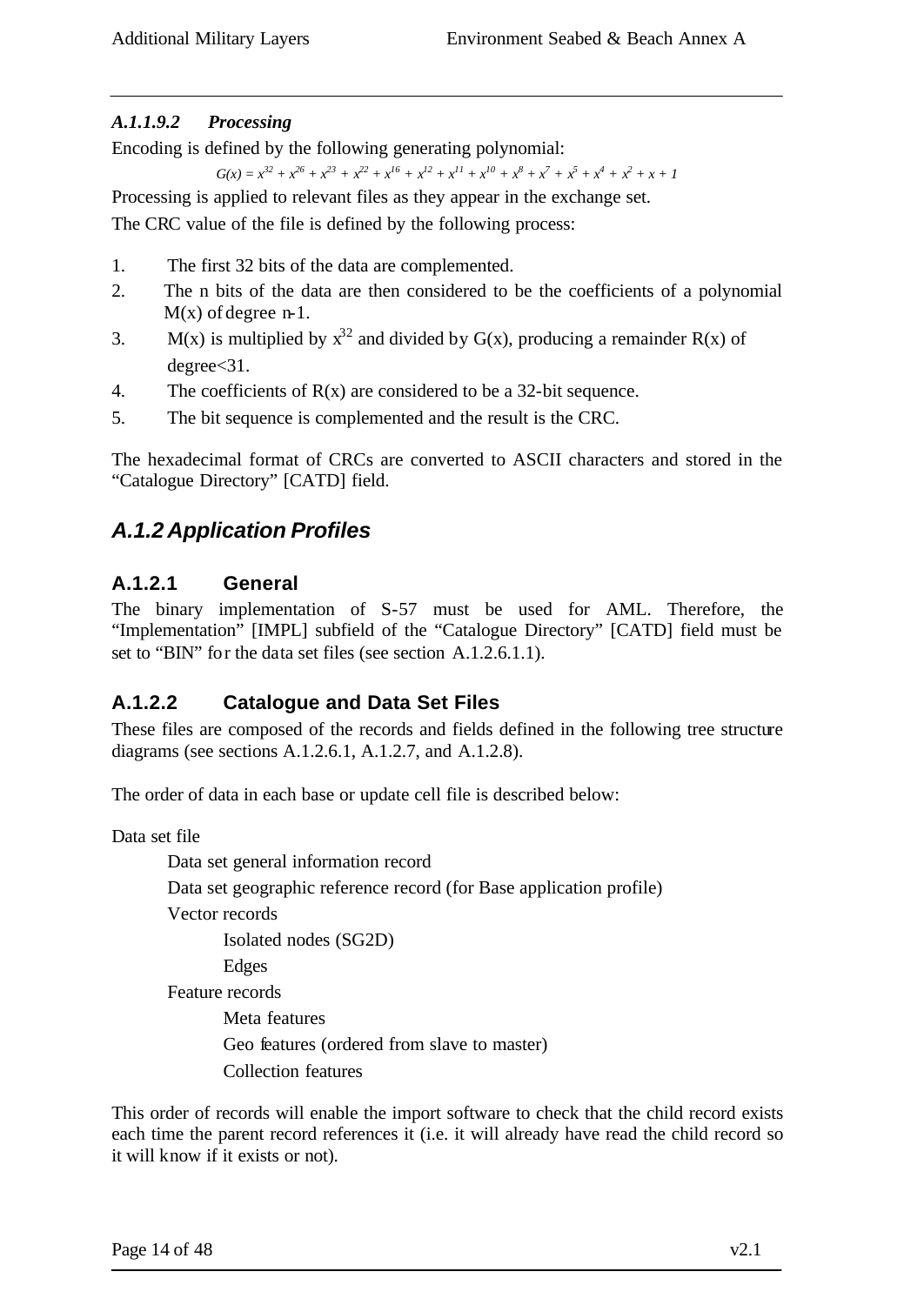### **A.1.2.3 Records**

Records and fields that do not appear in the following tree structure diagrams are prohibited. The order of records in the files must be the same as that described in the tree structure diagrams. The combination of the file name and the "Name" of the record must provide a unique world-wide identifier of the record.

### **A.1.2.4 Fields**

For base cell files, some fields may be repeated (indicated by  $\langle R \rangle$ ) and all of their content may be repeated (indicated by \*). In order to reduce the volume of data, the encoder should repeat the sequence of subfields, in preference to creating several fields.

### **A.1.2.5 Subfields**

Mandatory subfields must be filled by a non-null value.

Prohibited subfields must be encoded as missing subfields values (see S-57 Part 3, clause 2.1). The exact meaning of missing attribute values is defined in section A.2.2.

In the tables following the tree structure diagrams, mandatory subfields are shown by "M" in the "use" column and prohibited subfields by "P" in the same column. If there is nothing in this column, it means that the use of this subfield is optional. When a subfield value is prescribed, it is indicated in the "value" column. The "comment" column contains general comments and an indication of whether the subfield is ASCII or binary coded.

### **A.1.2.6 Catalogue File**

The catalogue has the same structure for base and update cell application profiles.

#### *A.1.2.6.1 Catalogue File Structure*

#### **Catalogue file**

|

```
|
|--<R>--Catalogue Directory record
|
```
|--0001-- ISO/IEC 8211 Record identifier

|--<1>-- CATD - Catalogue directory field

*A.1.2.6.1.1 Catalogue Directory Field (CATD)* NB: All subfield values are encoded as ASCII.

| tag         | subfield name                | <b>use</b> | value     | comment        |
|-------------|------------------------------|------------|-----------|----------------|
| <b>RCNM</b> | Record name                  | M          | <b>CD</b> |                |
| <b>RCID</b> | Record identification number | M          |           |                |
| <b>FILE</b> | File name                    | M          |           | full path name |
|             |                              |            |           |                |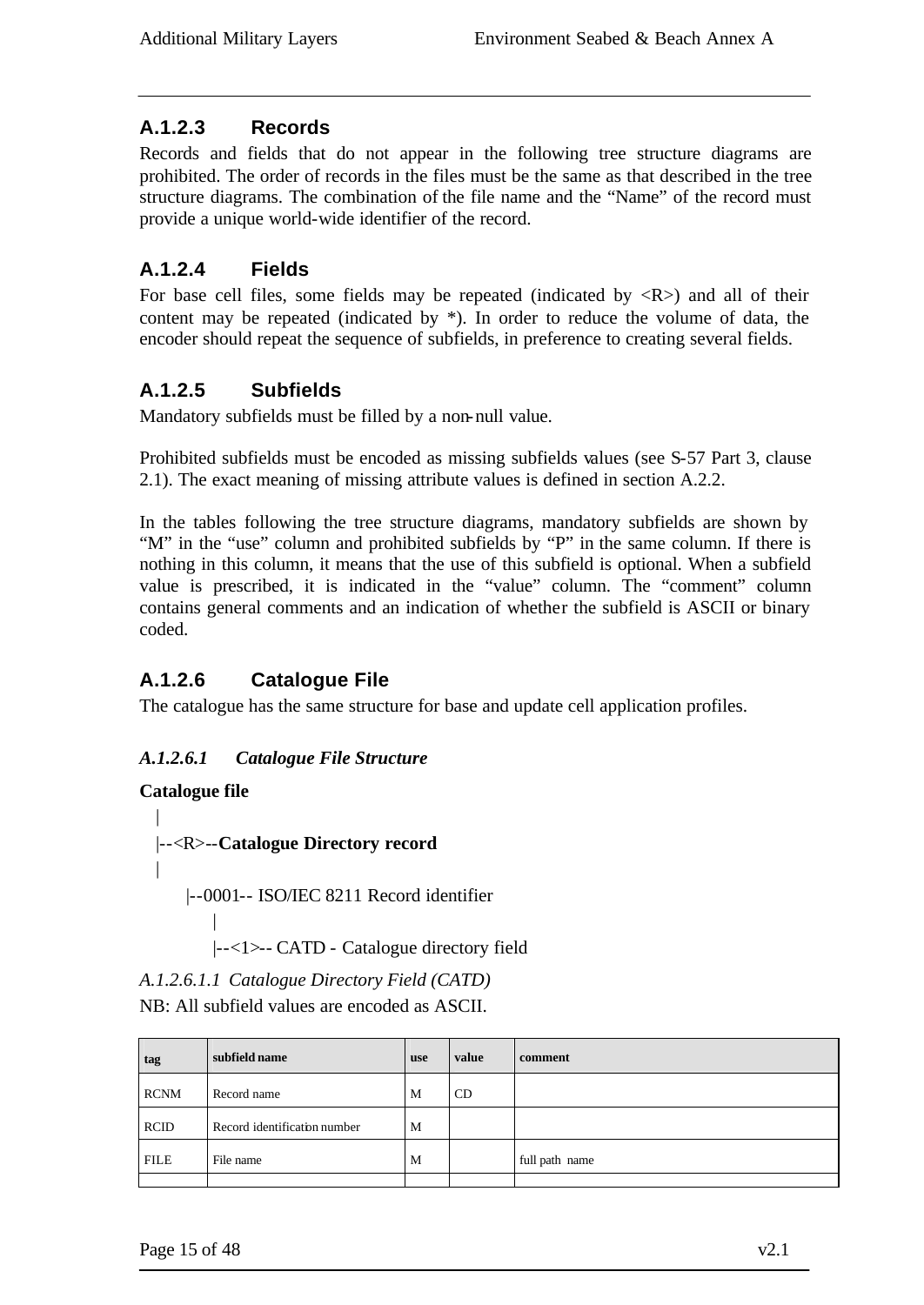| tag         | subfield name         | <b>use</b> | value                                                                                                                      | comment                                                                                                                                                                                                                                             |
|-------------|-----------------------|------------|----------------------------------------------------------------------------------------------------------------------------|-----------------------------------------------------------------------------------------------------------------------------------------------------------------------------------------------------------------------------------------------------|
| <b>LFIL</b> | File long name        |            |                                                                                                                            |                                                                                                                                                                                                                                                     |
| <b>VOLM</b> | Volume                | M          |                                                                                                                            | name of volume on which file appears                                                                                                                                                                                                                |
| <b>IMPL</b> | Implementation        | M          | <b>ASC</b><br><b>BIN</b><br><b>TXT</b><br><b>TIF</b><br><b>PDF</b><br><b>HTM</b><br><b>JPG</b><br><b>AVI</b><br><b>MPG</b> | Examples<br>for the catalogue file<br>for the data set files<br>for ASCII text files (including the README.TXT file)<br>for picture files<br>for document files<br>for document files<br>for photo files<br>for video/film files<br>for video files |
| <b>SLAT</b> | Southernmost latitude |            |                                                                                                                            | mandatory for data set files                                                                                                                                                                                                                        |
| <b>WLON</b> | Westernmost longitude |            |                                                                                                                            | mandatory for data set files                                                                                                                                                                                                                        |
| <b>NLAT</b> | Northernmost latitude |            |                                                                                                                            | mandatory for data set files                                                                                                                                                                                                                        |
| <b>ELON</b> | Easternmost longitude |            |                                                                                                                            | mandatory for data set files                                                                                                                                                                                                                        |
| <b>CRCS</b> | <b>CRC</b>            | M          |                                                                                                                            | except for README and catalogue files                                                                                                                                                                                                               |
| <b>COMT</b> | Comment               |            |                                                                                                                            |                                                                                                                                                                                                                                                     |

# **A.1.2.7 AML (Base Cell) File Structure**

The two letter identifier for AML ESB base cell application profiles is EN and applies to new data sets, re-issues and new editions of a data set.

#### **Base cell file**

| |--<1>--**Data Set General Information record** | | | |--0001 - ISO/IEC 8211 Record Identifier | | | |--<1>-- DSID - Data Set Identification field | | | |--<1>--DSSI - Data Set Structure Information field | |--<1>--**Data Set Geographic Reference record** | | | |--0001 - ISO/IEC 8211 Record Identifier | | | |--<1>--DSPM - Data Set Parameter field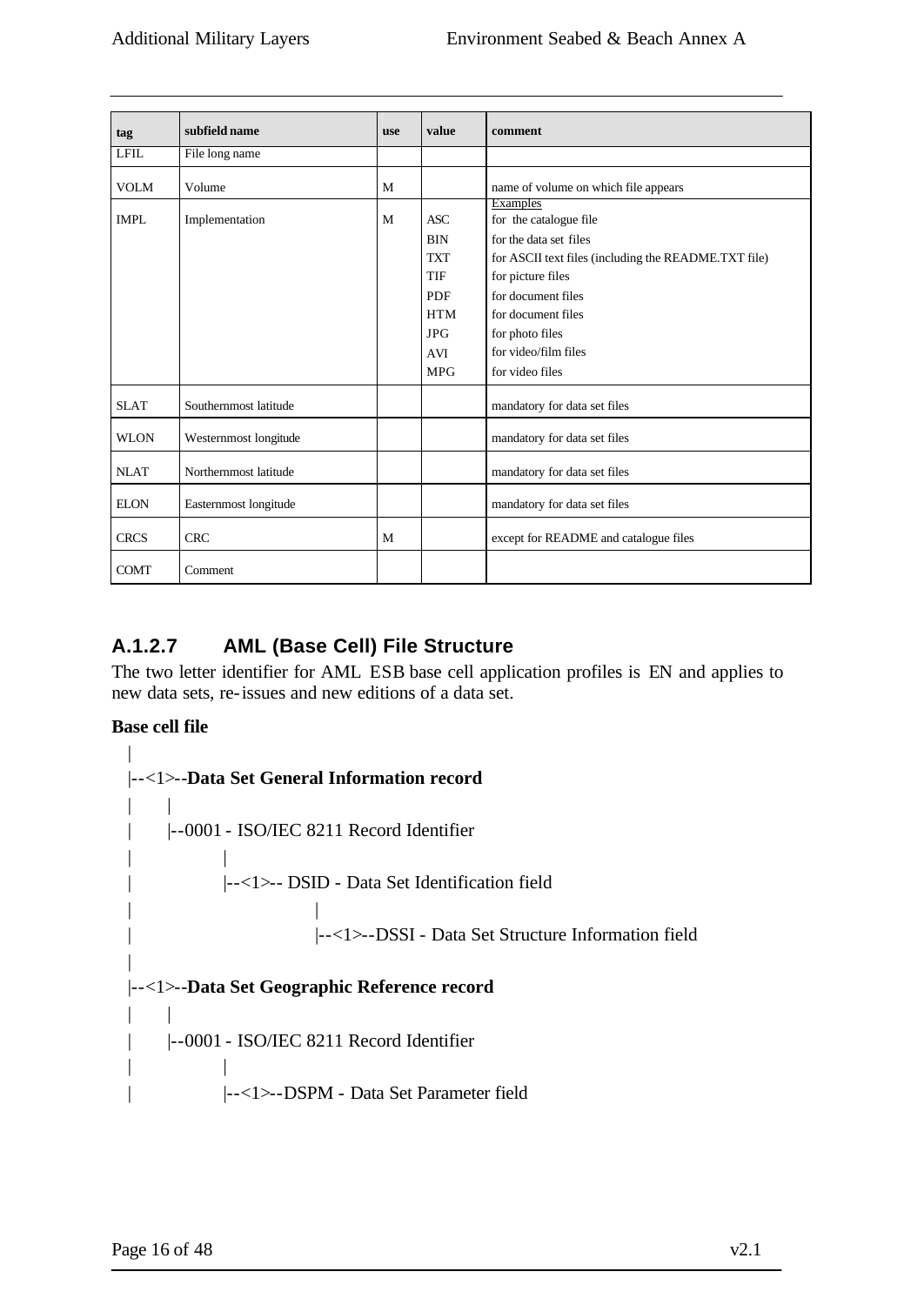|

|

```
|--<R>--Vector record
| \cdot || |--0001 - ISO/IEC 8211 Record Identifier
| |
           | |--<1>--VRID - Vector Record Identifier field
| |
                  | |--<R>--ATTV* - Vector Record Attribute field
| |
                  | |--<R>--VRPT* - Vector Record Pointer field
| |
                  | |--<R>--SG2D* - 2-D Coordinate field
|--<R>--Feature record
    |
   |--0001 - ISO/IEC 8211 Record Identifier
       |
      |--<1>--FRID - Feature Record Identifier field
                |
                |--<1>--FOID - Feature Object Identifier field
                |
                |--<R>--ATTF* - Feature Record Attribute field
                |
                |--<R>--NATF* - Feature Record National Attribute field
                |
                |--<R>--FFPT* - Feature Record to Feature Object Pointer field
                |
                |--<R>--FSPT* - Feature Record to Spatial Record Pointer field
```
#### *A.1.2.7.1 Data Set Descriptive (META) Field Content*

*A.1.2.7.1.1 Data Set Identification Field Structure (DSID)* NB: Subfield values are encoded as ASCII or binary as indicated.

| tag         | subfield name                | <b>use</b> | value      | comment                                |
|-------------|------------------------------|------------|------------|----------------------------------------|
| <b>RCNM</b> | Record name                  | M          | 10         | $= DS$ , binary                        |
| <b>RCID</b> | Record identification number | M          |            | binary                                 |
| <b>EXPP</b> | Exchange purpose             | M          | ${1}$      | data set is new, binary                |
| <b>INTU</b> | Intended usage               | M          | 101<br>102 | $=$ < 1:100,000,000<br>$= 125,000,000$ |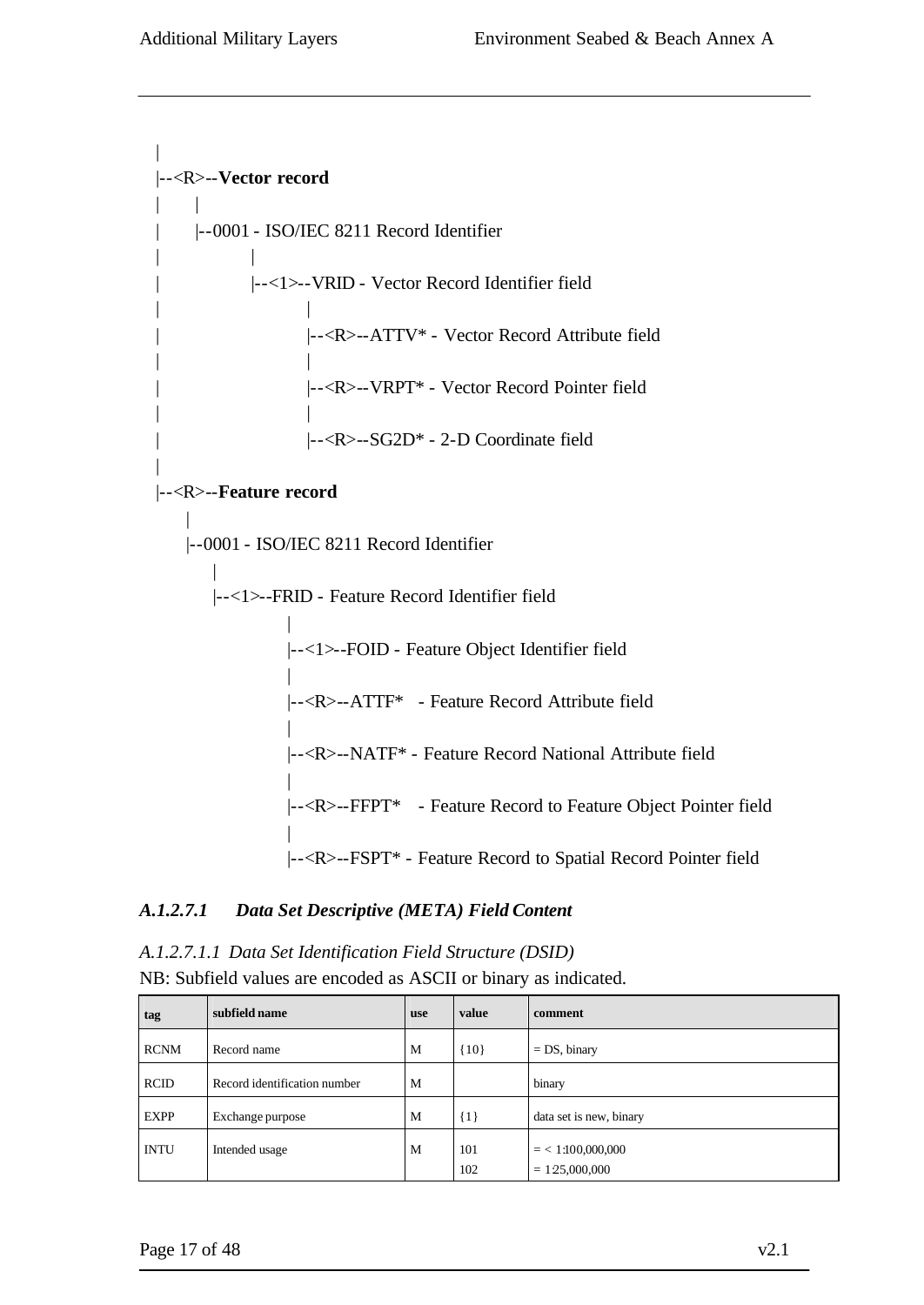| tag                          | subfield name                            | use | value                                                                    | comment                                                              |
|------------------------------|------------------------------------------|-----|--------------------------------------------------------------------------|----------------------------------------------------------------------|
|                              |                                          |     | 103                                                                      | $= 1: 5,000,000$                                                     |
|                              |                                          |     | 104                                                                      | $= 1: 1,000,000$                                                     |
|                              |                                          |     | 105                                                                      | $= 1250,000$                                                         |
|                              |                                          |     | 106                                                                      | $= 150,000$                                                          |
|                              |                                          |     | 107                                                                      | $= 1:10,000$                                                         |
|                              |                                          |     | 108                                                                      | $= 12,500$                                                           |
|                              |                                          |     | 109                                                                      | $=$ > 1:1,600                                                        |
| <b>DSNM</b>                  | Data set name                            | M   |                                                                          | file name with extension excluding path, ASCII                       |
| <b>EDTN</b>                  | Edition number                           | M   |                                                                          | Refer to section A.1.1.8                                             |
| <b>UPDN</b>                  | Update number                            | M   |                                                                          | <b>ASCII</b>                                                         |
| <b>UADT</b>                  | Update application date                  | M   |                                                                          | <b>ASCII</b>                                                         |
| $\ensuremath{\mathsf{ISDT}}$ | Issue date                               | M   |                                                                          | <b>ASCII</b>                                                         |
| <b>STED</b>                  | Edition number of S-57                   | M   | 03.1                                                                     | <b>ASCII</b>                                                         |
| <b>PRSP</b>                  | Product specification                    | M   | 55                                                                       | = Environment, Seabed and Beach                                      |
| <b>PSDN</b>                  | Product specification description        | M   | Additional<br>Military<br>Layers<br>Environment<br>, Seabed and<br>Beach | <b>ESB</b>                                                           |
| <b>PRED</b>                  | Product specification version number   M |     | 2.1                                                                      | <b>ASCII</b>                                                         |
| <b>PROF</b>                  | Application profile identification       | M   | 6                                                                        | = Environment, Seabed and Beach, new                                 |
| <b>AGEN</b>                  | Producing agency                         | M   |                                                                          | binary                                                               |
| <b>COMT</b>                  | Comment                                  | M   |                                                                          | <b>IDO</b> status<br>Protective marking<br>Owner authority<br>Caveat |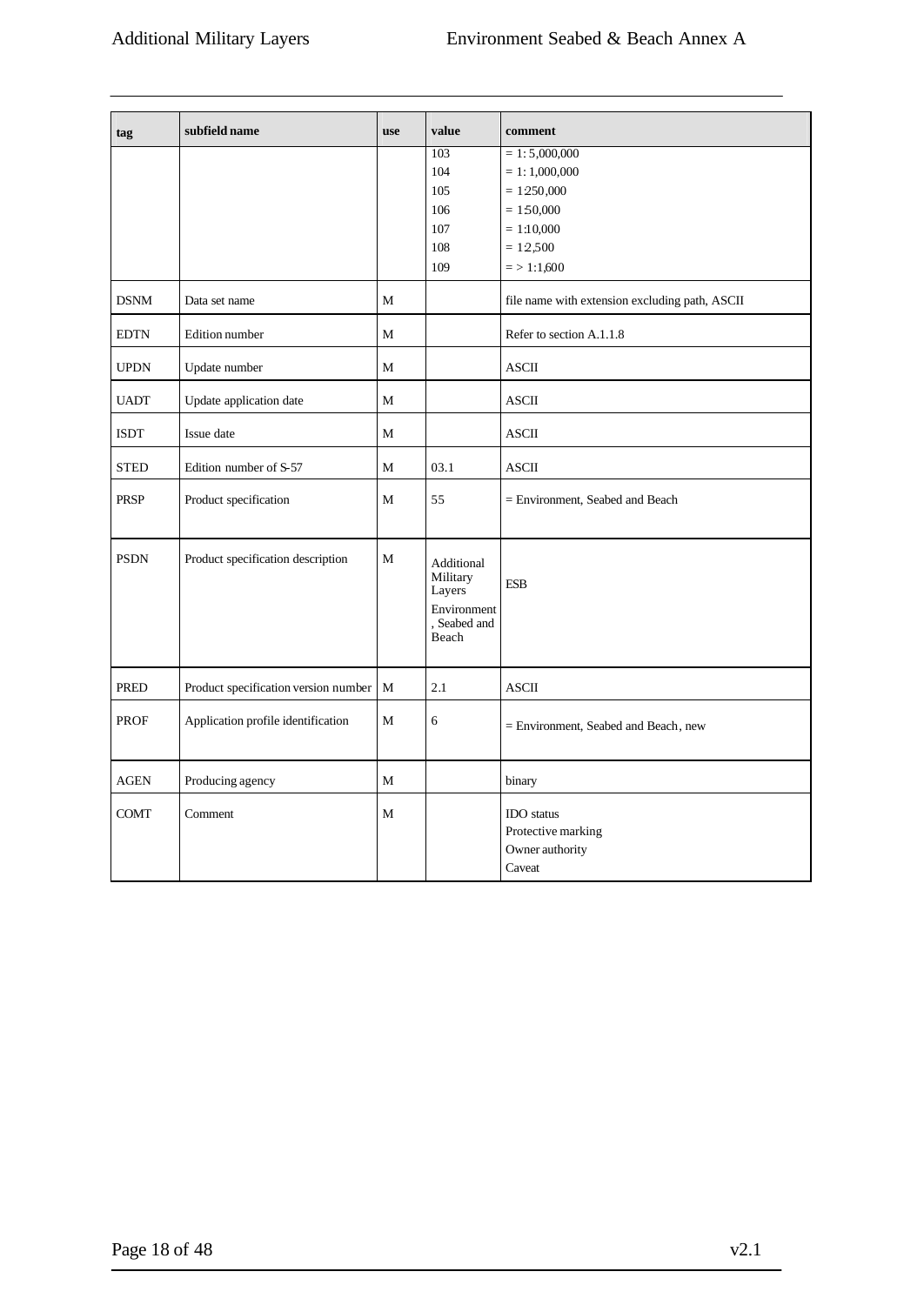| tag         | subfield name                    | <b>use</b> | value                       | comment                                         |
|-------------|----------------------------------|------------|-----------------------------|-------------------------------------------------|
| <b>DSTR</b> | Data structure                   | M          | ${2}$                       | $=$ chain node                                  |
| <b>AALL</b> | <b>ATTF</b> lexical level        | M          | ${0}$ or ${1}$              |                                                 |
| <b>NALL</b> | NATF lexical level               | M          | $\{0\},\{1\}$<br>or $\{2\}$ |                                                 |
| <b>NOMR</b> | Number of meta records           | M          |                             |                                                 |
| <b>NOCR</b> | Number of cartographic records   | M          | ${0}$                       | cartographic records are not permitted          |
| <b>NOGR</b> | Number of geo record             | M          |                             |                                                 |
| <b>NOLR</b> | Number of collection records     | M          |                             |                                                 |
| <b>NOIN</b> | Number of isolated node records  | M          |                             |                                                 |
| <b>NOCN</b> | Number of connected node records | M          |                             |                                                 |
| <b>NOED</b> | Number of edge records           | M          |                             |                                                 |
| <b>NOFA</b> | Number of face records           | M          | $\{0\}$                     | faces are not permitted in chain node structure |

*A.1.2.7.1.2 Data Set Structure Information Field Structure (DSSI)*

NB: All subfield values are encoded as binary.

|  | A.1.2.7.1.3 Data Set Parameter Field Structure (DSPM) |  |
|--|-------------------------------------------------------|--|
|  |                                                       |  |

NB: Subfield values are encoded as ASCII or binary as indicated.

| tag         | subfield name                        | use | value               | comment                                       |
|-------------|--------------------------------------|-----|---------------------|-----------------------------------------------|
| <b>RCNM</b> | Record name                          | M   | ${20}$              | $=$ DP, binary                                |
| <b>RCID</b> | Record identification number         | M   |                     | binary                                        |
| <b>HDAT</b> | Horizontal geodetic datum            | M   | $\{2\}$             | $=$ WGS 84, binary                            |
| <b>VDAT</b> | Vertical datum                       | M   |                     | binary                                        |
| <b>SDAT</b> | Sounding datum                       | M   |                     | binary                                        |
| <b>CSCL</b> | Compilation scale of data            | M   |                     | binary                                        |
| <b>DUNI</b> | Units of depth measurement           | M   | $\{1\}$<br>${2}$    | =metres, binary<br>$=$ fathoms & feet, binary |
| <b>HUNI</b> | Units of height measurement          | M   | $\{1\}$ or<br>${2}$ | $1 =$ metres, binary<br>$2 =$ feet, binary    |
| <b>PUNI</b> | Units of positional accuracy         | M   | $\{1\}$             | =metres, binary                               |
| <b>COUN</b> | Coordinate units                     | M   | $\{1\}$             | $=$ lat/long, binary                          |
| <b>COMF</b> | Coordinate multiplication factor     | M   |                     | binary, see S-57 Appendix B.1 clause 4.4      |
| <b>SOMF</b> | 3-D (sounding) multiplication factor | M   | ${10}$              | binary, see S-57 Appendix B.1 clause 4.4      |
| <b>COMT</b> | Comment                              | M   |                     | <b>ASCII</b>                                  |

# *A.1.2.7.2 Spatial Field Content*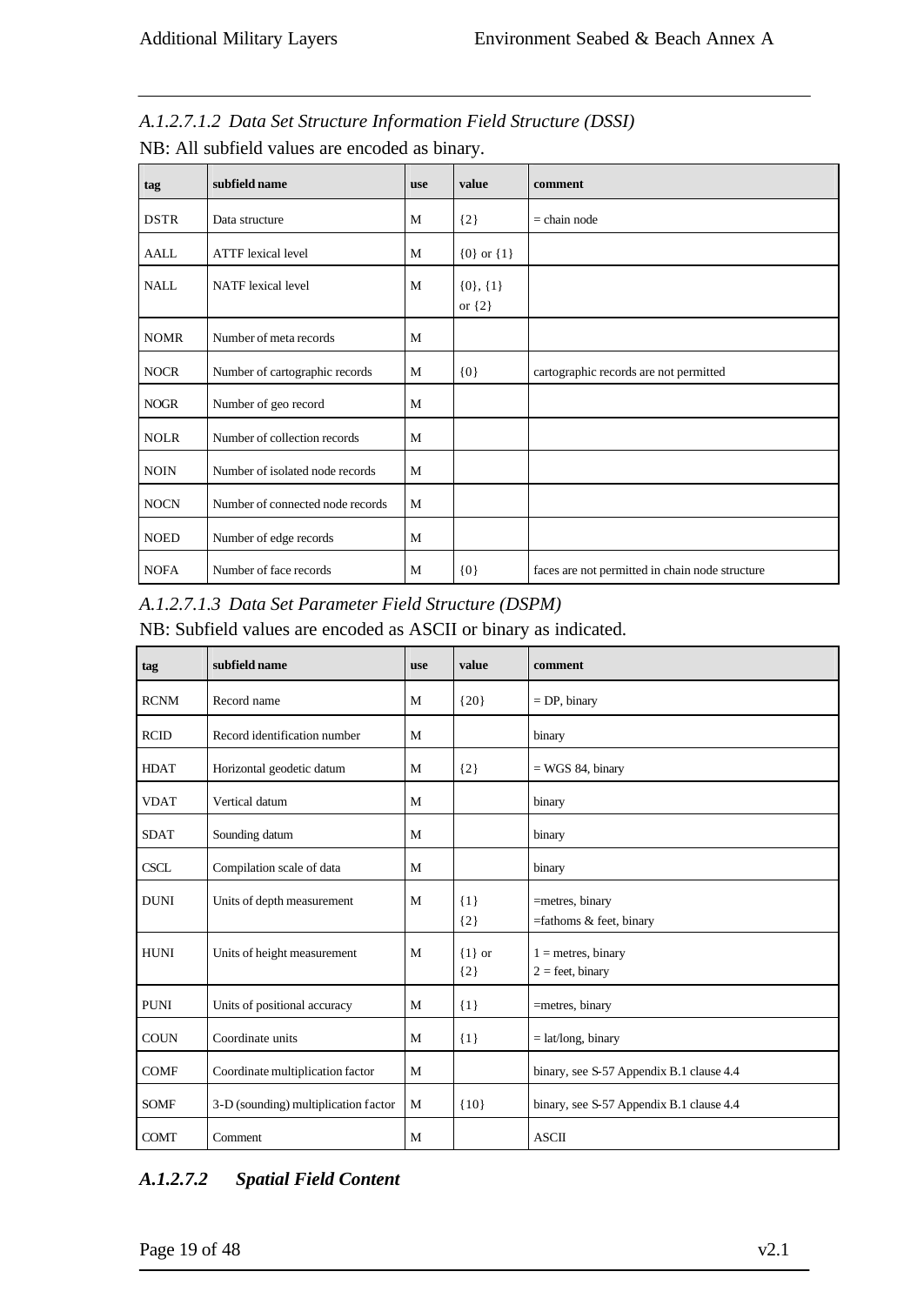| A.1.2.7.2.1 Vector Record Identifier Field Structure (VRID) |
|-------------------------------------------------------------|
| NB: All subfield values are encoded as binary.              |

| tag         | subfield name                | <b>use</b> | value                               | comment                                                          |
|-------------|------------------------------|------------|-------------------------------------|------------------------------------------------------------------|
| <b>RCNM</b> | Record name                  | M          | ${110}$<br>or ${120}$<br>or ${130}$ | $= VI$ , isolated node<br>$=$ VC, connected node<br>$=$ VE, edge |
| <b>RCID</b> | Record identification number | M          |                                     |                                                                  |
| <b>RVER</b> | Record version               | M          |                                     |                                                                  |
| <b>RUIN</b> | Record update instruction    | M          | $\{1\}$                             | $=$ insert                                                       |

*A.1.2.7.2.2 Vector Record Attribute Field Structure (ATTV)*

NB: Subfield values are encoded as ASCII or binary as indicated.

| tag         | subfield name        | <b>use</b> | value | comment                                                                                 |
|-------------|----------------------|------------|-------|-----------------------------------------------------------------------------------------|
| <b>ATTL</b> | Attribute label/code | M          |       | binary code for an attribute                                                            |
| <b>ATVL</b> | Attribute value      | M          |       | ASCII value. Missing attribute value $=$ attribute is relevant<br>but value is unknown. |

#### *A.1.2.7.2.3 Vector Record Pointer Field Structure (VRPT)*

NB: Subfield values are encoded as ASCII or binary as indicated.

| tag         | subfield name      | <b>use</b> | value                 | comment                            |
|-------------|--------------------|------------|-----------------------|------------------------------------|
| <b>NAME</b> | Name               | M          |                       |                                    |
| <b>ORNT</b> | Orientation        | M          | ${255}$               | $=$ null                           |
| <b>USAG</b> | Usage indicator    | M          | ${255}$               | $=$ null                           |
| <b>TOPI</b> | Topology indicator | M          | $\{1\}$<br>or $\{2\}$ | $=$ beginning node<br>$=$ end node |
| <b>MASK</b> | Masking indicator  | M          | ${255}$               | $=$ null                           |

*A.1.2.7.2.4 2-D Coordinate Field Structure(SG2D)*

NB: All subfield values are encoded as binary.

| tag         | subfield name        | use | value | comment                                      |
|-------------|----------------------|-----|-------|----------------------------------------------|
| YCOO        | Coordinate in Y axis | M   |       | latitude (see S-57 Appendix B.1 clause 4.4)  |
| <b>XCOO</b> | Coordinate in X axis | M   |       | longitude (see S-57 Appendix B.1 clause 4.4) |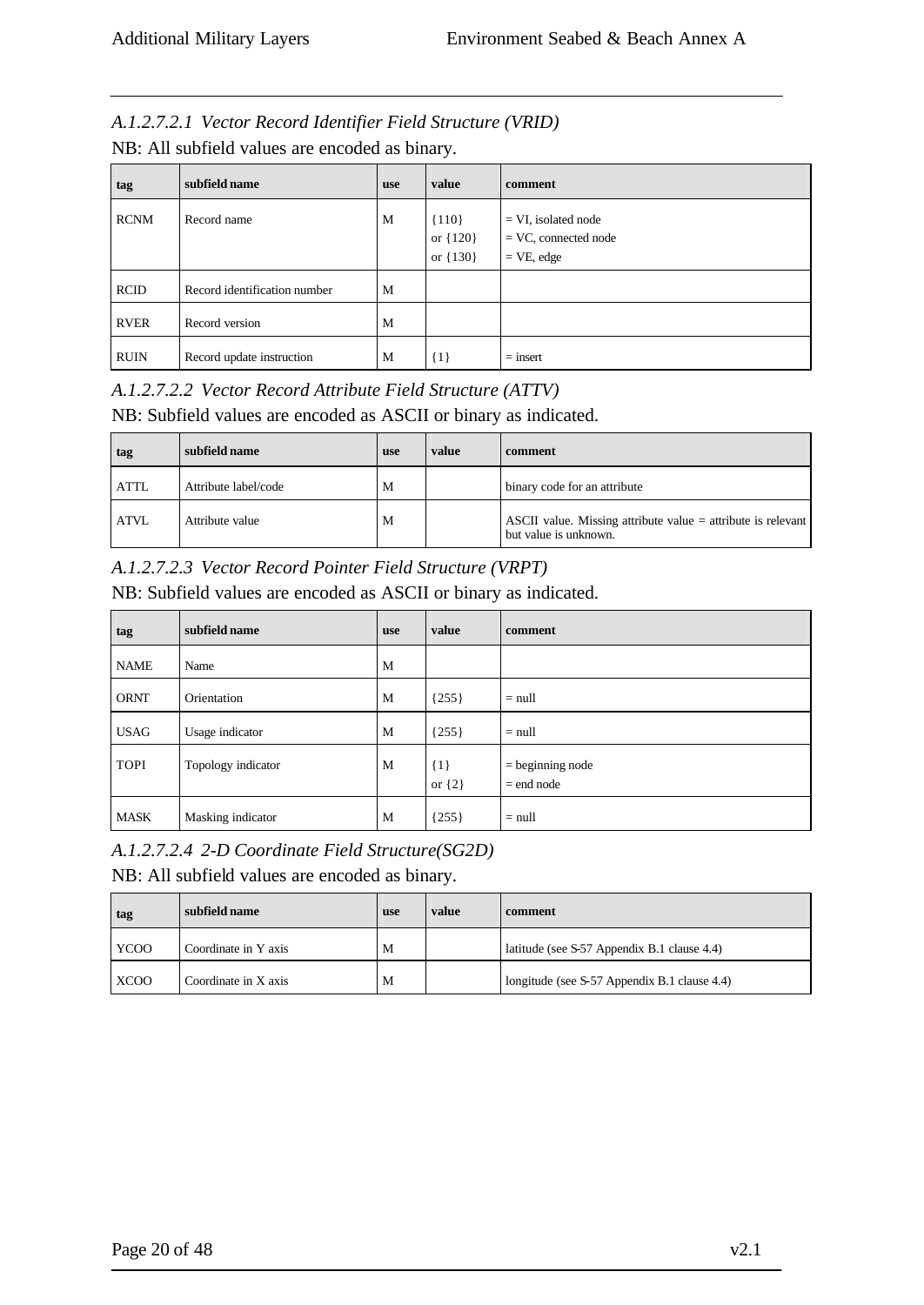### *A.1.2.7.3 Feature Field Content*

| tag         | subfield name                | use | value                                           | comment                                              |
|-------------|------------------------------|-----|-------------------------------------------------|------------------------------------------------------|
| <b>RCNM</b> | Record name                  | M   | ${100}$                                         | $=$ FE                                               |
| <b>RCID</b> | Record identification number | M   |                                                 |                                                      |
| PRIM        | Object geometric primitive   | M   | ${1}$<br>or $\{2\}$<br>or $\{3\}$<br>or ${255}$ | $=$ point<br>$=$ line<br>$=$ area<br>$=$ no geometry |
| <b>GRUP</b> | Group                        | M   | ${255}$                                         | $=$ null                                             |
| OBJL        | Object label                 | M   |                                                 | binary code for an object class                      |
| <b>RVER</b> | Record version               | M   |                                                 |                                                      |
| <b>RUIN</b> | Record update instruction    | M   | $\{1\}$                                         | $=$ insert                                           |

*A.1.2.7.3.1 Feature Record Identifier Field Structure (FRID)* NB: All subfield values are encoded as binary.

*A.1.2.7.3.2 Feature Object Identifier Field Structure (FOID)*

NB: All subfield values are encoded as binary.

| tag         | subfield name                       | <b>use</b> | value | comment |
|-------------|-------------------------------------|------------|-------|---------|
| <b>AGEN</b> | Producing agency                    | M          |       |         |
| <b>FIDN</b> | Feature identification number       | M          |       |         |
| <b>FIDS</b> | Feature identificat ion subdivision | M          |       |         |

*A.1.2.7.3.3 Feature Record Attribute Field Structure (ATTF)*

| NB: Subfield values are encoded as ASCII or binary as indicated. |  |
|------------------------------------------------------------------|--|
|------------------------------------------------------------------|--|

| tag         | subfield name        | use | value | comment                                                                                 |
|-------------|----------------------|-----|-------|-----------------------------------------------------------------------------------------|
| <b>ATTL</b> | Attribute label/code | M   |       | binary code for an attribute                                                            |
| <b>ATVL</b> | Attribute value      |     |       | ASCII value. Missing attribute value $=$ attribute is relevant<br>but value is unknown. |

*A.1.2.7.3.4 Feature Record National Attribute Field Structure (NATF)* NB: Subfield values are encoded as ASCII or binary as indicated.

| tag         | subfield name        | use | value | comment                                                                                |
|-------------|----------------------|-----|-------|----------------------------------------------------------------------------------------|
| <b>ATTL</b> | Attribute label/code | M   |       | binary code for an attribute                                                           |
| <b>ATVL</b> | Attribute value      |     |       | ASCII value. Missing attribute value $=$ attribute is relevant<br>but value is unknown |

*A.1.2.7.3.5 Feature Record to Feature Object Pointer Field Structure (FFPT)* NB: Subfield values are encoded as ASCII or binary as indicated.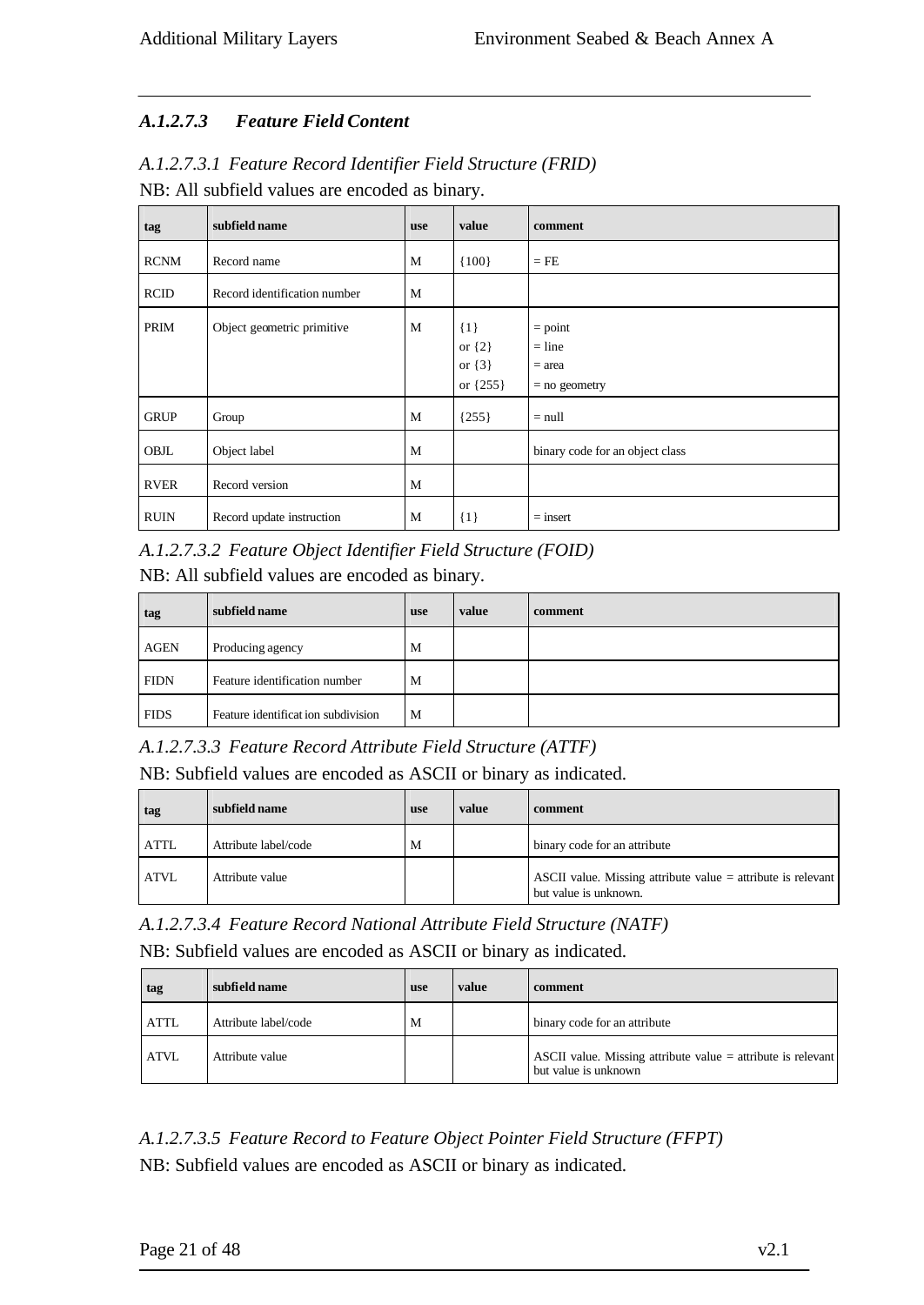| tag         | subfield name          | use | value               | comment                               |
|-------------|------------------------|-----|---------------------|---------------------------------------|
| <b>LNAM</b> | Long name              | M   |                     | binary                                |
| <b>RIND</b> | Relationship indicator | M   | ${2}$<br>or $\{3\}$ | $=$ slave, binary<br>$=$ peer, binary |
| <b>COMT</b> | Comment                |     |                     | <b>ASCII</b>                          |

*A.1.2.7.3.6 Feature Record to Spatial Pointer Field Structure (FSPT)*

NB: All subfield values are encoded as binary.

| tag         | subfield name     | <b>use</b> | value                                             | comment                                                                                      |
|-------------|-------------------|------------|---------------------------------------------------|----------------------------------------------------------------------------------------------|
| <b>NAME</b> | Name              | M          |                                                   |                                                                                              |
| <b>ORNT</b> | Orientation       | M          | ${1}$<br>or $\{2\}$<br>or ${255}$                 | $=$ forward<br>$=$ reverse<br>$=$ null                                                       |
| <b>USAG</b> | Usage indicator   | M          | $\{1\}$<br>or $\{2\}$<br>or $\{3\}$<br>or ${255}$ | $=$ exterior<br>$=$ interior<br>= exterior boundary, truncated by the data limit<br>$=$ null |
| <b>MASK</b> | Masking indicator | M          | $\{1\}$<br>or $\{2\}$<br>or $\{255\}$             | $=$ mask<br>$=$ show<br>$=$ null                                                             |

# **A.1.2.8 AML (Update) File Structure**

The two letter identifier for AML ESB update cell application profiles is ER and applies to updates to a data set.

### **Update cell file**

```
|
|--<1>--Data Set General Information record
    | |
    | |--0001 - ISO/IEC 8211 Record Identifier
| |
           | |--<1>--DSID - Data Set Identification field
| |
                     | |--<1>--DSSI - Data Set Structure Information field
|
|--<R>--Vector record
    \|| |--0001 - ISO/IEC 8211 Record identifier
| |
           | |--<1>--VRID - Vector Record Identifier field
| |
```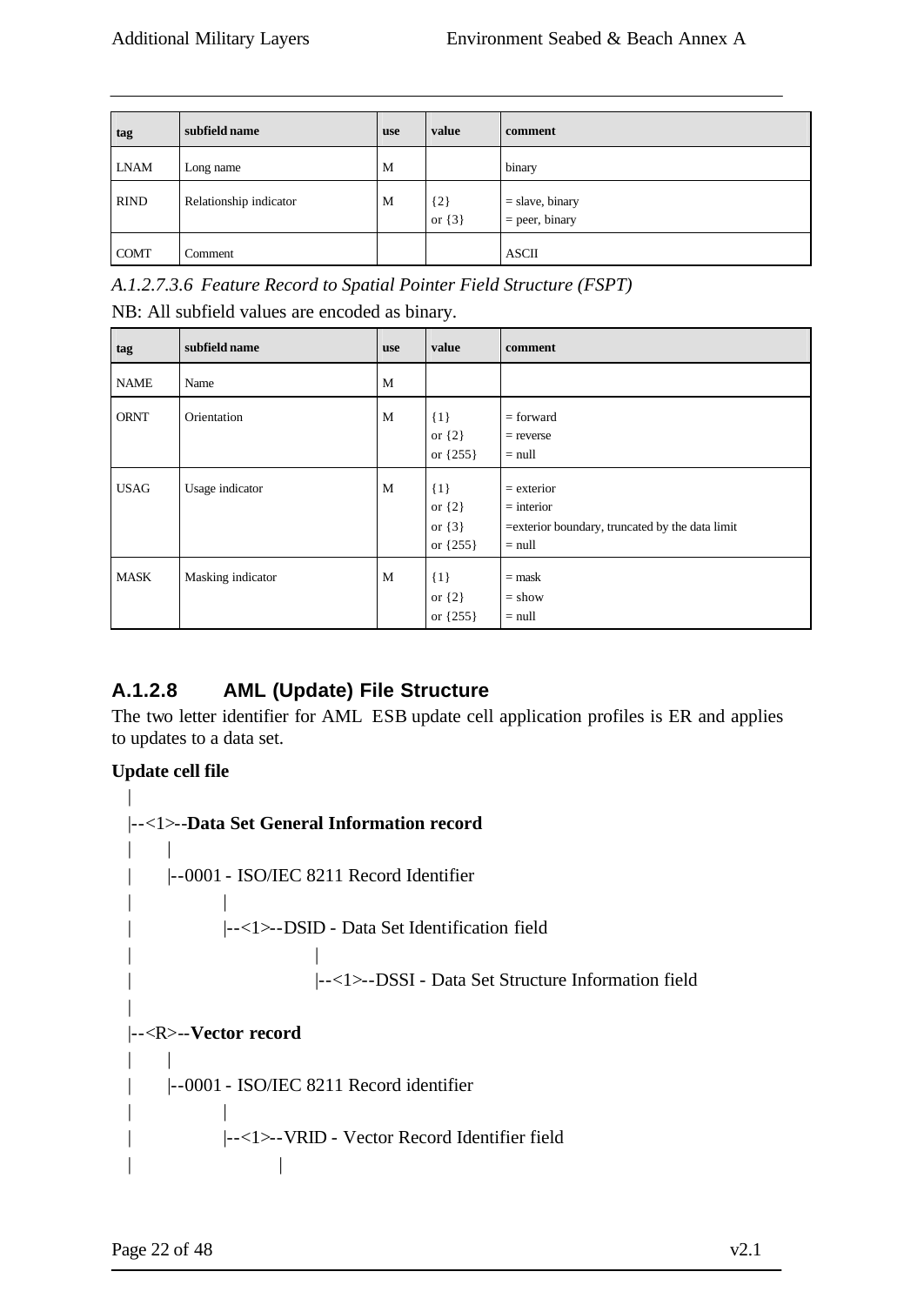```
| |--<R>--ATTV* - Vector Record Attribute field
| |
                  | |--<1>--VRPC - Vector Record Pointer Control field
| |
                  | |--<R>--VRPT* - Vector Record Pointer field
| |
                  | |--<1>--SGCC - Coordinate Control field
| |
                  | |--<R>--SG2D* - 2-D Coordinate field
|
|--<R>--Feature record
   |
   |--0001 - ISO/IEC 8211 Record identifier
       |
      |--<1>--FRID - Feature Record Identifier field
                |
                |--<1>--FOID - Feature Object Identifier field
                |
                |--<R>--ATTF* - Feature Record Attribute field
                |
                |--<R>--NATF* - Feature Record National Attribute field
                |
                |--<1>--FFPC - Feature Record to Feature Object Pointer Control field
                |
                |--<R>--FFPT* - Feature Record to Feature Object Pointer field
                |
                |--<1>--FSPC - Feature Record to Spatial Record Pointer Control field
                |
                |--<R>--FSPT* - Feature Record to Spatial Record Pointer field
```
### *A.1.2.8.1 Data Set Descriptive (META) Field Content*

|  |  | A.1.2.8.1.1 Data Set Identification Field Structure (DSID) |
|--|--|------------------------------------------------------------|
|--|--|------------------------------------------------------------|

| NB: Subfield values are encoded as ASCII or binary as indicated. |  |  |  |  |  |  |  |  |  |
|------------------------------------------------------------------|--|--|--|--|--|--|--|--|--|
|------------------------------------------------------------------|--|--|--|--|--|--|--|--|--|

| tag         | subfield name                | <b>use</b> | value      | comment                                 |
|-------------|------------------------------|------------|------------|-----------------------------------------|
| <b>RCNM</b> | Record name                  | M          | 10         | $= DS$ , binary                         |
| <b>RCID</b> | Record identification number | M          |            | binary                                  |
| <b>EXPP</b> | Exchange purpose             | M          | ${2}$      | data set is a revision, binary          |
| <b>INTU</b> | Intended usage               | M          | 101<br>102 | $=$ < 1:100,000,000<br>$= 1:25,000,000$ |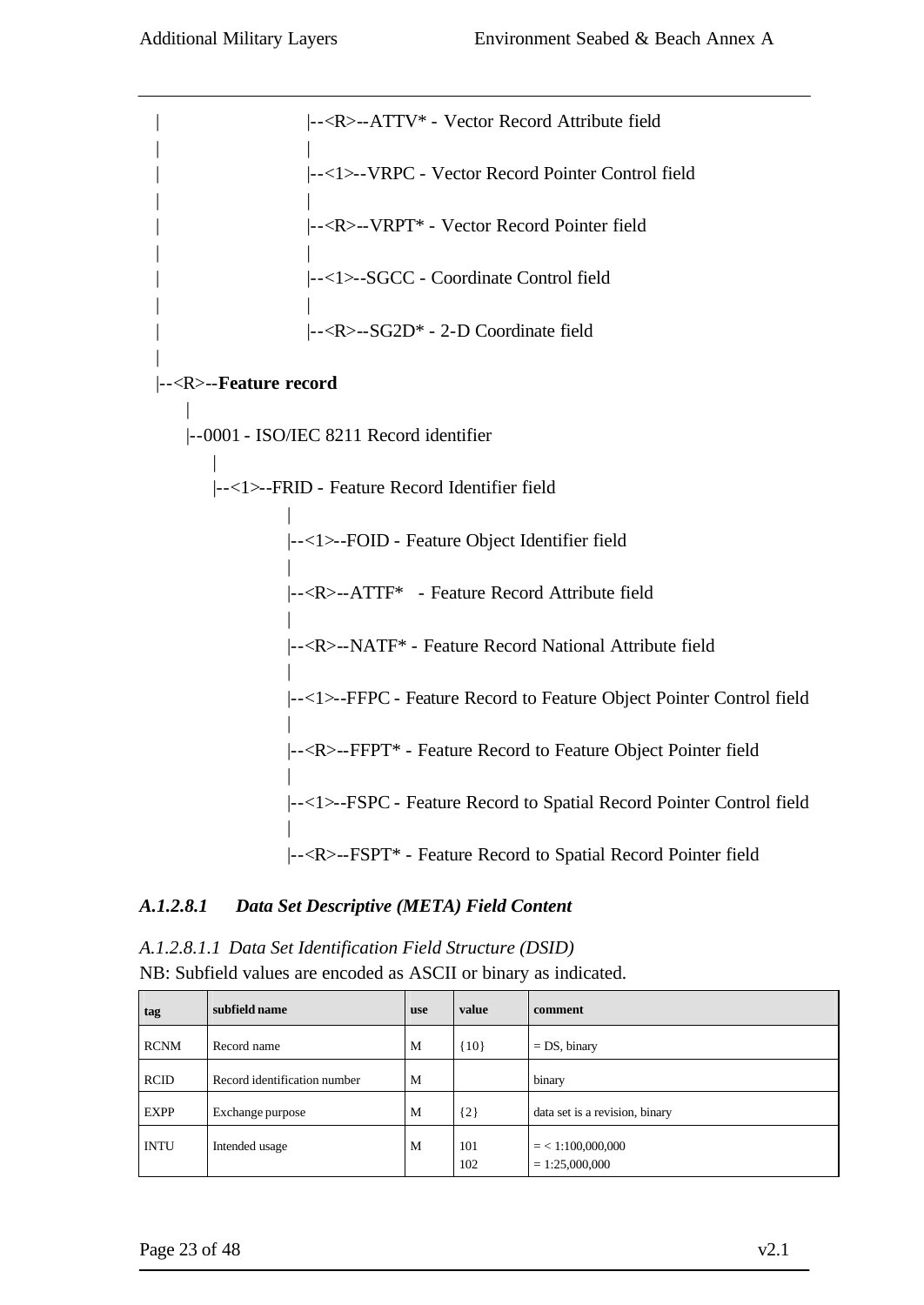| tag         | subfield name                            | use          | value                                                                    | comment                                                              |
|-------------|------------------------------------------|--------------|--------------------------------------------------------------------------|----------------------------------------------------------------------|
|             |                                          |              | 103                                                                      | $= 1: 5,000,000$                                                     |
|             |                                          |              | 104                                                                      | $= 1: 1,000,000$                                                     |
|             |                                          |              | 105                                                                      | $= 1:250,000$                                                        |
|             |                                          |              | 106                                                                      | $= 1:50,000$                                                         |
|             |                                          |              | 107                                                                      | $= 1:10,000$                                                         |
|             |                                          |              | 108                                                                      | $= 1:2,500$                                                          |
|             |                                          |              | 109                                                                      | $=$ > 1:1,600                                                        |
| <b>DSNM</b> | Data set name                            | M            |                                                                          | file name with extension excluding path, ASCII                       |
| <b>EDTN</b> | <b>Edition</b> number                    | M            |                                                                          | Refer to section A.1.1.8                                             |
| <b>UPDN</b> | Update number                            | ${\bf M}$    |                                                                          | <b>ASCII</b>                                                         |
| <b>UADT</b> | Update application date                  | $\mathbf{P}$ |                                                                          | empty, ASCII                                                         |
| <b>ISDT</b> | Issue date                               | M            |                                                                          | <b>ASCII</b>                                                         |
| <b>STED</b> | Edition number of S-57                   | M            | 03.1                                                                     | <b>ASCII</b>                                                         |
| <b>PRSP</b> | Product specification                    | ${\bf M}$    | 55                                                                       | = Environment, Seabed and Beach                                      |
| <b>PSDN</b> | Product specification description        | M            | Additional<br>Military<br>Layers<br>Environment<br>. Seabed and<br>Beach | <b>ESB</b>                                                           |
| <b>PRED</b> | Product specification version number   M |              | 2.1                                                                      | <b>ASCII</b>                                                         |
| <b>PROF</b> | Application profile identification       | M            | 7                                                                        | = Environment, Seabed and Beach, revision                            |
| <b>AGEN</b> | Producing agency                         | M            |                                                                          | binary                                                               |
| <b>COMT</b> | Comment                                  | M            |                                                                          | <b>IDO</b> status<br>Protective marking<br>Owner authority<br>Caveat |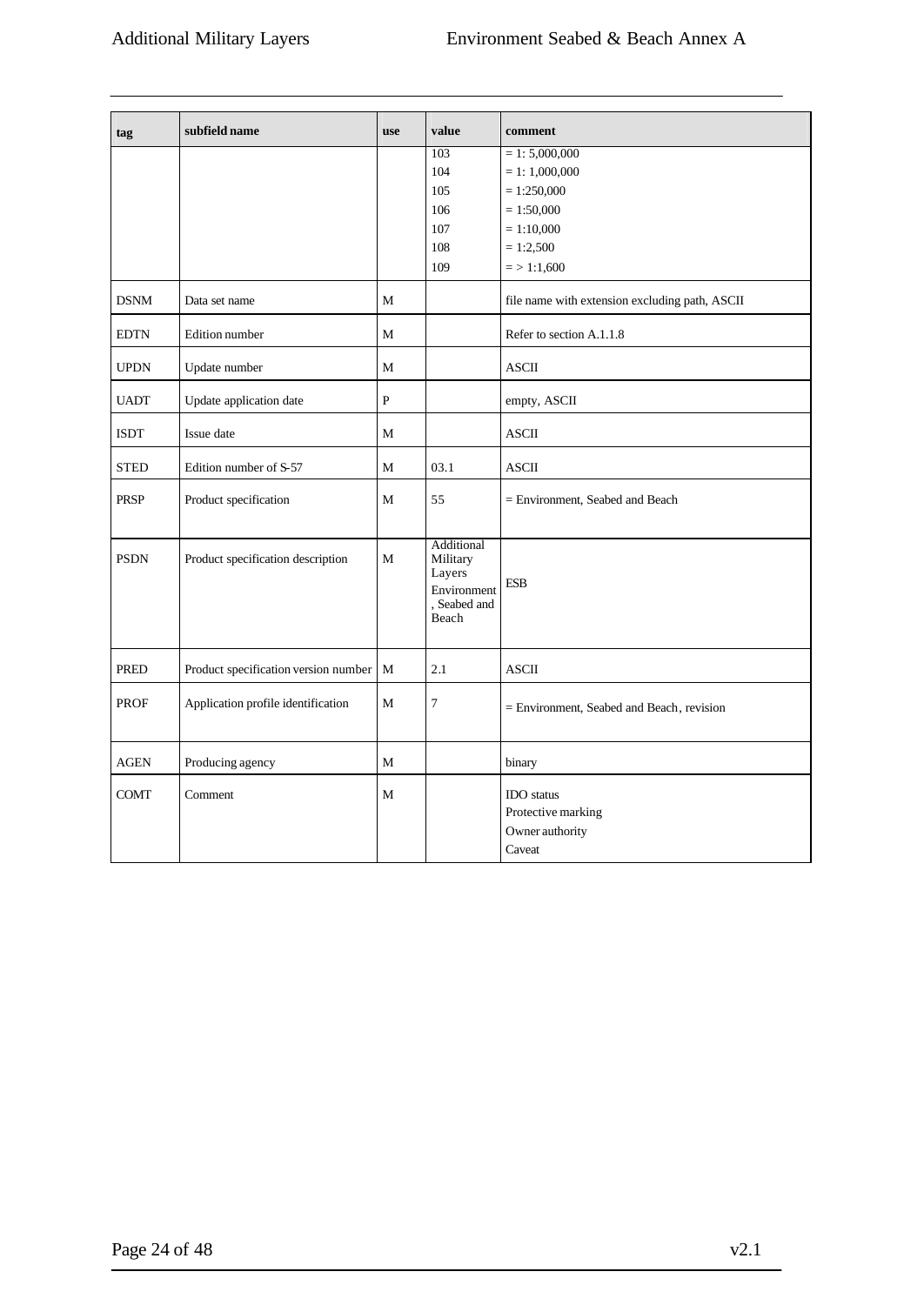|             | $\ldots$ and $\ldots$ and $\ldots$ . Where $\ldots$ we are denoted the contract $\ldots$ |     |                              |                                                 |  |  |
|-------------|------------------------------------------------------------------------------------------|-----|------------------------------|-------------------------------------------------|--|--|
| tag         | subfield name                                                                            | use | value                        | comment                                         |  |  |
| <b>DSTR</b> | Data structure                                                                           | M   | ${2}$                        | $=$ chain node                                  |  |  |
| AALL        | <b>ATTF</b> lexical level                                                                | M   | ${0}$ or ${1}$               |                                                 |  |  |
| <b>NALL</b> | <b>NATF</b> lexical level                                                                | M   | ${0}$ or ${1}$<br>or $\{2\}$ |                                                 |  |  |
| <b>NOMR</b> | Number of meta records                                                                   | M   |                              |                                                 |  |  |
| <b>NOCR</b> | Number of cartographic records                                                           | M   | ${0}$                        | cartographic records are not permitted          |  |  |
| <b>NOGR</b> | Number of geo records                                                                    | M   |                              |                                                 |  |  |
| <b>NOLR</b> | Number of collection records                                                             | M   |                              |                                                 |  |  |
| <b>NOIN</b> | Number of isolated node records                                                          | M   |                              |                                                 |  |  |
| <b>NOCN</b> | Number of connected node records                                                         | M   |                              |                                                 |  |  |
| <b>NOED</b> | Number of edge records                                                                   | M   |                              |                                                 |  |  |
| <b>NOFA</b> | Number of face records                                                                   | M   | ${0}$                        | faces are not permitted in chain node structure |  |  |

*A.1.2.8.1.2 Data Set Structure Information Field Structure (DSSI)*

NB: All subfield values are encoded as binary.

### *A.1.2.8.2 Spatial Field Content*

#### *A.1.2.8.2.1 Vector Record Identifier Field Structure (VRID)*

NB: All subfield values are encoded as binary.

| tag         | subfield name                | <b>use</b> | value                               | comment                                                          |
|-------------|------------------------------|------------|-------------------------------------|------------------------------------------------------------------|
| <b>RCNM</b> | Record name                  | M          | ${110}$<br>or ${120}$<br>or ${130}$ | $= VI$ , isolated node<br>$=$ VC, connected node<br>$=$ VE, edge |
| <b>RCID</b> | Record identification number | M          |                                     |                                                                  |
| <b>RVER</b> | Record version               | M          |                                     |                                                                  |
| <b>RUIN</b> | Record update instruction    | M          | $\{1\}$<br>or $\{2\}$<br>or $\{3\}$ | $=$ insert<br>$=$ delete<br>$=$ modify                           |

### *A.1.2.8.2.2 Vector Record Attribute Field Structure (ATTV)*

NB : Subfield values are encoded as ASCII or binary as indicated.

| tag         | subfield name        | use | value | comment                                                                                                                |
|-------------|----------------------|-----|-------|------------------------------------------------------------------------------------------------------------------------|
| <b>ATTL</b> | Attribute label/code | M   |       | binary code for an attribute                                                                                           |
| <b>ATVL</b> | Attribute value      |     |       | ASCII value, missing attribute value $=$ attribute value is<br>deleted or unknown (see S-57 Appendix B.1 clause 3.5.1) |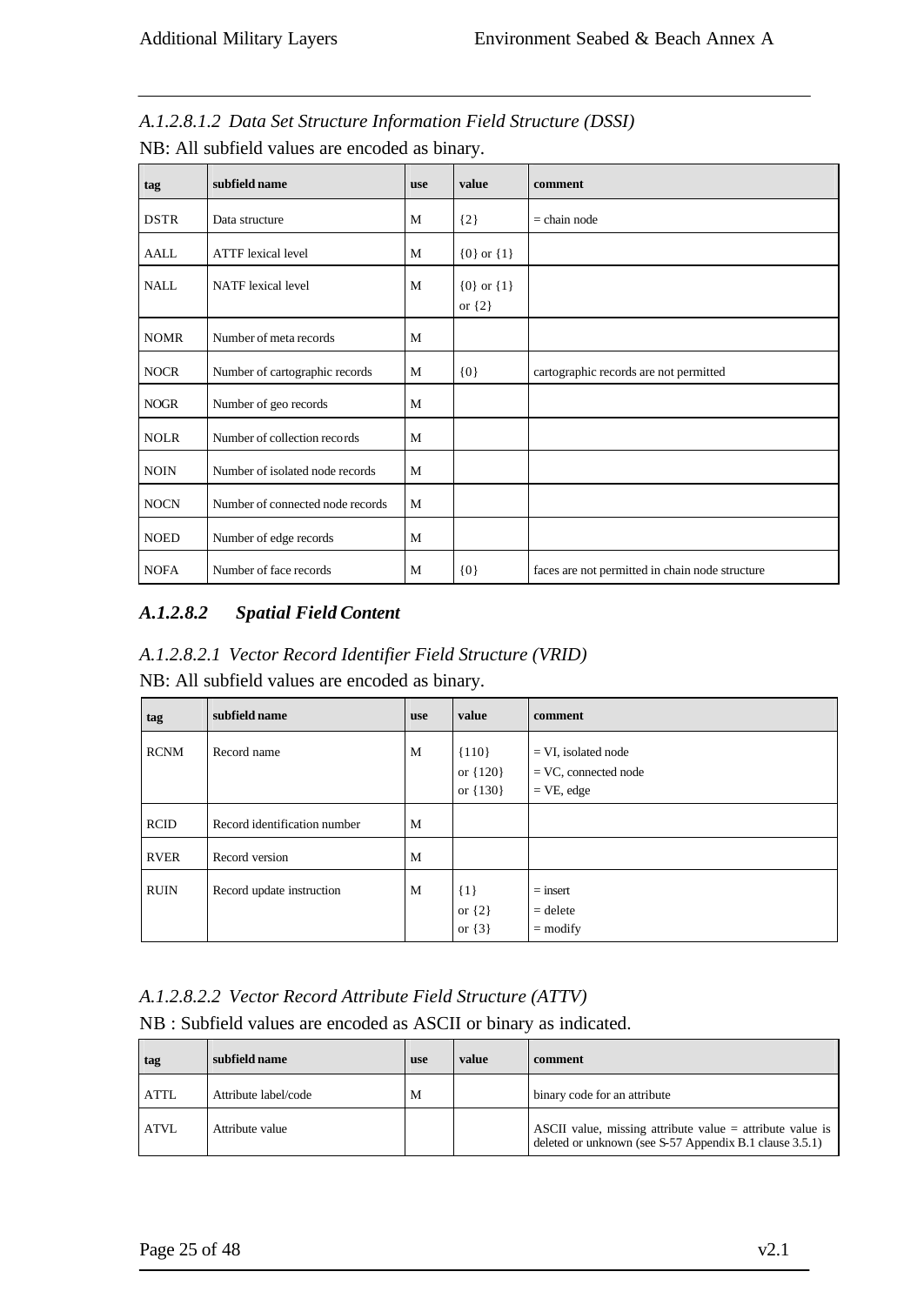## *A.1.2.8.2.3 Vector Record Pointer Control Field Structure (VRPC)*

NB: All subfield values are encoded as binary.

| tag         | subfield name                                          | <b>use</b> | value                             | comment                                |
|-------------|--------------------------------------------------------|------------|-----------------------------------|----------------------------------------|
| <b>VPUI</b> | pointer<br>update M<br>Vector<br>record<br>instruction |            | ${1}$<br>or $\{2\}$<br>or $\{3\}$ | $=$ insert<br>$=$ delete<br>$=$ modify |
| <b>VPIX</b> | Vector record pointer index                            | М          |                                   |                                        |
| <b>NVPT</b> | Number of vector record pointers                       | M          |                                   |                                        |

*A.1.2.8.2.4 Vector Record Pointer Field Structure (VRPT)*

NB: All subfield values are encoded as binary.

| tag         | subfield name      | use | value                 | comment                            |
|-------------|--------------------|-----|-----------------------|------------------------------------|
| <b>NAME</b> | Name               | M   |                       |                                    |
| <b>ORNT</b> | Orientation        | M   | ${255}$               | $=$ null                           |
| <b>USAG</b> | Usage indicator    | M   | ${255}$               | $=$ null                           |
| <b>TOPI</b> | Topology indicator | M   | $\{1\}$<br>or $\{2\}$ | $=$ beginning node<br>$=$ end node |
| <b>MASK</b> | Masking indicator  | M   | ${255}$               | $=$ null                           |

*A.1.2.8.2.5 Coordinate Control Field Structure (SGCC)*

#### NB: All subfield values are encoded as binary.

| tag         | subfield name                 | <b>use</b> | value                             | comment                                |
|-------------|-------------------------------|------------|-----------------------------------|----------------------------------------|
| <b>CCUI</b> | Coordinate update instruction | M          | ${1}$<br>or $\{2\}$<br>or $\{3\}$ | $=$ insert<br>$=$ delete<br>$=$ modify |
| <b>CCIX</b> | Coordinate index              | M          |                                   |                                        |
| <b>CCNC</b> | Number of coordinates         | M          |                                   |                                        |

### *A.1.2.8.2.*6 *2-D Coordinate Field Structure(SG2D)*

NB: All subfield values are encoded as binary.

| tag         | subfield name        | use | value | comment                                      |
|-------------|----------------------|-----|-------|----------------------------------------------|
| <b>YCOO</b> | Coordinate in Y axis | M   |       | latitude (see S-57 Appendix B.1 clause 4.4)  |
| <b>XCOO</b> | Coordinate in X axis | M   |       | longitude (see S-57 Appendix B.1 clause 4.4) |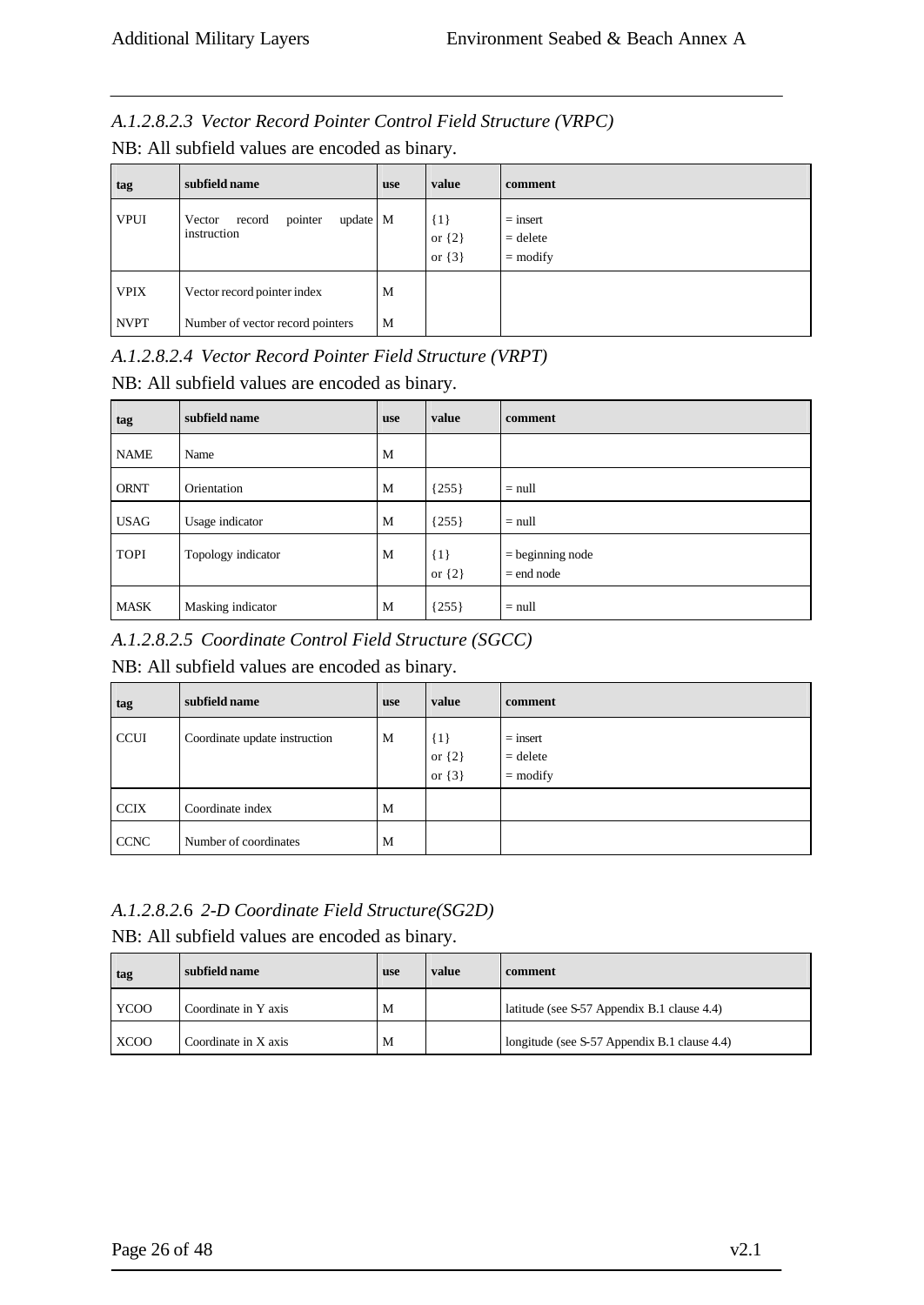### *A.1.2.8.3 Feature Field Content*

| tag         | subfield name                | use          | value                                             | comment                                              |
|-------------|------------------------------|--------------|---------------------------------------------------|------------------------------------------------------|
| <b>RCNM</b> | Record name                  | M            | ${100}$                                           | $=$ FE                                               |
| <b>RCID</b> | Record identification number | M            |                                                   |                                                      |
| PRIM        | Object geometric primitive   | M            | $\{1\}$<br>or $\{2\}$<br>or $\{3\}$<br>or ${255}$ | $=$ point<br>$=$ line<br>$=$ area<br>$=$ no geometry |
| <b>GRUP</b> | Group                        | M            | ${255}$                                           | $=$ null                                             |
| OBJL        | Object label                 | M            |                                                   | binary code for an object class                      |
| <b>RVER</b> | Record version               | M            |                                                   |                                                      |
| <b>RUIN</b> | Record update instruction    | $\mathbf{M}$ | $\{1\}$<br>or $\{2\}$<br>or $\{3\}$               | $=$ insert<br>$=$ delete<br>$=$ modify               |

*A.1.2.8.3.1 Feature Record Identifier Field Structure (FRID)* NB: All subfield values are encoded as binary.

*A.1.2.8.3.2 Feature Object Identifier Field Structure (FOID)*

NB: All subfield values are encoded as binary.

| tag         | subfield name                      | use | value | comment |
|-------------|------------------------------------|-----|-------|---------|
| <b>AGEN</b> | Producing agency                   | M   |       |         |
| <b>FIDN</b> | Feature identification number      | M   |       |         |
| <b>FIDS</b> | Feature identification subdivision | M   |       |         |

*A.1.2.8.3.3 Feature Record Attribute Field Structure (ATTF)*

NB: Subfield values are encoded as ASCII or binary as indicated.

| tag         | subfield name        | use | value | comment                                                                                                                |
|-------------|----------------------|-----|-------|------------------------------------------------------------------------------------------------------------------------|
| <b>ATTL</b> | Attribute label/code | M   |       | binary code for an attribute                                                                                           |
| <b>ATVL</b> | Attribute value      |     |       | ASCII value. Missing attribute value $=$ attribute value is<br>deleted or unknown (see S-57 Appendix B.1 clause 3.5.1) |

*A.1.2.8.3.4 Feature Record National Attribute Field Structure (NATF)*

NB: Subfield values are encoded as ASCII or binary as indicated.

| tag         | subfield name        | <b>use</b> | value | comment                                                                 |
|-------------|----------------------|------------|-------|-------------------------------------------------------------------------|
| <b>ATTL</b> | Attribute label/code | М          |       | binary code for an attribute                                            |
| <b>ATVL</b> | Attribute value      |            |       | ASCII value. Missing attribute value $=$ attribute value is<br>deleted. |

*A.1.2.8.3.5 Feature Record to Feature Object Pointer Control Field Structure (FFPC)* NB: All subfield values are encoded as binary.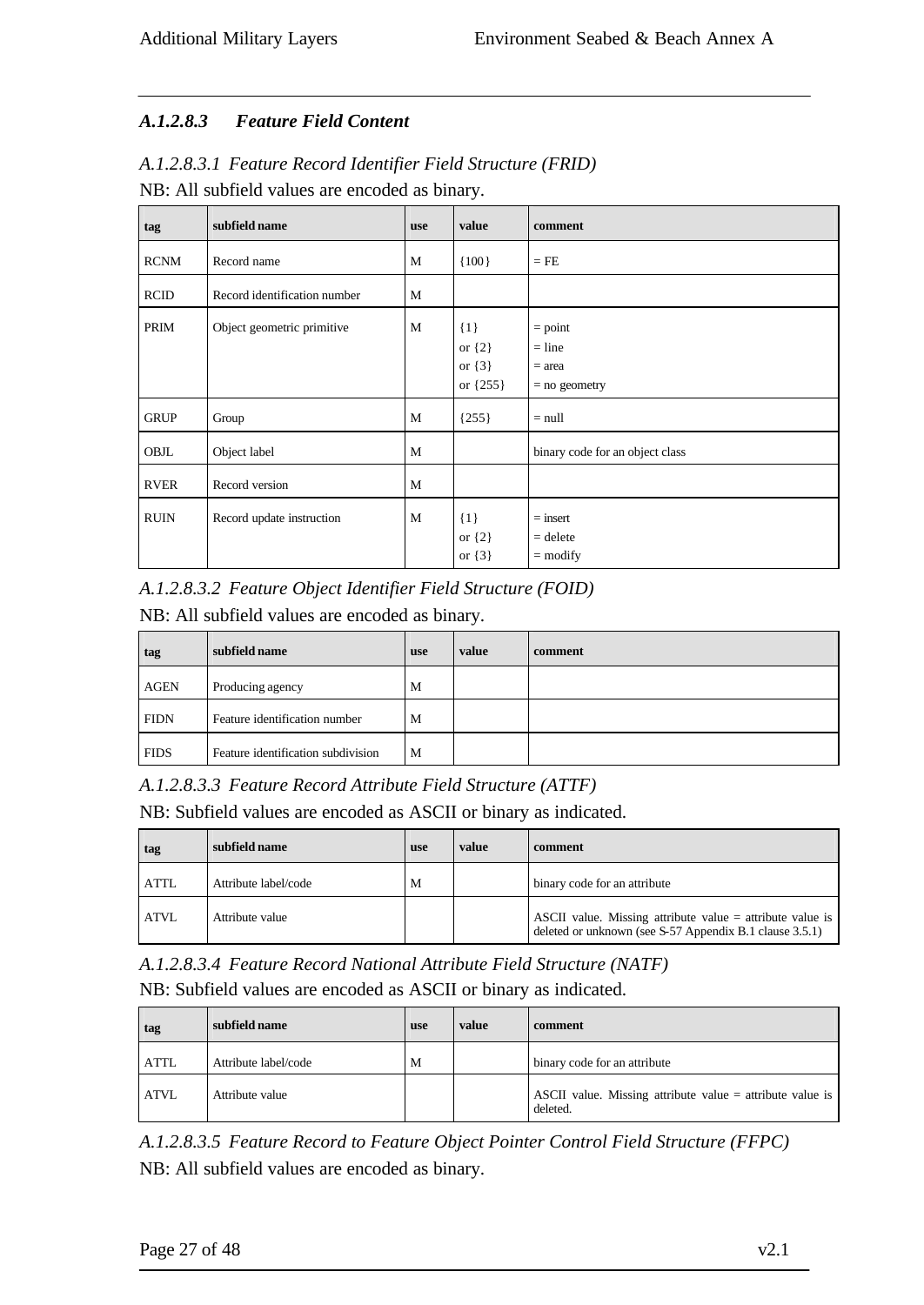| tag         | subfield name                                           | use | value                               | comment                                |
|-------------|---------------------------------------------------------|-----|-------------------------------------|----------------------------------------|
| <b>FFUI</b> | update M<br>object<br>pointer<br>Feature<br>instruction |     | $\{1\}$<br>or $\{2\}$<br>or $\{3\}$ | $=$ insert<br>$=$ delete<br>$=$ modify |
| <b>FFIX</b> | Feature object pointer index                            | M   |                                     |                                        |
| <b>NFPT</b> | Number of feature object pointers                       | M   |                                     |                                        |

*A.1.2.8.3.6 Feature Record to Feature Object Pointer Field Structure (FFPT)* NB: Subfield values are encoded as ASCII or binary as indicated.

| tag         | subfield name          | <b>use</b> | value               | comment                               |
|-------------|------------------------|------------|---------------------|---------------------------------------|
| <b>LNAM</b> | Long name              | M          |                     | binary                                |
| <b>RIND</b> | Relationship indicator | M          | ${2}$<br>or $\{3\}$ | $=$ slave, binary<br>$=$ peer, binary |
| <b>COMT</b> | Comment                |            |                     | <b>ASCII</b>                          |

*A.1.2.8.3.7 Feature Record to Spatial Record Pointer Control Field Structure (FSPC)* NB: All subfield values are encoded as binary.

| tag         | subfield name                                             | <b>use</b> | value                               | comment                                |
|-------------|-----------------------------------------------------------|------------|-------------------------------------|----------------------------------------|
| <b>FSUI</b> | Feature to spatial record pointer M<br>update instruction |            | $\{1\}$<br>or $\{2\}$<br>or $\{3\}$ | $=$ insert<br>$=$ delete<br>$=$ modify |
| <b>FSIX</b> | Feature to spatial record pointer M<br>index              |            |                                     |                                        |
| <b>NSPT</b> | Number of feature to spatial record M<br>pointers         |            |                                     |                                        |

*A.1.2.8.3.8 Feature Record to Spatial Pointer Field Structure (FSPT)*

NB: All subfield values are encoded as binary.

| tag         | subfield name     | <b>use</b> | value                                             | comment                                                                                        |
|-------------|-------------------|------------|---------------------------------------------------|------------------------------------------------------------------------------------------------|
| <b>NAME</b> | name              | M          |                                                   |                                                                                                |
| <b>ORNT</b> | orientation       | M          | $\{1\}$<br>or $\{2\}$<br>or ${255}$               | $=$ forward<br>$=$ reverse<br>$=$ null                                                         |
| <b>USAG</b> | usage indicator   | M          | $\{1\}$<br>or $\{2\}$<br>or $\{3\}$<br>or ${255}$ | $=$ exterior<br>$=$ interior<br>$=$ exterior boundary, truncated by the data limit<br>$=$ null |
| <b>MASK</b> | Masking indicator | M          | $\{1\}$<br>or $\{2\}$<br>or ${255}$               | $=$ mask<br>$=$ show<br>$=$ null                                                               |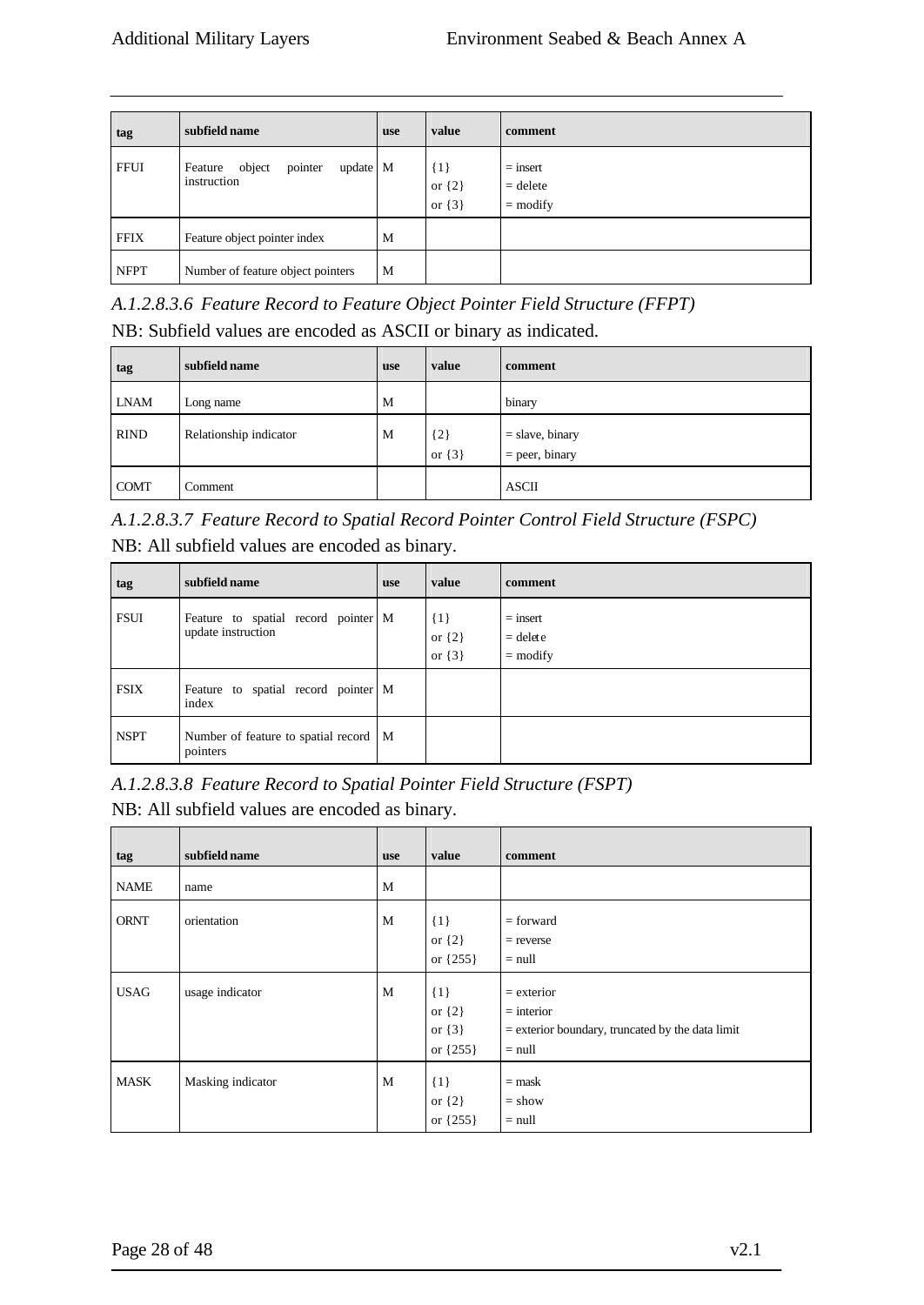# **A.2 AML S-57 Data Dictionary**

# *A.2.1General Guidelines*

### **A.2.1.1 Feature Object Identifiers**

Each feature object must have a unique world-wide identifier. This identifier, called the feature object identifier, is formed by the binary concatenation of the contents of the subfields of the "Feature Object Identifier" [FOID] field.

The feature object identifier may be used to identify multiple instances of the same object. For example, the same object may appear in different scale bands, or an object may be split by the cell structure. In these circumstances, each instance of this object may have the same identifier.

Feature object identifiers must not be reused, even when a feature has been deleted

### **A.2.1.2 Cartographic Objects**

The use of cartographic objects is prohibited.

### **A.2.1.3 Time Varying Objects**

Specific AML products may contain information about magnetic variation, tides, tidal streams and currents. However, depth information should only be displayed as it has been provided in the AML product and not adjusted by tidal height.

### **A.2.1.4 Prohibited Attributes**

Attributes not included in this Product Specification are prohibited.

### **A.2.1.5 Numeric Attribute Values**

Floating point or integer attribute values must not be padded by non-significant zeros (e.g. 2.5 and not 02.500) unless they are required to specify units of resolution where trailing zeros will become significant in order to distinguish between values (e.g. 3.2 may need to be differentiated from 3.200).

### **A.2.1.6 Text Attribute Values**

The lexical level used for the "Feature Record Attribute" [ATTF] field must be 1 (ISO 8859-1) (see sections A.1.2.7.3.3 and A.1.2.8.3.3). Lexical level 1 or 2 may be used for the "Feature Record National Attribute" [NATF] field (see sections A.1.2.7.3.4 and A.1.2.8.3.4). Format effecting (C0) characters, as defined in S-57 Part 3, Annex B, are prohibited. The delete character is only used in the update mechanism (see S-57 part 3, clause 8.4.2.2.a and 8.4.3.2.a).

# *A.2.2 Unknown Attribute Values*

In a base data set (EN application profile), when an attribute code is present but the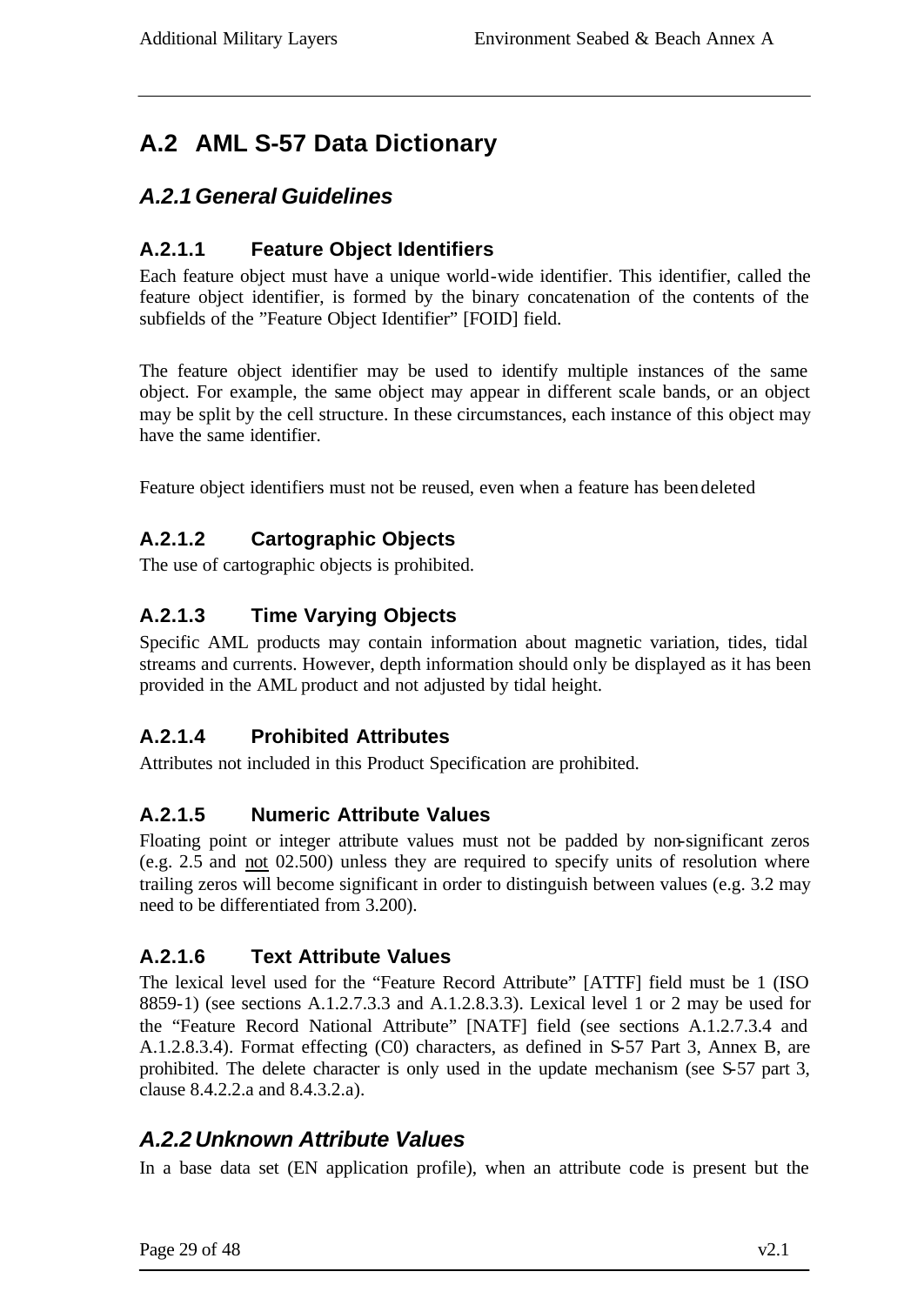attribute value is missing, it means that the producer wishes to indicate that this attribute value is unknown.

In a revision data set (ER application profile), when an attribute code is present but the attribute value is missing it means:

- · that the value of this attribute is to be replaced by an unknown value if it was present in the original data set
- · that an unknown value is to be inserted if the attribute was not present in the original data set

In both cases the missing attribute value is encoded by the means described in S-57 Part 3, clause 2.1.

### *A.2.3 Use of Meta Information*

#### **A.2.3.1 AML Data Set Metadata**

For all AML Products, the Data Set Descriptive records (defined in the application profile structures - sections A.1.2.7.1 and A.1.2.8.1) are used to contain the metadata of the dataset. The mandatory meta information specified in section 5.3 is encoded in S-57 as indicated in the table below.

| <b>General/Production</b>    | <b>Field</b> | Sub-field   |  |
|------------------------------|--------------|-------------|--|
| <b>Information</b>           |              |             |  |
| <b>Production Agency</b>     | <b>DSID</b>  | <b>AGEN</b> |  |
| Dataset Name                 | <b>DSID</b>  | <b>DSNM</b> |  |
| <b>Edition Number</b>        | <b>DSID</b>  | <b>EDTN</b> |  |
| Date of Release              | <b>DSID</b>  | <b>ISDT</b> |  |
| <b>Product Specification</b> | <b>DSID</b>  | <b>PRSP</b> |  |
| Description                  | <b>DSID</b>  | <b>PSDN</b> |  |
| <b>Product Specification</b> | <b>DSID</b>  | <b>PRED</b> |  |
| <b>Version Number</b>        |              |             |  |
| <b>Product Scale Band</b>    | <b>DSID</b>  | <b>INTU</b> |  |
| <b>Compilation Scale</b>     | <b>DSPM</b>  | <b>CSCL</b> |  |

| <b>Security Classification</b> | <b>Field</b> | Sub-field                          |
|--------------------------------|--------------|------------------------------------|
| <b>Information</b>             |              |                                    |
| <b>IDO</b> status              | <b>DSID</b>  | <b>COMT</b>                        |
| <b>Protective Marking</b>      | <b>DSID</b>  | (stored as comma-separated values) |
| Owner Authority                | <b>DSID</b>  | in free-text subfield)             |
| Caveat                         | DSID         |                                    |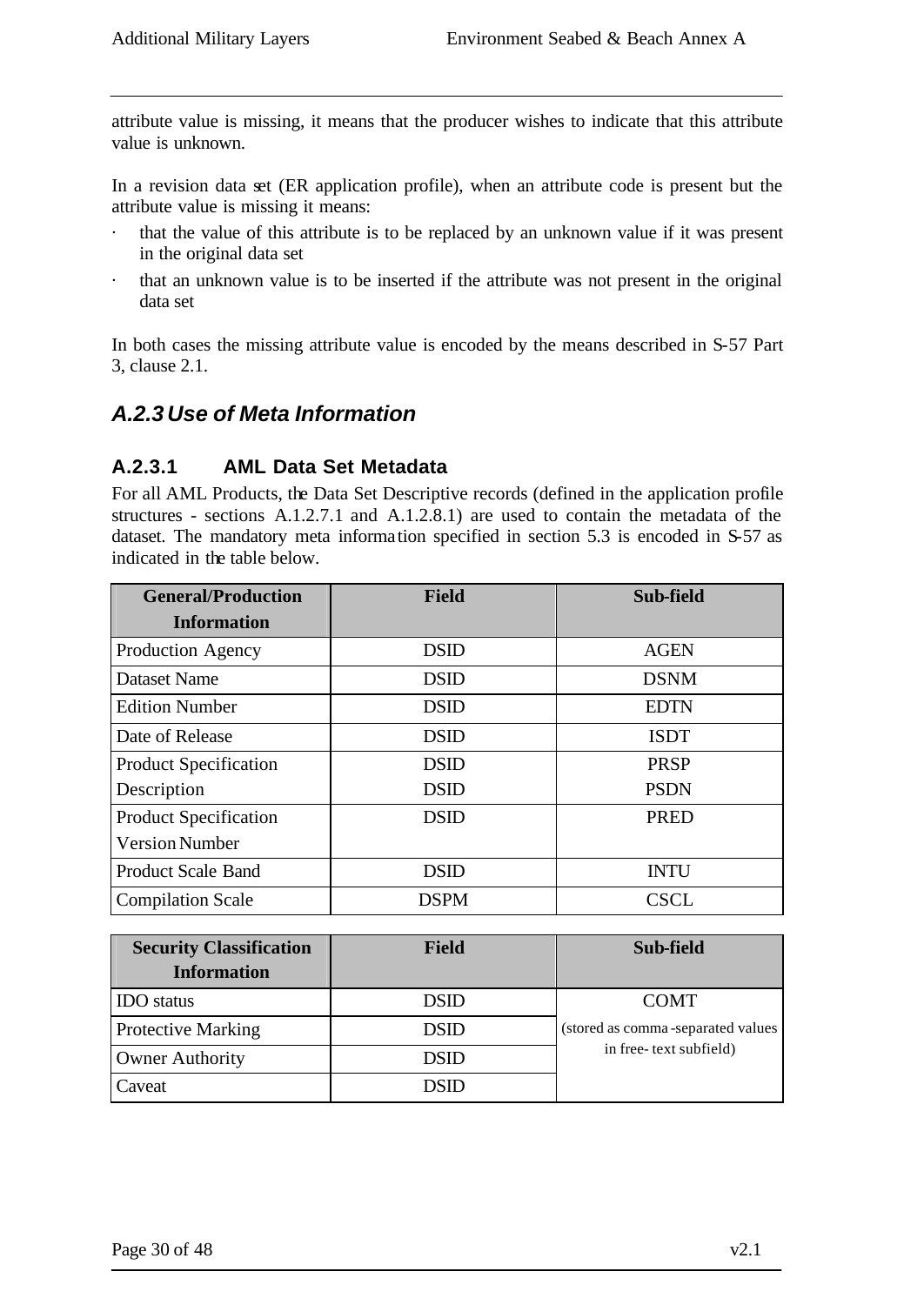| <b>Update</b><br><b>Information</b> | <b>Field</b> | Sub-field   |
|-------------------------------------|--------------|-------------|
| <b>Update Application Date</b>      | <b>DSID</b>  | <b>UADT</b> |
| <b>Update Number</b>                | <b>DSID</b>  | <b>UPDN</b> |
|                                     |              |             |
| Datums & Units                      | <b>Field</b> | Sub-field   |
| Horizontal Geodetic Datum           | <b>DSPM</b>  | <b>HDAT</b> |
| <b>Vertical Datum</b>               | <b>DSPM</b>  | <b>VDAT</b> |
| <b>Sounding Datum</b>               | <b>DSPM</b>  | <b>SDAT</b> |
| Co-ordinate Units                   | <b>DSPM</b>  | <b>COUN</b> |
| Depth Units                         | <b>DSPM</b>  | <b>DUNI</b> |
| Height/Length Units                 | <b>DSPM</b>  | <b>HUNI</b> |
| Positional Accuracy Units           | <b>DSPM</b>  | PUNI        |

## **A.2.3.2 Hierarchy of Meta Data**

Any meta data stored as attributes of Meta Objects, or, Geo or Spatial features will override meta information stored in the Data Set Descriptive records. The table below indicates which AML meta objects and associated attributes supersede information stored in the data set subfields (see sections A.2.3.1, A.1.2.7.1, and A.1.2.8.1).

### NOTES:

In the following tables, acronyms shown in upper-case type, are those approved by the IHO for use in the S-57 data schema. However, additional acronyms have been created for use in the AML data schema. These are shown in lower-case type.

Additionally, the terms 'specific' and 'generic' are used in the tables to indicate an attribute's association to a feature. Attributes that are 'generic' apply to all features listed in this Product Specification. Attributes listed as 'specific' relate only to those in the Real-World Features table in section 5.5.1, when included in the 'Associated Attributes' column.

| <b>Field</b> | Sub-field                  | S-57 Meta<br><b>Object</b> | $S-57$<br><b>Attribute</b> | <b>S-57 Geo</b><br><b>Object</b> | $S-57$<br><b>Attribute</b> |
|--------------|----------------------------|----------------------------|----------------------------|----------------------------------|----------------------------|
| <b>DSID</b>  | <b>AGEN</b>                | M PROD                     | <b>AGENCY</b>              | generic                          | <b>AGENCY</b>              |
| <b>DSPM</b>  | <b>CSCL</b>                | M CSCL                     | <b>CSCALE</b>              | generic                          | <b>CSCALE</b>              |
| <b>DSID</b>  | <b>COMT</b>                | m_clas                     | secido                     | generic                          | secido                     |
|              | (stored as                 |                            | secpmk                     | generic                          | secpmk                     |
|              | comma-<br>separated values |                            | secown                     | generic                          | secown                     |
|              | in free-text<br>subfield)  |                            | seccyt                     | generic                          | seccyt                     |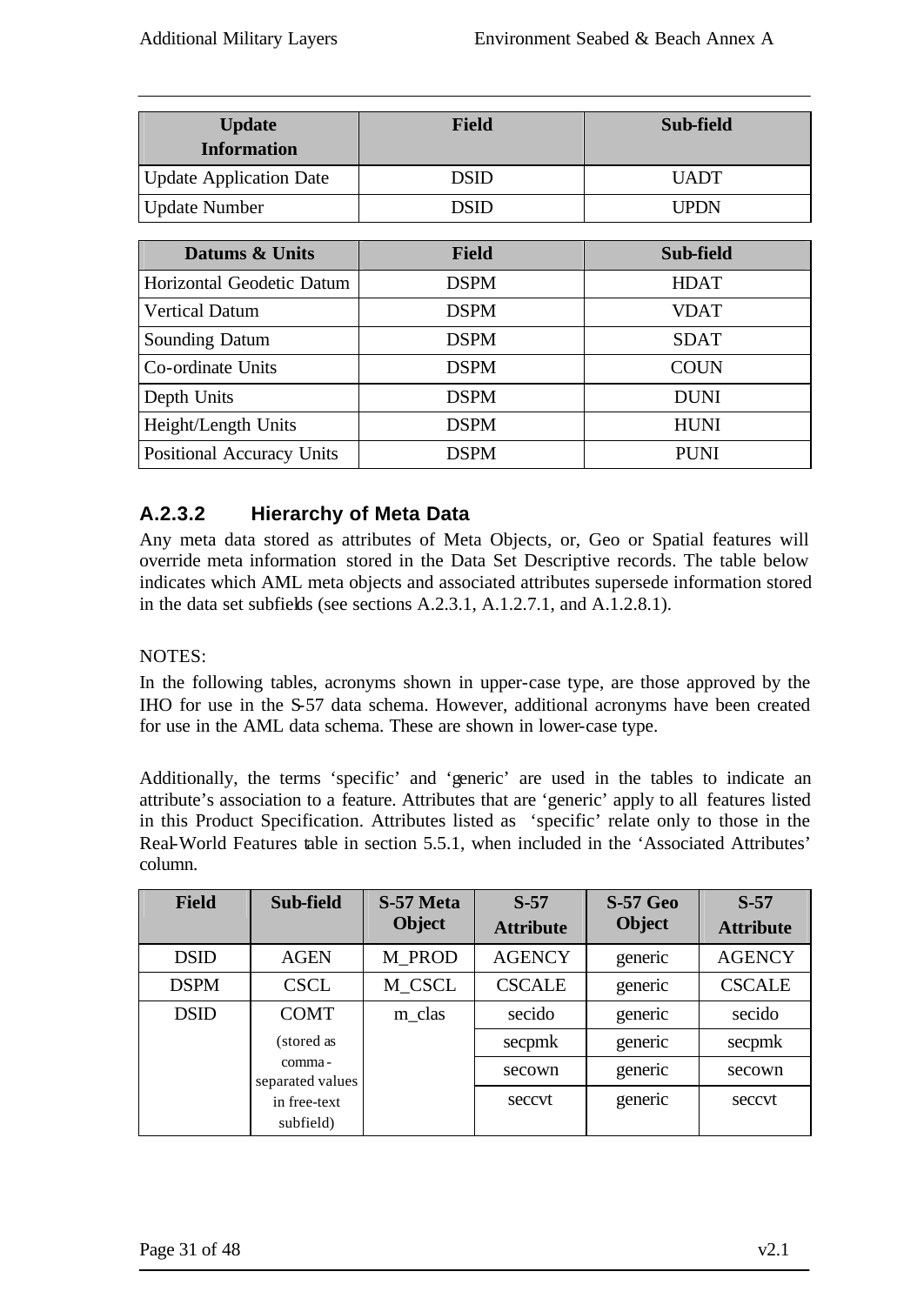| <b>Field</b> | Sub-field   | S-57 Meta<br><b>Object</b> | $S-57$<br><b>Attribute</b> | <b>S-57 Geo</b><br><b>Object</b> | $S-57$<br><b>Attribute</b> |
|--------------|-------------|----------------------------|----------------------------|----------------------------------|----------------------------|
| <b>DSPM</b>  | <b>VDAT</b> | M VDAT                     | <b>VERDAT</b>              | specific                         | <b>VERDAT</b>              |
| <b>DSPM</b>  | <b>SDAT</b> | M SDAT                     | soudat                     | specific                         | soudat                     |
| <b>DSPM</b>  | <b>HUNI</b> | M UNIT                     | <b>HUNITS</b>              | specific                         | <b>HUNITS</b>              |
| <b>DSPM</b>  | <b>DUNI</b> | M UNIT                     | <b>DUNITS</b>              | specific                         | <b>DUNITS</b>              |

# *A.2.4Schema*

### **A.2.4.1 AML ESB Meta Information Table**

The meta information specified in section 5.3 is encoded in S-57 as indicated in the table below.

| <b>Production Information</b> | S-57 Meta<br><b>Object</b> | $S-57$<br><b>Attribute</b> | <b>S-57 Geo</b><br><b>Object</b> | $S-57$<br><b>Attribute</b> |
|-------------------------------|----------------------------|----------------------------|----------------------------------|----------------------------|
| Capture Date                  | M_PROD                     | <b>RECDAT</b>              | generic                          | <b>RECDAT</b>              |
| <b>Copyright Statement</b>    | M PROD                     | cpyrit                     | generic                          | cpyrit                     |
| Production Agency             | M PROD                     | <b>AGENCY</b>              | generic                          | <b>AGENCY</b>              |
| <b>Producing Country</b>      | M PROD                     | <b>PRCTRY</b>              | generic                          | <b>PRCTRY</b>              |
| Data Coverage                 | M COVR                     | <b>CATCOV</b>              | N/A                              | N/A                        |

| <b>Security Classification</b><br><b>Information</b> | S-57 Meta<br><b>Object</b> | $S-57$<br><b>Attribute</b> | <b>S-57 Geo</b><br><b>Object</b> | $S-57$<br><b>Attribute</b> |
|------------------------------------------------------|----------------------------|----------------------------|----------------------------------|----------------------------|
| <b>IDO</b> status                                    | m_clas                     | secido                     | generic                          | secido                     |
| <b>Protective Marking</b>                            | m_clas                     | secpmk                     | generic                          | secpmk                     |
| <b>Owner Authority</b>                               | m_clas                     | secown                     | generic                          | secown                     |
| Caveat                                               | m_clas                     | seccvt                     | generic                          | seccvt                     |

| <b>Geo-Reference</b><br><b>Information</b> | S-57 Meta<br><b>Object</b> | $S-57$<br><b>Attribute</b> | <b>S-57 Geo</b><br><b>Object</b> | $S-57$<br><b>Attribute</b> |
|--------------------------------------------|----------------------------|----------------------------|----------------------------------|----------------------------|
| <b>Vertical Datum</b>                      | M VDAT                     | <b>VERDAT</b>              | specific                         | <b>VERDAT</b>              |
| <b>Sounding Datum</b>                      | M SDAT                     | soudat                     | specific                         | soudat                     |
| Vertical Datum Shift Area                  | m vers                     | vershf                     | N/A                              | N/A                        |
| <b>Height Units</b>                        | M UNIT                     | <b>HUNITS</b>              | specific                         | <b>HUNITS</b>              |
| Depth Units                                | M UNIT                     | <b>DUNITS</b>              | specific                         | <b>DUNITS</b>              |
| Length/Width Units                         | M UNIT                     | <b>HUNITS</b>              | specific                         | <b>HUNITS</b>              |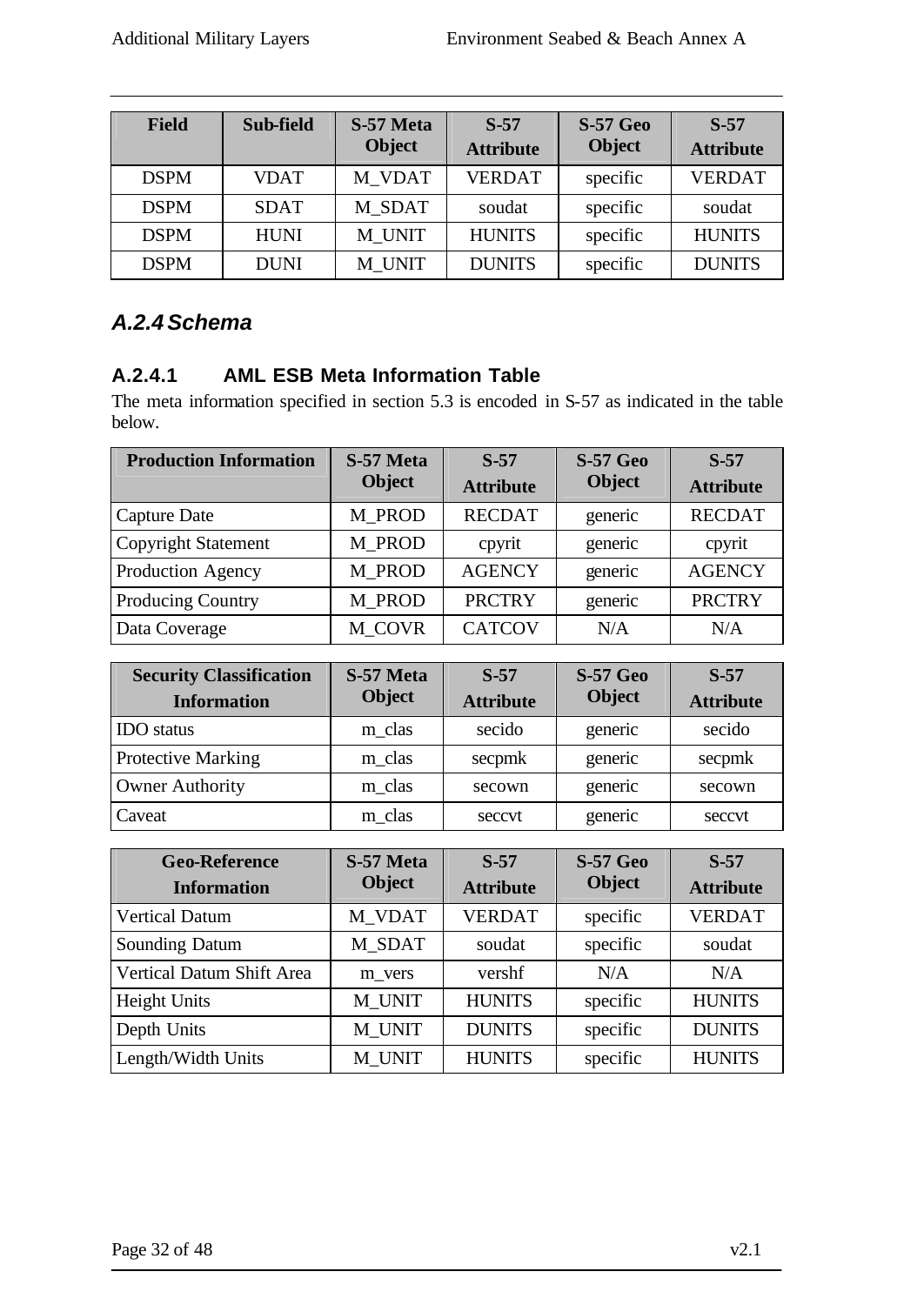| <b>Source</b><br><b>Information</b> | S-57 Meta<br><b>Object</b> | $S-57$<br><b>Attribute</b> | <b>S-57 Geo</b><br><b>Object</b> | $S-57$<br><b>Attribute</b> |
|-------------------------------------|----------------------------|----------------------------|----------------------------------|----------------------------|
| Source Date                         | M_CSCL                     | <b>SORDAT</b>              | generic                          | <b>SORDAT</b>              |
| <b>Source Country</b>               | M CSCL                     | <b>SORIND</b>              | generic                          | <b>SORIND</b>              |
| Source Agency                       | M CSCL                     | <b>SORIND</b>              | generic                          | <b>SORIND</b>              |
| Source ID                           | M CSCL                     | <b>SORIND</b>              | generic                          | <b>SORIND</b>              |
| Source Type                         | M_CSCL                     | <b>SORIND</b>              | generic                          | <b>SORIND</b>              |
| Source Scale                        | M CSCL                     | <b>CSCALE</b>              | generic                          | <b>CSCALE</b>              |

| <b>Data Quality</b><br><b>Information</b>            | S-57 Meta<br><b>Object</b>                | $S-57$<br><b>Attribute</b> | <b>S-57 Geo</b><br><b>Object</b> | $S-57$<br><b>Attribute</b>                                       |
|------------------------------------------------------|-------------------------------------------|----------------------------|----------------------------------|------------------------------------------------------------------|
| Absolute Horizontal                                  | M_ACCY                                    | <b>POSACC</b>              | generic                          | <b>POSACC</b>                                                    |
| Accuracy                                             | $(non-$<br>bathymetric<br>data)           |                            |                                  | (Maybe<br>encoded on<br>the spatial<br>object)                   |
| Error Ellipse                                        | M_ACCY<br>$(non-$<br>bathymetric<br>data) | errell                     | generic                          | errell<br>(Maybe<br>encoded on<br>the spatial<br>object)         |
| <b>Absolute Vertical</b>                             | M_ACCY                                    | elvacc                     | generic                          | elvacc                                                           |
| Accuracy                                             |                                           |                            |                                  |                                                                  |
| <b>Relative Horizontal</b><br>Accuracy               | M_ACCY                                    | <b>HORACC</b>              | generic                          | <b>HORACC</b>                                                    |
| <b>Relative Vertical Accuracy</b>                    | M_ACCY                                    | <b>VERACC</b>              | generic                          | <b>VERACC</b>                                                    |
| <b>Quality of Position</b>                           | <b>M_SREL</b>                             | <b>QUAPOS</b>              | generic                          | <b>QUAPOS</b><br>(Maybe)<br>encoded on<br>the spatial<br>object) |
| Sounding<br>Quality<br>of<br>Measurement             | M_SREL                                    | <b>QUASOU</b>              | specific                         | QUASOU                                                           |
| of<br>sounding<br>Technique<br>measurement           | M_SREL                                    | <b>TECSOU</b>              | specific                         | <b>TECSOU</b>                                                    |
| Completeness for the<br><b>Product Specification</b> | m_conf                                    | catcnf                     | N/A                              | N/A                                                              |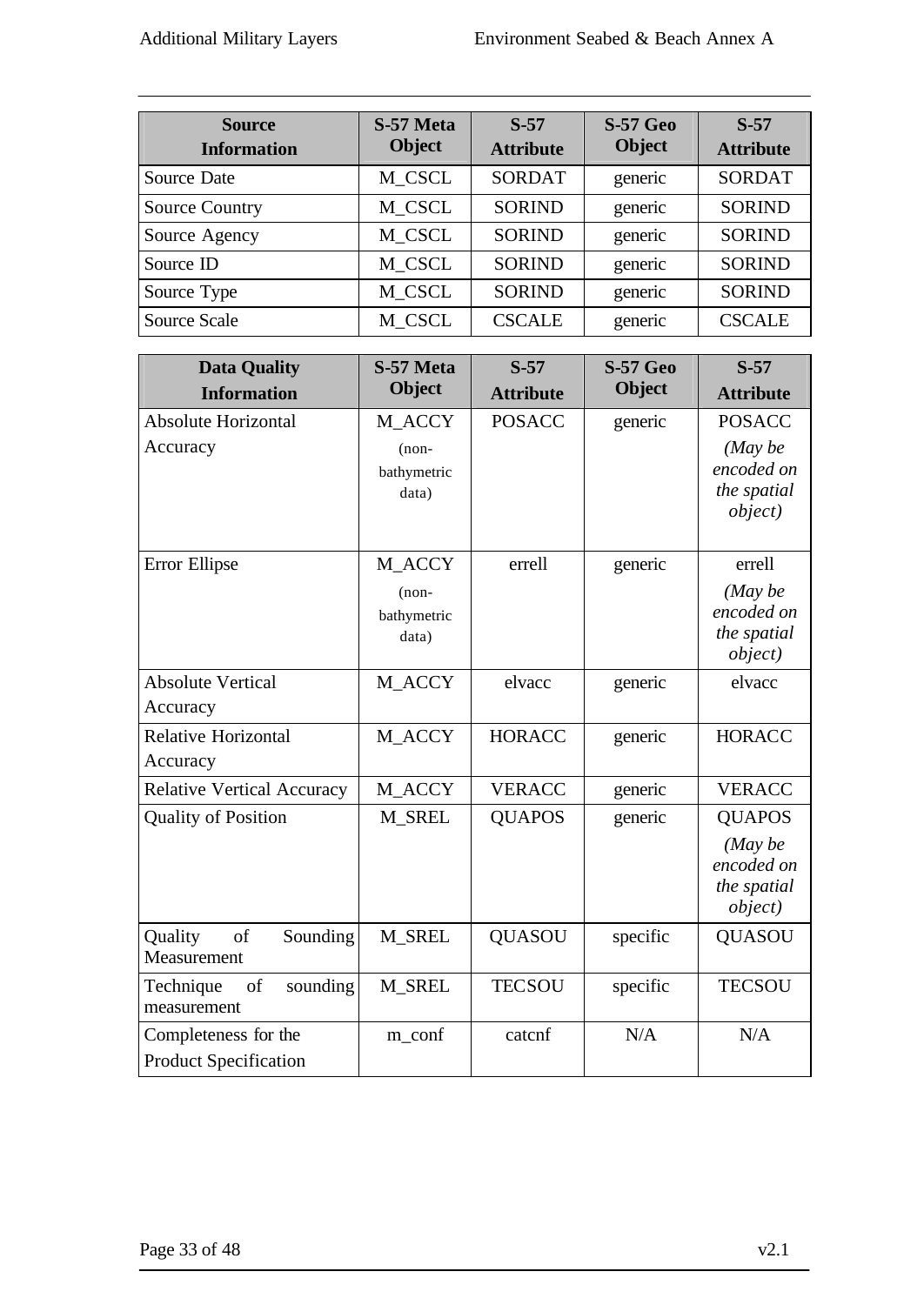| <b>External Reference</b><br><b>Information</b> | S-57 Meta<br><b>Object</b> | $S-57$<br><b>Attribute</b>     | <b>S-57 Geo</b><br><b>Object</b> | $S-57$<br><b>Attribute</b>     |
|-------------------------------------------------|----------------------------|--------------------------------|----------------------------------|--------------------------------|
| Image File Link                                 | <b>M_NPUB</b>              | <b>PICREP</b>                  | generic                          | <b>PICREP</b>                  |
| Text File Reference                             | generic                    | <b>TXTDSC</b><br><b>NTXTDS</b> | generic                          | <b>TXTDSC</b><br><b>NTXTDS</b> |
| Reference to a publication                      | M NPUB                     | <b>PUBREF</b>                  | generic                          | <b>PUBREF</b>                  |

| <b>Other Supporting</b>              | S-57 Meta     | $S-57$                         | <b>S-57 Geo</b> | $S-57$                         |
|--------------------------------------|---------------|--------------------------------|-----------------|--------------------------------|
| <b>Information</b>                   | <b>Object</b> | <b>Attribute</b>               | <b>Object</b>   | <b>Attribute</b>               |
| Supporting<br>textual<br>information | generic       | <b>INFORM</b><br><b>NINFOM</b> | generic         | <b>INFORM</b><br><b>NINFOM</b> |

Notes:

- 1. When there is no meta object attribute, an individual attribute can supersede a data set subfield.
- 2. It is prohibited to use an attribute on an individual object, if this attribute has the same value as the general value defined by the meta object or the equivalent data set subfield.
- 3. It is prohibited to use a meta object, if the information given by this meta object is the same as the value given by the equivalent data set subfield.

# **A.2.4.2 AML ESB Object Table**

The table below defines the S-57/AML six-letter acronym for each of the features described in section 5.5.1.

The tables provide the following details:

- · feature name
- the six-character alpha-numeric code for the feature

| <b>Feature (Geo Object)</b> | <b>Acronym</b> |
|-----------------------------|----------------|
| Anchorage Area              | <b>ACHARE</b>  |
| Area of Imagery Coverage    | imgare         |
| <b>Beach Survey</b>         | bchare         |
| Beach Exit                  | bchext         |
| <b>Beach Profile</b>        | bchprf         |
| <b>Bottom Feature</b>       | botmft         |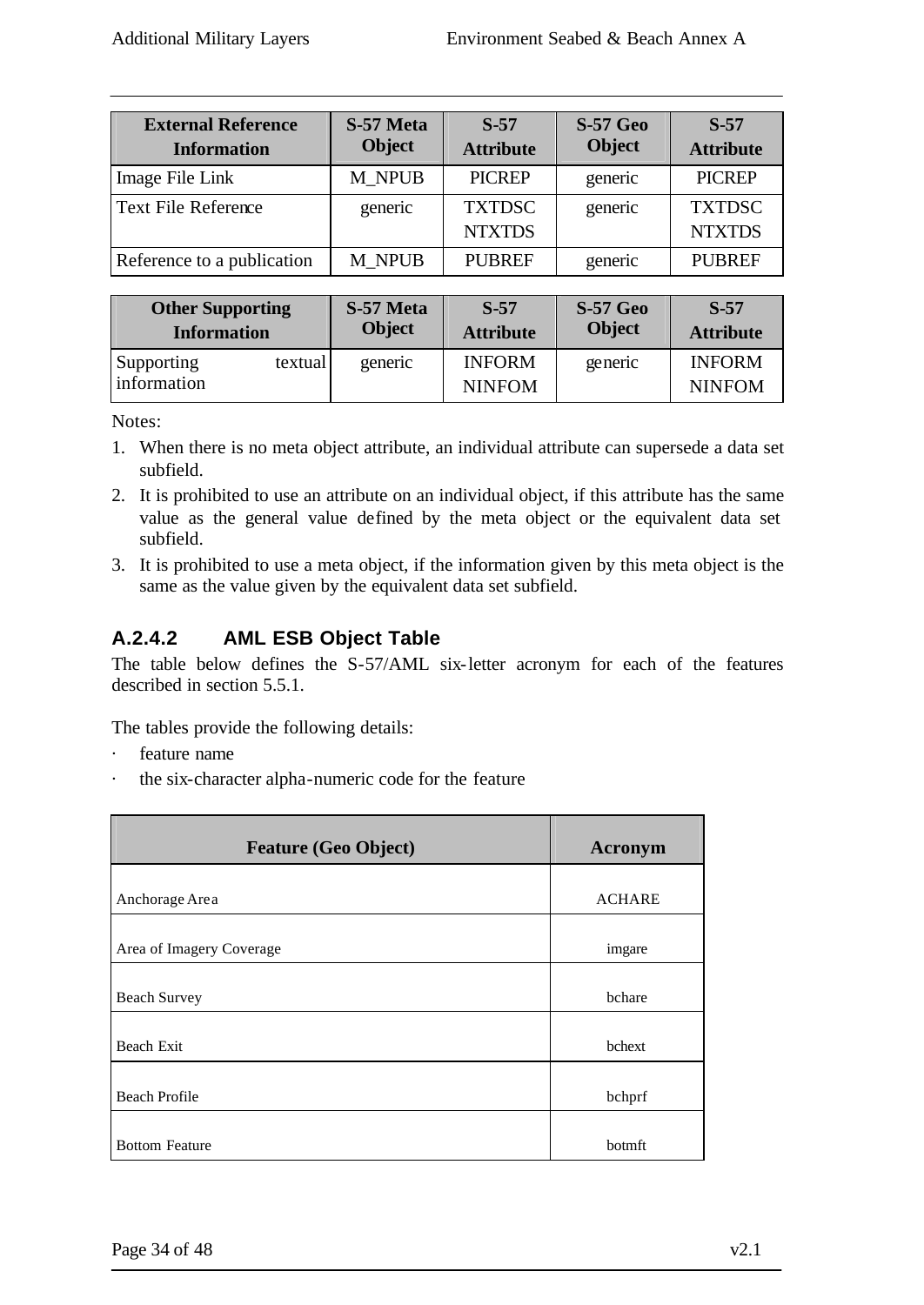| <b>Feature (Geo Object)</b>           | <b>Acronym</b> |
|---------------------------------------|----------------|
| <b>Bottom Tactical Data Area</b>      | btdare         |
| <b>Bridge</b>                         | <b>BRIDGE</b>  |
| Building, single                      | <b>BUISGL</b>  |
| Built-up Area                         | <b>BUAARE</b>  |
| <b>Burial Probability Area</b>        | bprare         |
| Cable Area                            | <b>CBLARE</b>  |
| Cable, Overhead                       | <b>CBLOHD</b>  |
| Cable, Submarine                      | <b>CBLSUB</b>  |
| Coastline                             | <b>COALNE</b>  |
| Control Point                         | <b>CTRPNT</b>  |
| Conveyor                              | <b>CONVYR</b>  |
| Current                               | <b>CURENT</b>  |
| Diving Location                       | divloc         |
| Drop Zone                             | drpzne         |
| Dumping Ground                        | <b>DMPGRD</b>  |
| <b>Environmentally Sensitive Area</b> | envare         |
| <b>Fishing Facility</b>               | <b>FSHFAC</b>  |
| Fortified Structure                   | <b>FORSTC</b>  |
| Geological Layer                      | sedlay         |
| Iceberg                               | icebrg         |
| Iceberg Area                          | brgare         |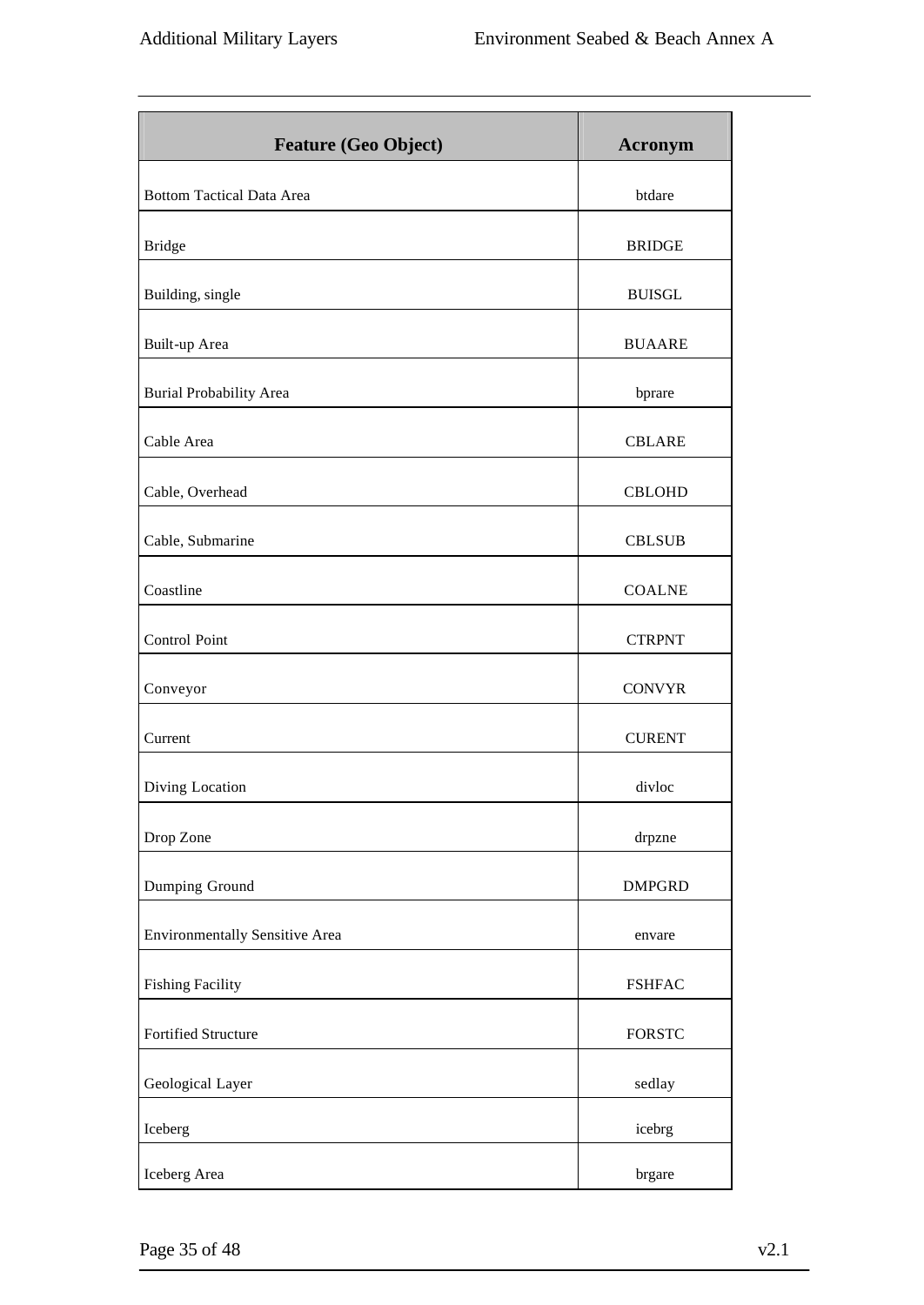| <b>Feature (Geo Object)</b> | <b>Acronym</b> |
|-----------------------------|----------------|
| Ice Lead                    | icelea         |
| Ice Line                    | icelin         |
| Ice Movement                | icemov         |
| Ice Polynya                 | icepol         |
| Land Elevation              | <b>LNDELV</b>  |
| Land Ice                    | Indice         |
| Landing Area                | lngare         |
| <b>Landing Place</b>        | Indplc         |
| Landing Point               | lndpnt         |
| Landing Site                | lndste         |
| <b>Landing Strip</b>        | lndstp         |
| Landing Zone                | lndzne         |
| Landmark                    | <b>LNDMRK</b>  |
| Land Region                 | <b>LNDRGN</b>  |
| Leisure Activity Area       | <b>lsrare</b>  |
| Light                       | <b>LIGHTS</b>  |
| MCM Area                    | mcmare         |
| Mooring Facility            | <b>MORFAC</b>  |
| Performance Data Area       | pfdare         |
| Pipeline Area               | <b>PIPARE</b>  |
| Pipeline, overhead          | <b>PIPOHD</b>  |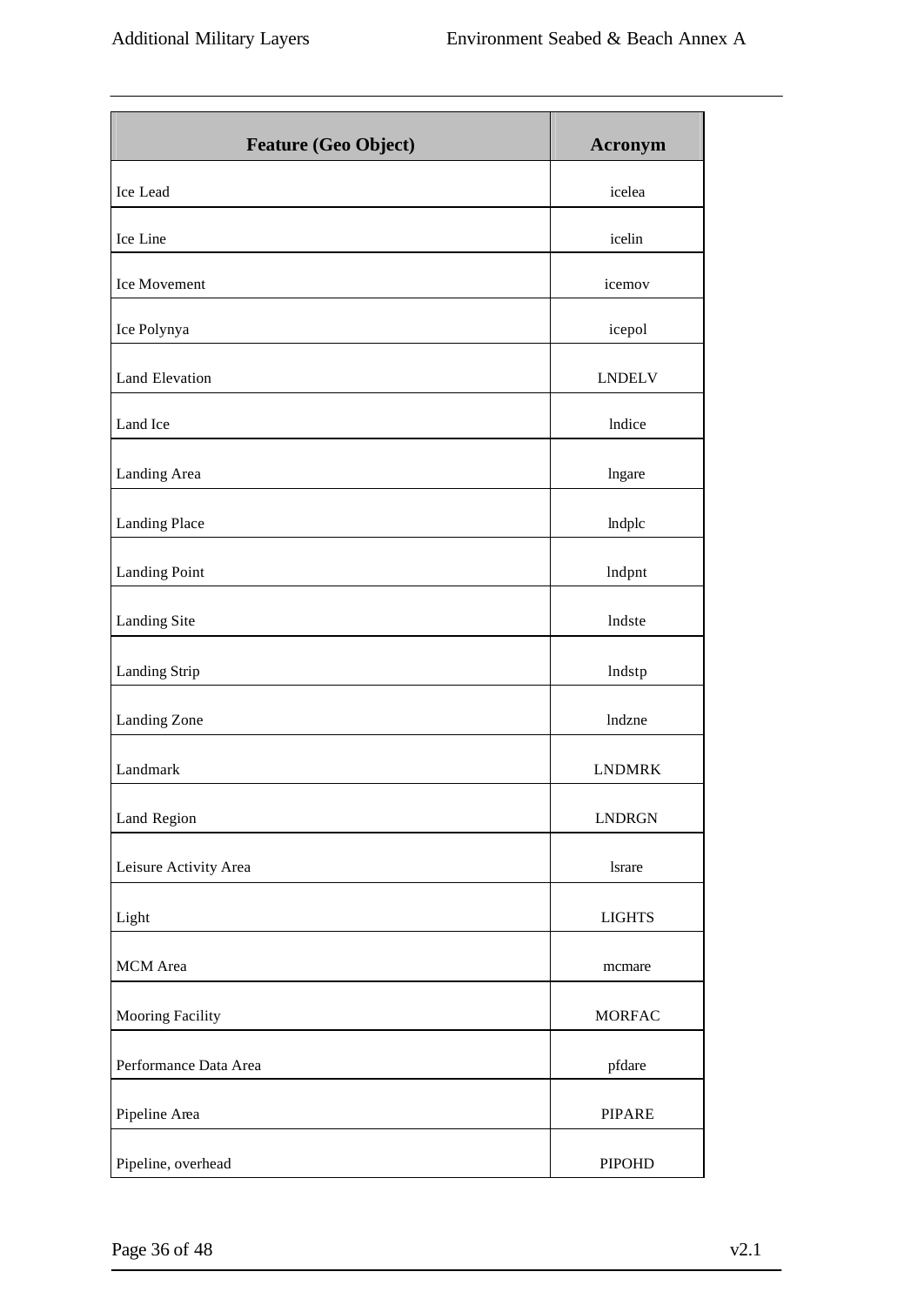| <b>Feature (Geo Object)</b>   | <b>Acronym</b> |
|-------------------------------|----------------|
| Pipeline, submarine/on land   | <b>PIPSOL</b>  |
| <b>Resource Location</b>      | resloc         |
| Risk Data Area                | rkdare         |
| River                         | <b>RIVERS</b>  |
| Road                          | <b>ROADWY</b>  |
| Sea Area                      | <b>SEAARE</b>  |
| Sea Ice                       | seaice         |
| Seismic Activity Area         | seiare         |
| <b>Shelter Location</b>       | shlloc         |
| <b>Shoreline Construction</b> | <b>SLCONS</b>  |
| Trafficability Area           | trfare         |
| <b>Trawl Scours</b>           | twlscr         |
| Viewpoint                     | viewpt         |
| Weed/Kelp                     | WEDKLP         |
| User defined                  | u_defd         |

| <b>Collection &amp; Meta Objects</b>       | Acronym |  |
|--------------------------------------------|---------|--|
| Beach                                      | C AGGR  |  |
| Completeness for the Product Specification | m conf  |  |
| Data Coverage                              | M COVR  |  |
| Data Source Area                           | M_CSCL  |  |
|                                            |         |  |
| Survey Area                                | M SREL  |  |
| Vertical Datum Shift Area                  | m vers  |  |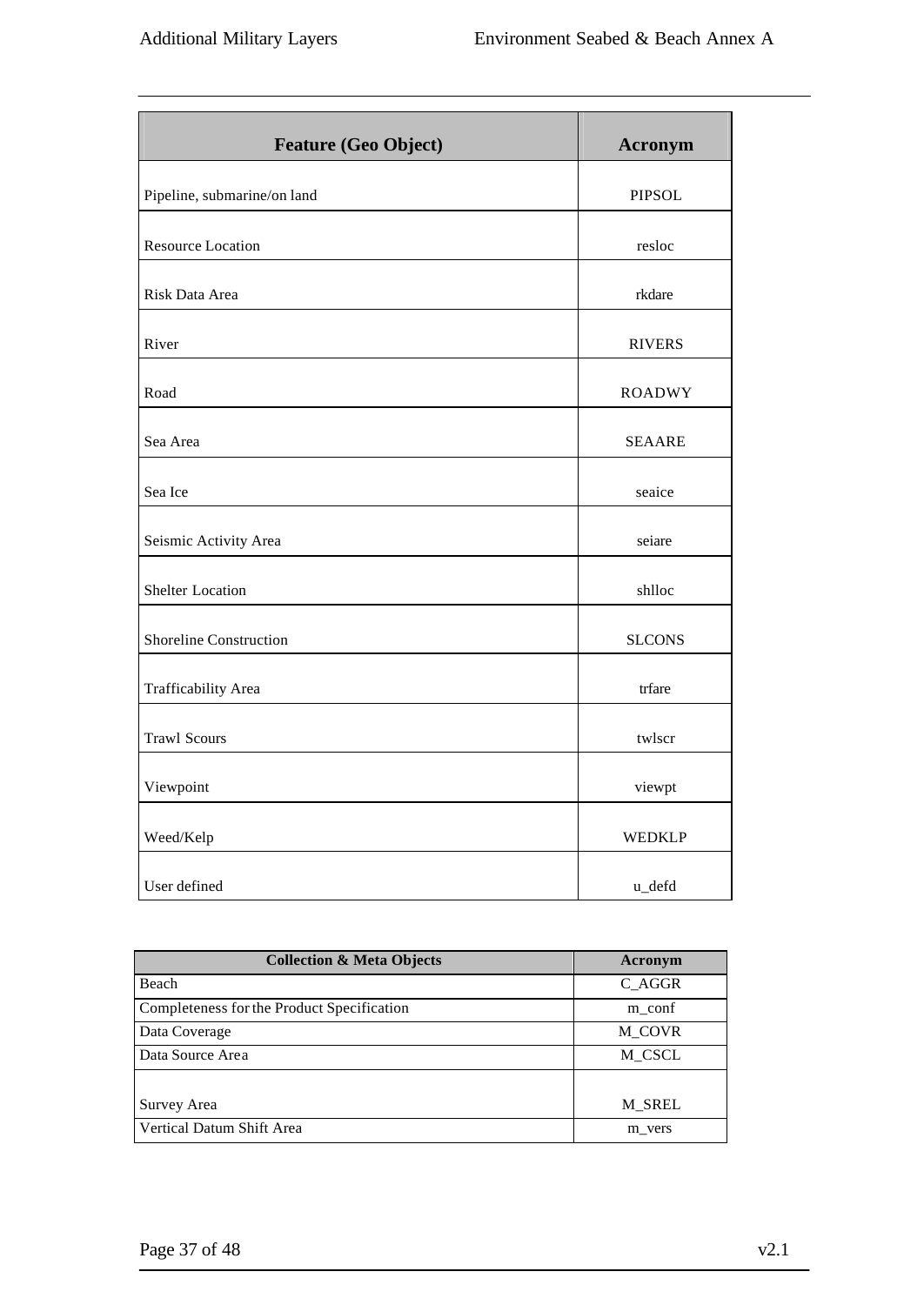### **A.2.4.3 AML ESB Attribute Table**

The table below defines the S-57/AML six-letter acronym for each of the attributes described in section 5.5.2.

The tables provide the following details:

- · the attribute name
- · the six-character alpha-numeric code

Allowable attribute values for all the attributes listed are given in section 5.5, Schema.

| <b>Attribute</b>                         | Acronym       |
|------------------------------------------|---------------|
| <b>Absolute Horizontal Accuracy</b>      | <b>POSACC</b> |
| <b>Absolute Vertical Accuracy</b>        | elvacc        |
| <b>Access Restriction</b>                | accres        |
| Approach                                 | apprch        |
| Attenuation                              | attutn        |
| Bearing                                  | bearng        |
| <b>Bottom Feature Classification</b>     | cathot        |
| <b>Breaker Type</b>                      | brktyp        |
| <b>Bridge Classification</b>             | <b>CATBRG</b> |
| <b>Building Shape</b>                    | <b>BUISHP</b> |
| <b>Burial Mechanism</b>                  | brmchm        |
| <b>Burial Period</b>                     | brperd        |
| <b>Burial Probability</b>                | brprob        |
| <b>Buried Depth</b>                      | <b>BURDEP</b> |
| Capture Date                             | <b>RECDAT</b> |
| Category of Beach                        | catbch        |
| Category of Coastline                    | <b>CATCOA</b> |
| <b>Category of Completeness</b>          | catcnf        |
| Category of coverage                     | <b>CATCOV</b> |
| Category of Light                        | <b>CATLIT</b> |
| <b>Category of Fishing Facility</b>      | <b>CATFIF</b> |
| <b>Category of Mooring Facility</b>      | <b>CATMOR</b> |
| Category of Pipeline                     | <b>CATPIP</b> |
| Category of Sea Area                     | <b>CATSEA</b> |
| Category of Weed/Kelp                    | <b>CATWED</b> |
| Caveat                                   | seccvt        |
| <b>CCM</b> Index                         | ccmidx        |
| Characteristic Detection Probability (B) | csprob        |
| Characteristic Detection Width (A)       | cswidt        |
| <b>Class of Control Point</b>            | <b>CATCTR</b> |
| <b>Classification of Dumping Ground</b>  | <b>CATDPG</b> |
| <b>Classification of Land Region</b>     | <b>CATLND</b> |
| <b>Classification of Road</b>            | <b>CATROD</b> |
| <b>Classification Probability</b>        | clprob        |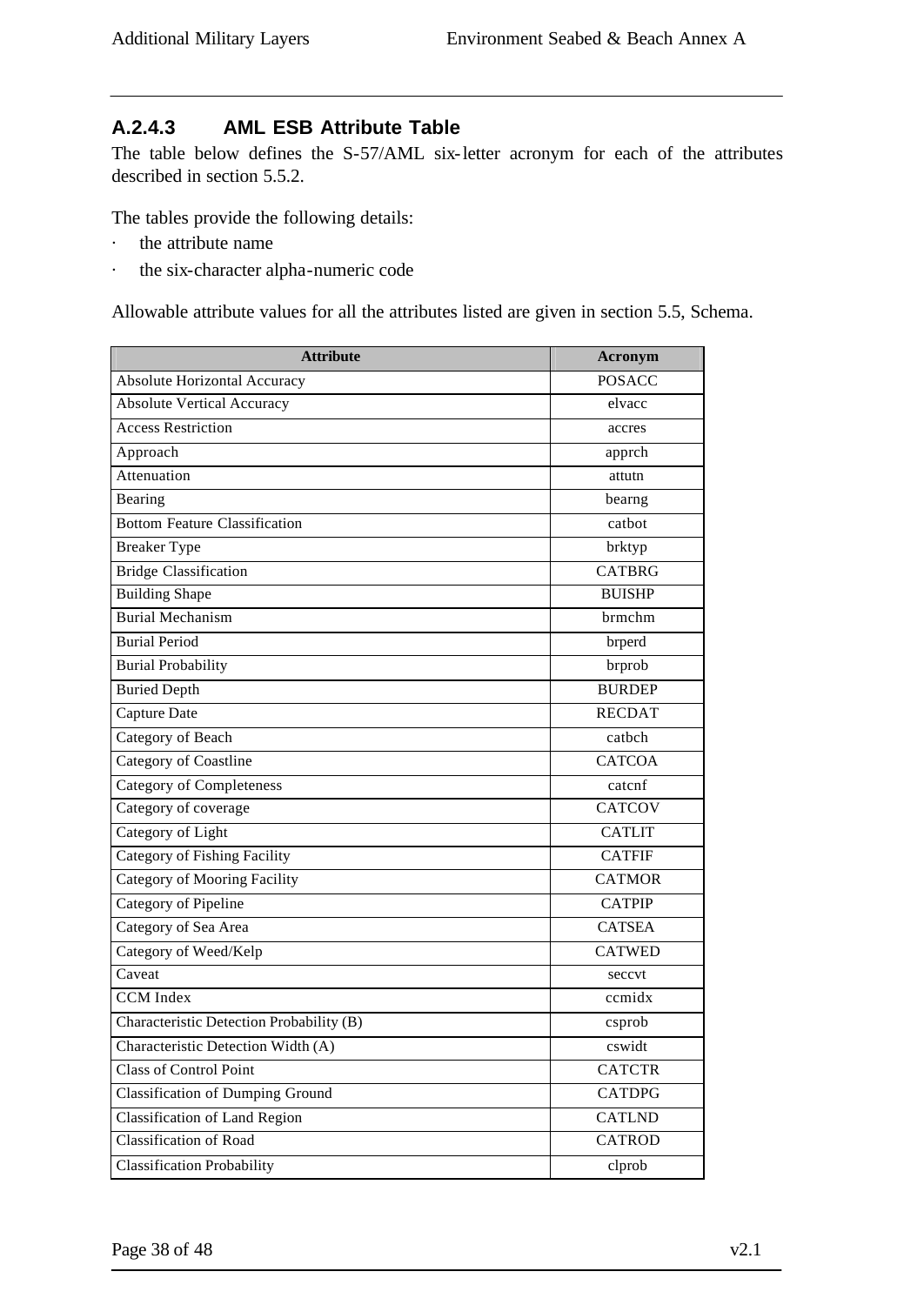| <b>Attribute</b>                     | <b>Acronym</b> |
|--------------------------------------|----------------|
| <b>Clearance Percentage</b>          | clperc         |
| Colour                               | <b>COLOUR</b>  |
| <b>Colour Pattern</b>                | <b>COLPAT</b>  |
| Communications                       | commns         |
| Condition                            | <b>CONDTN</b>  |
| Confidence Level                     | conlev         |
| Conspicuous, radar                   | <b>CONRAD</b>  |
| Conspicuous, visually                | <b>CONVIS</b>  |
| Controlling Authority                | authty         |
| <b>Copyright Statement</b>           | cpyrit         |
| <b>Current Velocity</b>              | <b>CURVEL</b>  |
| Dangerous Marine and Land Life       | dgmrlf         |
| Density                              | bulkdn         |
| Depth of Activity                    | depact         |
| Depth of Layer                       | deplyr         |
| Depth of Water over Feature          | <b>VALSOU</b>  |
| Depth Range - shoalest value         | DRVAL1         |
| Depth Range - deepest value          | DRVAL2         |
| Depth Units                          | <b>DUNITS</b>  |
| <b>Detection Probability</b>         | dtprob         |
| Disposal Probability                 | dsprob         |
| Diver's Thrust Test Depth            | dttdep         |
| Diver's Thrust Test Number           | dttnum         |
| Diving Activity                      | divact         |
| Elevation                            | <b>ELEVAT</b>  |
| <b>End Date</b>                      | <b>DATEND</b>  |
| Error Ellipse                        | errell         |
| <b>Exhibition Condition of Light</b> | <b>EXCLIT</b>  |
| <b>Exit Description</b>              | extdes         |
| <b>Exit Usability</b>                | exitus         |
| Foliar Index                         | folinx         |
| Function                             | <b>FUNCTN</b>  |
| <b>Gas Content</b>                   | gascon         |
| Gradient                             | gradnt         |
| Grain Size                           | grnsiz         |
| Height                               | <b>HEIGHT</b>  |
| Height/Length Units                  | <b>HUNITS</b>  |
| HF Bottom Loss                       | hfbmls         |
| <b>Horizontal Clearance</b>          | <b>HORCLR</b>  |
| Horizontal Length                    | <b>HORLEN</b>  |
| Horizontal Width                     | <b>HORWID</b>  |
| Ice Attribute Concentration Total    | iceact         |
| <b>Iceberg Shape</b>                 | icebsh         |
| Iceberg Size                         | icebsz         |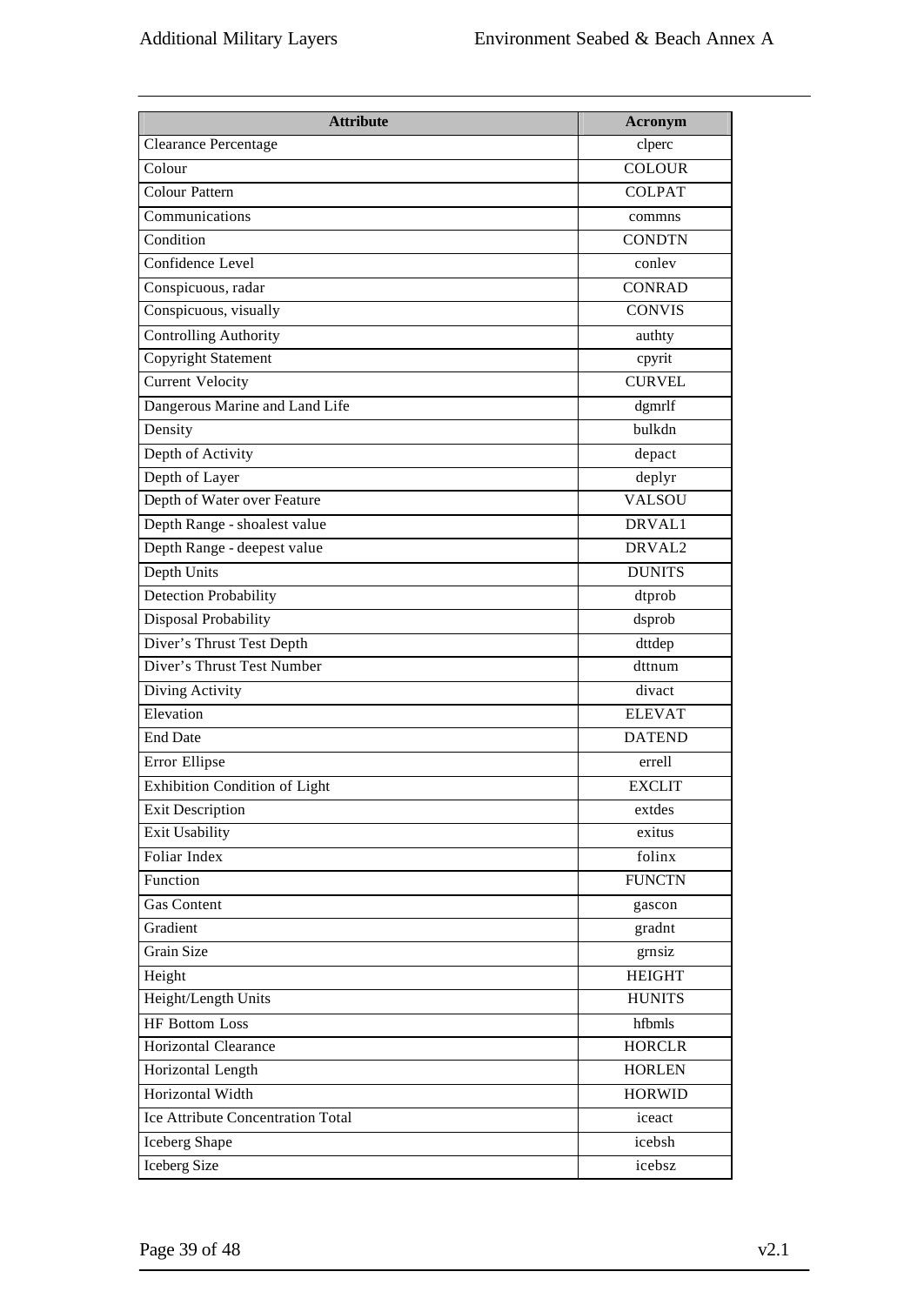| <b>Attribute</b>                                | Acronym       |
|-------------------------------------------------|---------------|
| Ice Coverage Type                               | icecvt        |
| Icedrift or Iceberg Direction                   | icebdr        |
| Icedrift or Iceberg Speed                       | icebsp        |
| <b>Ice Factor</b>                               | <b>ICEFAC</b> |
| <b>Ice Lead Status</b>                          | icelst        |
| Ice Lead Type                                   | icelty        |
| Ice Line Category                               | icelnc        |
| Ice Polynya Type                                | icepty        |
| Ice Polynya Status                              | icepst        |
| Ice Ridge Development                           | icerdy        |
| Ice Stage of Development                        | icesod        |
| Image File Link                                 | <b>PICREP</b> |
| Industry                                        | indtry        |
| International Defence Organisation (IDO) status | secido        |
| Land Ice                                        | icelnd        |
| <b>Landing Conditions</b>                       | Indcon        |
| Layer Number                                    | laynum        |
| <b>Legal Status</b>                             | legsta        |
| Leisure Activity                                | <b>lsract</b> |
| <b>LF Bottom Loss</b>                           | <b>lfbmls</b> |
| <b>Lifting Capacity</b>                         | <b>LIFCAP</b> |
| Light Characteristic                            | <b>LITCHR</b> |
| <b>Light Visibility</b>                         | <b>LITVIS</b> |
| Logistics                                       | logtcs        |
| Manoeuvring                                     | manvrg        |
| Marks Navigational - System of                  | <b>MARSYS</b> |
| Maximum distance between survey lines           | <b>SDISMX</b> |
| Maximum Ice Thickness                           | icemax        |
| Mean Shear Strength                             | msstrg        |
| MGS Type                                        | mgstyp        |
| <b>Migration Direction</b>                      | migdir        |
| <b>Migration Speed</b>                          | migspd        |
| Milec Density                                   | milden        |
| Military Load Classification                    | mlclas        |
| Mine Threat Density                             | mntden        |
| Minehunting Classification                      | mhclas        |
| Minimum distance between survey lines           | <b>SDISMN</b> |
| Minimum Ice Thickness                           | icemin        |
| Multiplicity of lights                          | <b>MLTYLT</b> |
| Name                                            | <b>OBJNAM</b> |
| Name (in national language)                     | <b>NOBJNM</b> |
| Nature of Construction                          | <b>NATCON</b> |
| Nature of Geological Layer                      | natsed        |
| Nature of Geological Layer - Qualifying Terms   |               |
|                                                 | <b>NATQUA</b> |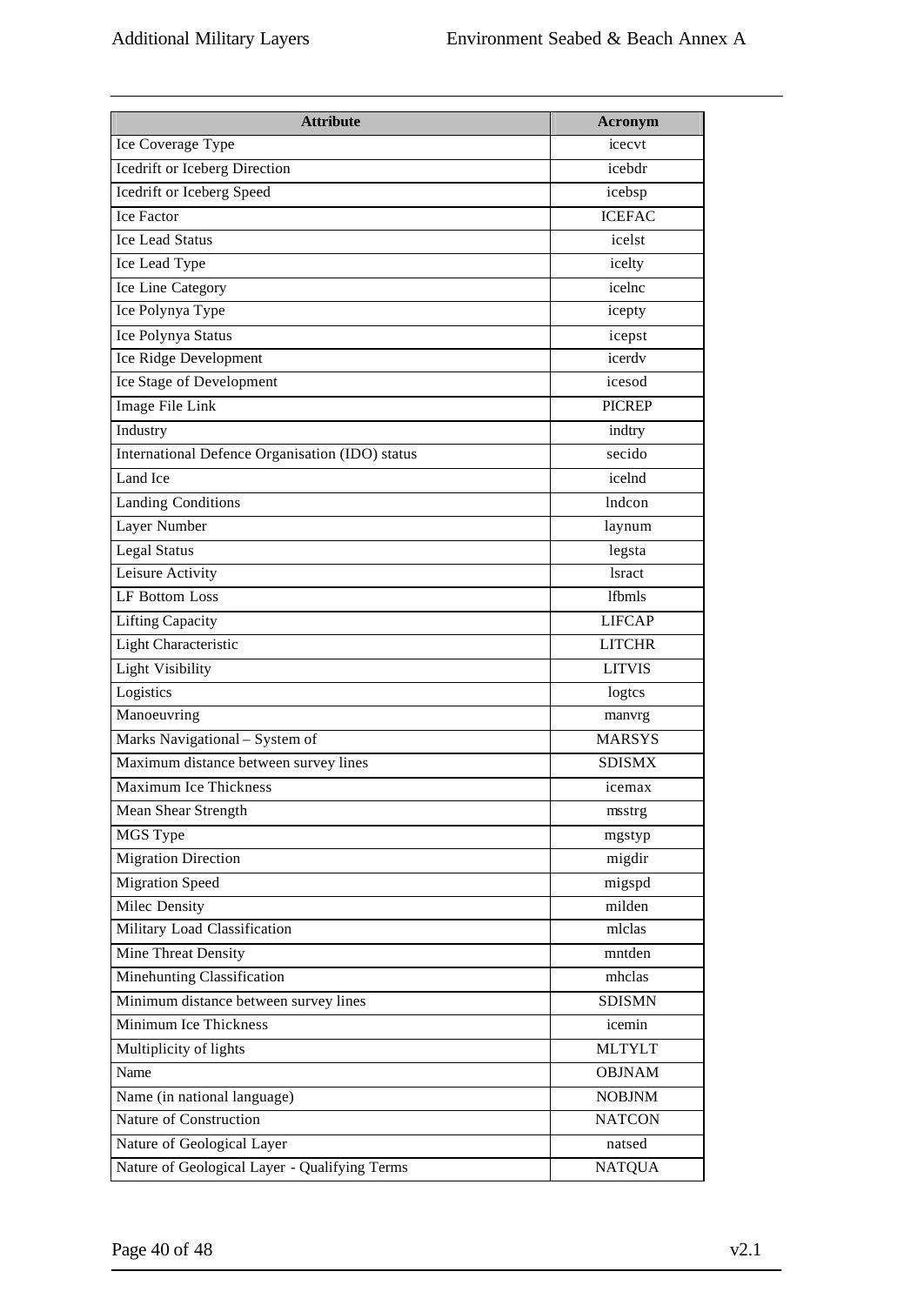| <b>Attribute</b>                       | Acronym       |
|----------------------------------------|---------------|
| Navigational Description               | navdes        |
| Navigational Difficulty                | navdif        |
| <b>NOMBO</b> Density                   | nomden        |
| Number of Remaining Mines              | numrmn        |
| Number of Icebergs in Area             | icebnm        |
| Orientation                            | <b>ORIENT</b> |
| Originator                             | orgntr        |
| <b>Owner Authority</b>                 | secown        |
| <b>Pier Contact Details</b>            | pierod        |
| Pier Description                       | pierdn        |
| Population                             | popltn        |
| Porosity                               | porsty        |
| <b>Prairies Density</b>                | prsden        |
| Probability for Remaining Mines        | prbrmn        |
| Producing Country                      | <b>PRCTRY</b> |
| Product                                | <b>PRODCT</b> |
| Production Agency                      | <b>AGENCY</b> |
| <b>Protective Marking</b>              | secpmk        |
| Quality of position                    | <b>QUAPOS</b> |
| Quality of Beach Data                  | quabch        |
| Quality of sounding measurement        | QUASOU        |
| Reference to a publication             | <b>PUBREF</b> |
| <b>Reflection Coefficient</b>          | reflco        |
| Relative Horizontal Accuracy           | <b>HORACC</b> |
| <b>Relative Vertical Accuracy</b>      | <b>VERACC</b> |
| Remaining Mines Likely, Maximum Number | rmnlmn        |
| Reverberation                          | revebn        |
| <b>Reverberation Frequency</b>         | revfqy        |
| <b>Reverberation Grazing Angle</b>     | revgan        |
| Sample Retained                        | samret        |
| Seabed Coverage                        | sbdcov        |
| Sea Direction                          | seadir        |
| Seasonal End Date                      | <b>PEREND</b> |
| <b>Seasonal Start Date</b>             | <b>PERSTA</b> |
| Sector Limit 1                         | SECTR1        |
| Sector Limit 2                         | SECTR2        |
| Self Protection (Air)                  | sfptna        |
| Self Protection (Near Defence)         | sptnnd        |
| Self Protection (Surface)              | sfptns        |
| Sensor Coverage                        | sencov        |
| Signal Group                           | <b>SIGGRP</b> |
| Signal Period                          | <b>SIGPER</b> |
| Signal Sequence                        | SIGSEQ        |
| Simple Initial Threat                  | sminth        |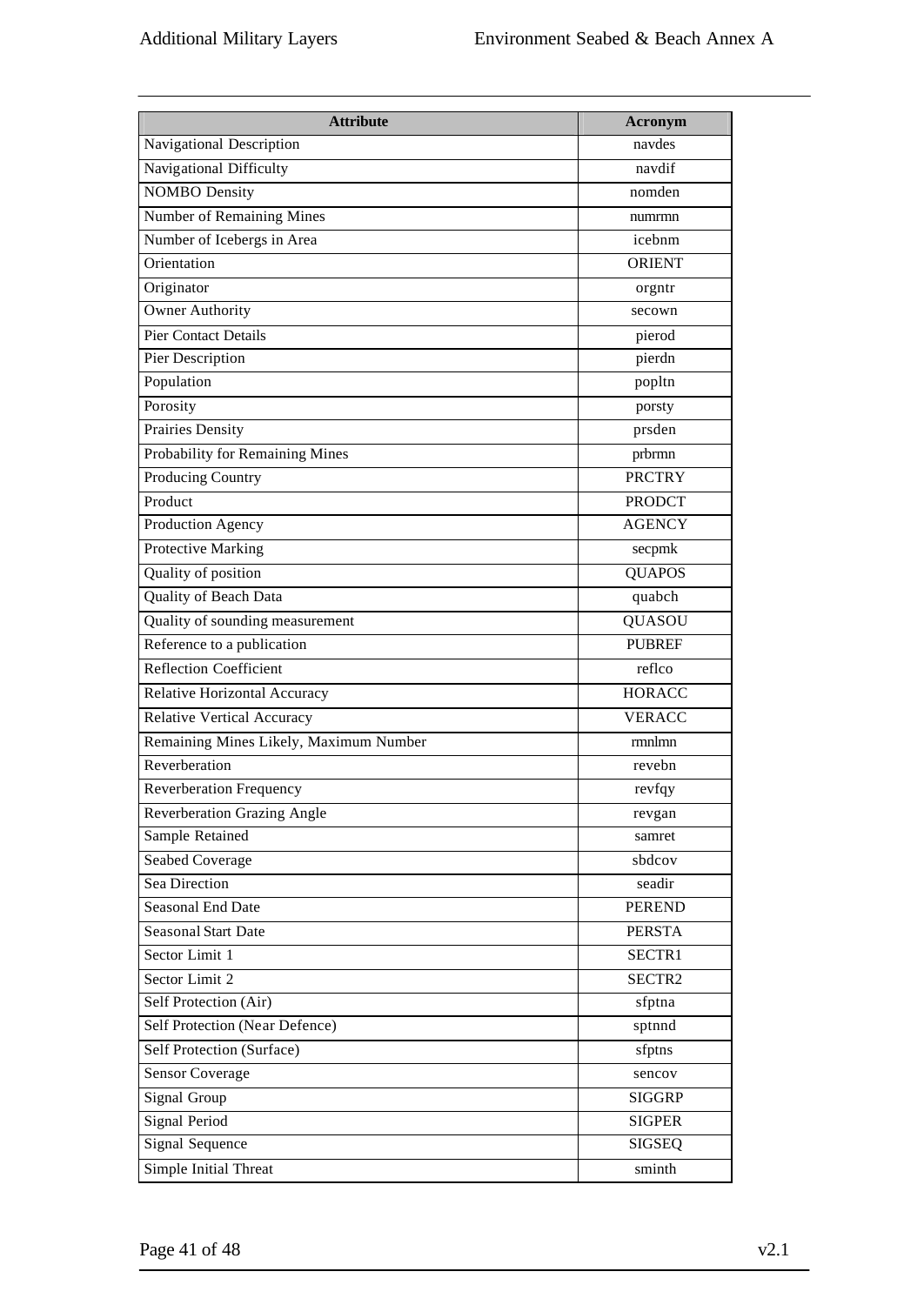| <b>Attribute</b>                                      | <b>Acronym</b>          |
|-------------------------------------------------------|-------------------------|
| Sonar Reflectivity                                    | snrflc                  |
| Sound Velocity                                        | sndvel                  |
| <b>Sounding Datum</b>                                 | soudat                  |
| Source Agency                                         | <b>SORIND</b>           |
|                                                       | (comma separated value) |
| <b>Source Country</b>                                 | <b>SORIND</b>           |
|                                                       | (comma separated value) |
| <b>Source Date</b>                                    | <b>SORDAT</b>           |
| Source ID                                             | <b>SORIND</b>           |
|                                                       | (comma separated value) |
| Source Scale                                          | <b>CSCALE</b>           |
| Source Type                                           | <b>SORIND</b>           |
|                                                       | (comma separated value) |
| <b>Start Date</b>                                     | <b>DATSTA</b>           |
| <b>Status</b>                                         | <b>STATUS</b>           |
| <b>Steepest Face Orientation</b>                      | stfotn                  |
| <b>Strength According to Richter Scale</b>            | ricsca                  |
| Suitability for ACV use                               | stbacy                  |
| Supporting textual information                        | <b>INFORM</b>           |
| Supporting textual information (in national language) | <b>NINFOM</b>           |
| Surf Height                                           | srfhgt                  |
| Surf Zone                                             | srfzne                  |
| <b>Surface Threat</b>                                 | surtht                  |
| Survey authority                                      | <b>SURATH</b>           |
| <b>Survey Date End</b>                                | <b>SUREND</b>           |
| <b>Survey Date Start</b>                              | <b>SURSTA</b>           |
| Survey type                                           | <b>SURTYP</b>           |
| Swell Height                                          | swlhgt                  |
| Target Reference Weight                               | tgrfwt                  |
| Technique of sounding measurement                     | <b>TECSOU</b>           |
| Text File Reference                                   | <b>TXTDSC</b>           |
| Text File Reference (in national language)            | <b>NTXTDS</b>           |
| Textual description                                   | txtdes                  |
| The largest scale of survey information               | SCVAL1                  |
| The smallest scale of survey information              | SCVAL2                  |
| <b>Tidal Range</b>                                    | tdlrng                  |
| <b>Tidal Type</b>                                     | tdltyp                  |
| Time of Year                                          | timeyr                  |
| Trafficability                                        | cattrf                  |
| Type of Anchorage                                     | <b>CATACH</b>           |
| Type of Built-up Area                                 | <b>CATBUA</b>           |
| Type of Cable                                         | <b>CATCBL</b>           |
| Type of Conveyor                                      | <b>CATCON</b>           |
| Type of Fortified Structure                           | <b>CATFOR</b>           |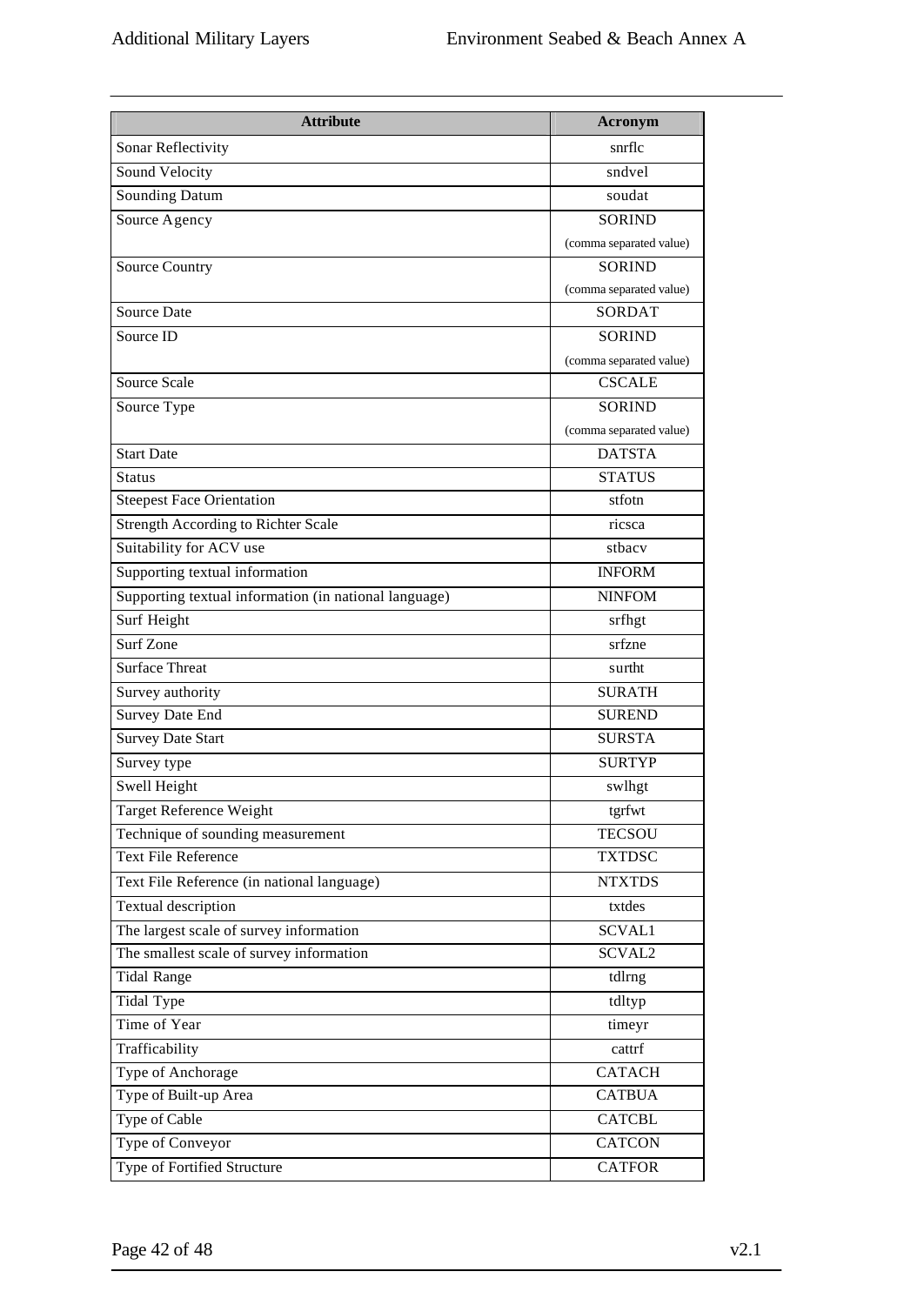| <b>Attribute</b>                        | <b>Acronym</b> |
|-----------------------------------------|----------------|
| Type of Imagery                         | catimg         |
| Type of Landmark                        | <b>CATLMK</b>  |
| Type of Resource Location               | typres         |
| Type of Shoreline Construction          | <b>CATSLC</b>  |
| <b>Undetectable Mines Ratio</b>         | undmnr         |
| Undetectable Mines Ratio with Burial    | umnrwh         |
| Undetectable Mines Ratio without Burial | umrwob         |
| Value of Nominal Range                  | <b>VALNMR</b>  |
| <b>Vertical Clearance</b>               | <b>VERCLR</b>  |
| Vertical Clearance, Closed              | <b>VERCCL</b>  |
| Vertical Clearance, Open                | <b>VERCOP</b>  |
| Vertical Clearance, safe                | <b>VERCSA</b>  |
| <b>Vertical Datum</b>                   | <b>VERDAT</b>  |
| Vertical datum shift parameter          | vershf         |
| Vertical Length                         | <b>VERLEN</b>  |
| <b>Water Clarity</b>                    | watclr         |
| Water Level Effect                      | <b>WATLEV</b>  |
| Wavelength                              | wavlen         |
| Weapon Coverage                         | wpncov         |
| Weight Bearing Capability               | wbrcap         |
| Zone Colour                             | znecol         |

### **A.2.4.4 Mandatory Attributes**

The table below specifies attributes that are mandatory to specific features in ESB. Features not included in this table have no mandatory attributes.

| <b>Feature</b> | <b>Attributes</b> |        |               |               |  |  |
|----------------|-------------------|--------|---------------|---------------|--|--|
| <b>ACHARE</b>  | <b>CATACH</b>     |        |               |               |  |  |
| bchare         | quabch            | orgntr | <b>SUREND</b> | <b>SURSTA</b> |  |  |
| botmft         | catbot            |        |               |               |  |  |
| <b>BRIDGE</b>  | <b>CATBRG</b>     |        |               |               |  |  |
| <b>BUUARE</b>  | <b>CATBUA</b>     |        |               |               |  |  |
| $C_{AGGR}$     | catbch            |        |               |               |  |  |
| <b>CBLARE</b>  | <b>CATCBL</b>     |        |               |               |  |  |
| <b>CBLOHD</b>  | <b>CATCBL</b>     |        |               |               |  |  |
| <b>CBLSUB</b>  | <b>CATCBL</b>     |        |               |               |  |  |
| <b>COALNE</b>  | <b>CATCOA</b>     |        |               |               |  |  |
| <b>CONVYR</b>  | <b>CATCON</b>     |        |               |               |  |  |
| <b>CTRPNT</b>  | <b>CATCTR</b>     |        |               |               |  |  |
| <b>DMPGRD</b>  | <b>CATDPG</b>     |        |               |               |  |  |
| <b>FSHFAC</b>  | <b>CATFIF</b>     |        |               |               |  |  |
| <b>FORSTC</b>  | <b>CATFOR</b>     |        |               |               |  |  |
| icelea         | icelty            |        |               |               |  |  |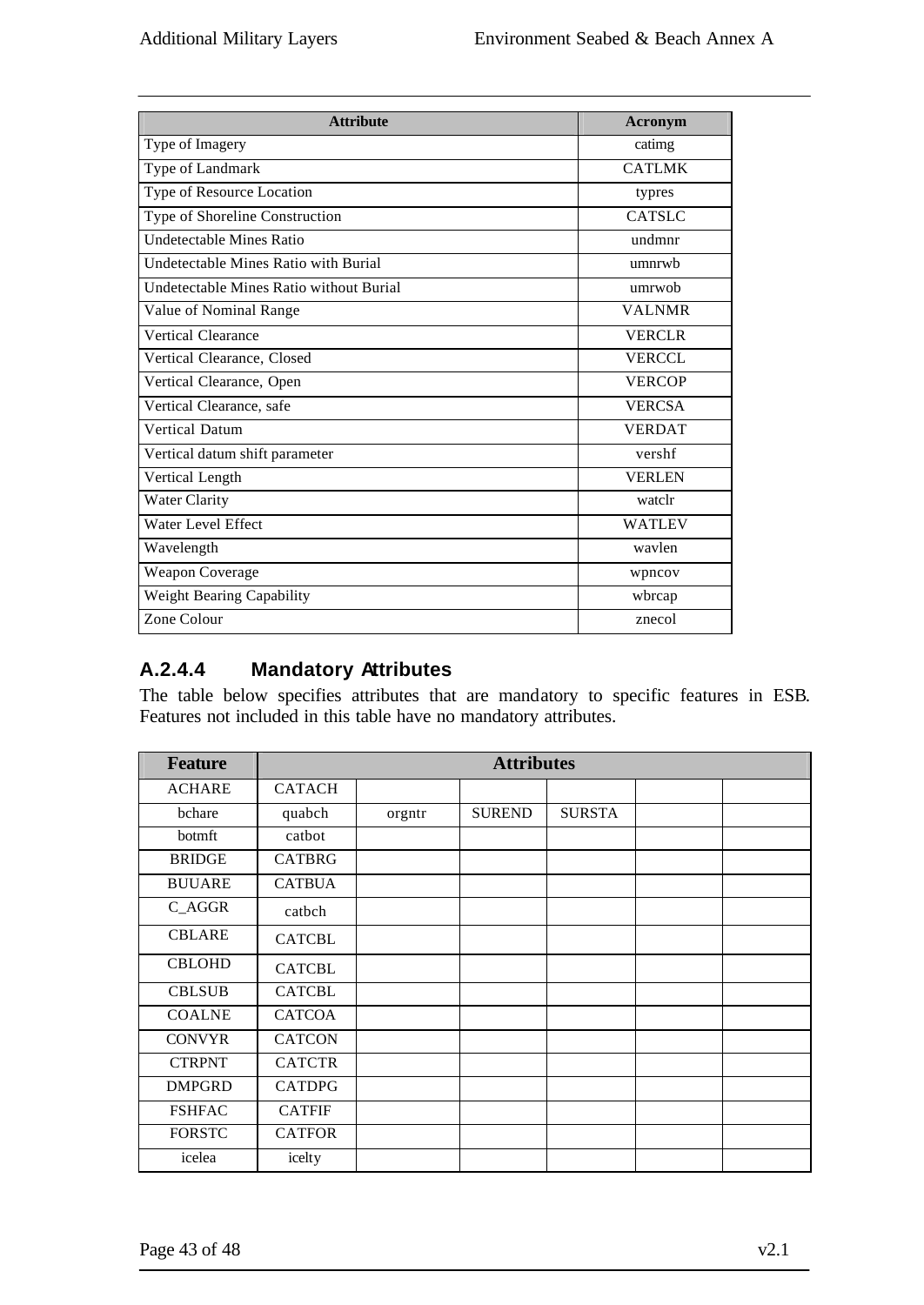| Feature       | <b>Attributes</b> |                  |                         |               |               |        |  |
|---------------|-------------------|------------------|-------------------------|---------------|---------------|--------|--|
| icelin        | icelnc            |                  |                         |               |               |        |  |
| icepol        | icepty            |                  |                         |               |               |        |  |
| imgare        | catimg            |                  |                         |               |               |        |  |
| <b>LIGHTS</b> | <b>CATLIT</b>     |                  |                         |               |               |        |  |
| <b>LNDELV</b> | <b>ELEVAT</b>     |                  |                         |               |               |        |  |
| <b>LNDMRK</b> | <b>CATLMK</b>     |                  |                         |               |               |        |  |
| <b>LNDRGN</b> | <b>CATLND</b>     |                  |                         |               |               |        |  |
| M_ACCY        | <b>POSACC</b>     |                  |                         |               |               |        |  |
| m_clas        | secpmk            | secown           | either but not both of: |               | secido        | seccvt |  |
| m_conf        | catcnf            |                  |                         |               |               |        |  |
| M_COVR        | <b>CATCOV</b>     |                  |                         |               |               |        |  |
| M_CSCL        | <b>CSCALE</b>     |                  |                         |               |               |        |  |
| M_NPUB        | at least one of:  |                  | <b>PICREP</b>           | <b>PUBREF</b> |               |        |  |
| M_PROD        | cpyrit            | at least one of: |                         | <b>AGENCY</b> | <b>PRCTRY</b> |        |  |
| M_SDAT        | soudat            |                  |                         |               |               |        |  |
| M_SREL        | <b>SURATH</b>     | <b>SUREND</b>    | <b>SURSTA</b>           |               |               |        |  |
| M_UNIT        | at least one of:  |                  | <b>HUNITS</b>           | <b>DUNITS</b> |               |        |  |
| M_VDAT        | <b>VERDAT</b>     |                  |                         |               |               |        |  |
| m_vers        | vershf            |                  |                         |               |               |        |  |
| <b>MORFAC</b> | <b>CATMOR</b>     |                  |                         |               |               |        |  |
| <b>PIPARE</b> | <b>CATPIP</b>     |                  |                         |               |               |        |  |
| <b>PIPOHD</b> | <b>CATPIP</b>     |                  |                         |               |               |        |  |
| <b>PIPSOL</b> | <b>CATPIP</b>     |                  |                         |               |               |        |  |
| resloc        | typres            |                  |                         |               |               |        |  |
| <b>ROADWY</b> | <b>CATROD</b>     |                  |                         |               |               |        |  |
| <b>SEAARE</b> | <b>CATSEA</b>     |                  |                         |               |               |        |  |
| sedlay        | natsed            |                  |                         |               |               |        |  |
| <b>SLCONS</b> | <b>CATSLC</b>     |                  |                         |               |               |        |  |
| trfare        | cattrf            |                  |                         |               |               |        |  |
| <b>WEDKLP</b> | <b>CATWED</b>     |                  |                         |               |               |        |  |

# **A.2.4.5 Mandatory Features**

There are no mandatory features in AML ESB.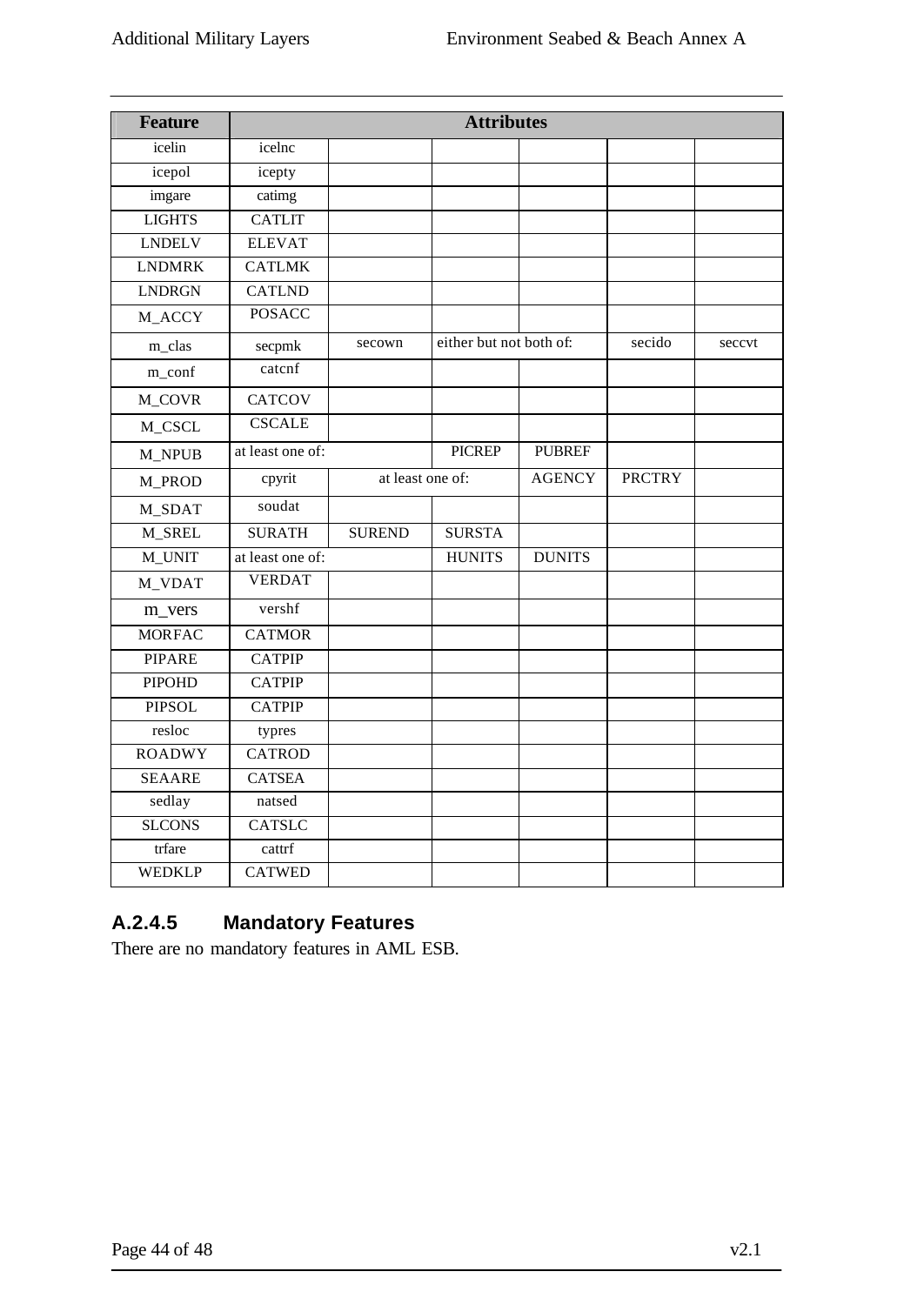### **A.2.4.6 Attribute Definitions**

AML attribute definitions, permissible values, formats, together with details of S-57 encoding, are given in the AML Object & Attribute Catalogue.

### **A.2.4.7 Relationships Between Features**

Relationships are defined between features in AML ESB by using the methods specified in sections A.2.4.7.1 and A.2.4.7.2. The application of these relationships is described in section A.3, 'AML ESB Guidance on Feature Coding and Attribution'.

### *A.2.4.7.1 Collection Objects*

All association or aggregation relationships using collection objects classes 'aggregation' (C\_AGGR), or 'association' (C\_ASSO) are assumed to be peer to peer. The 'Relationship Indicator' [RIND] subfield of these collection feature records must be  $\{3\}$  = peer.

#### *A.2.4.7.2 Nominated Master feature Record*

All hierarchical relationships (master to slave) must be encoded by using a nominated 'master' feature record carrying the pointers to the 'slave' objects in the 'Relationship Indicator' [RIND] subfield in the 'Feature Record to Feature Object Pointer' [FFPT] field with the value  $\{2\}$  = slave.

### **A.2.4.8 Dependency Between Attributes**

Refer to sections A.2.4.3 and A.3, for details of relationships between attributes.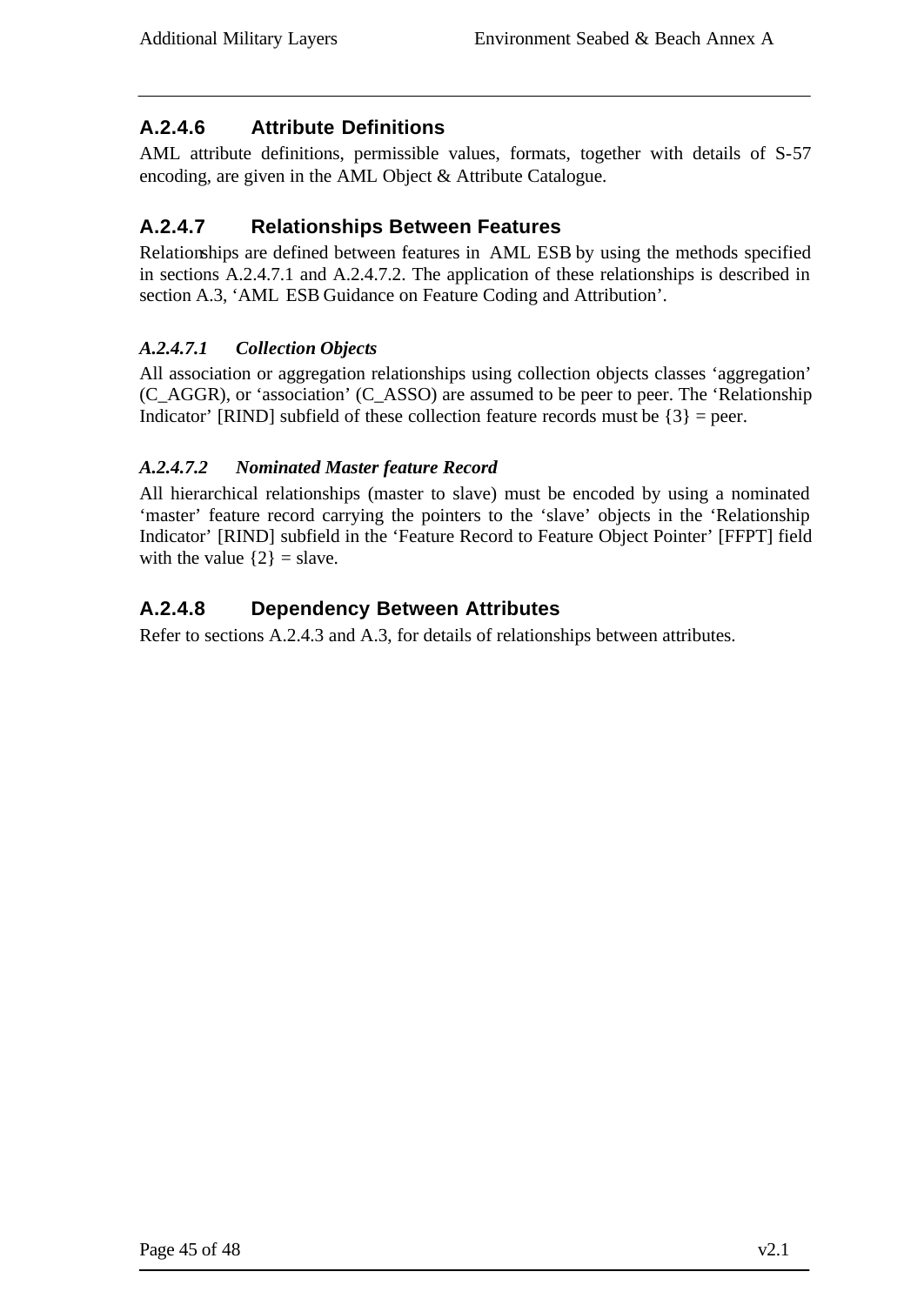# **A.3 AML ESB Guidance on Feature Coding and Attribution**

# *A.3.1 scope*

The following clauses specify the conventions that are to be used to encode the geometry and semantic description of objects in AML ESB.

This document describes how to encode information that the cartographer considers relevant to a specific purpose. The content of AML ESB is at the discretion of the producing authority provided that the conventions described below are followed.

# *A.3.2General Rules*

Generally, the conventions extant in S-57 APPENDIX B.1, Annex A, Use of the Object Catalogue for ENC will also apply to the AML ESB product. However, there may be some cases where the range of allowable attribute values may differ, or where additional attributes apply. The following guide-lines seek to clarify such amendments or additions for use in AML ESB.

This document must be used in conjunction with the AML ESB product specification.

## **A.3.2.1 Sounding Datum**

The default value for the entire data set is given in the 'Sounding Datum' [SDAT] subfield of the 'Data Set Parameter' [DSPM] field. If the sounding datum is different to the value given in the SDAT subfield for some part of the data set, it must be encoded as meta object M\_SDAT.

The areas covered by meta objects M\_SDAT must be mutually exclusive.

Meta object : Sounding datum (M\_SDAT) Attributes : soudat **INFORM** NINFOM

The sounding datum attribute 'soudat' can also apply on an individual object (see note).

#### NOTE:

When using the attributes VALSOU, WATLEV, DRVAL1 and DRVAL2 on an individual object the following criteria apply:

The 'soudat' attribute must be populated if the sounding datum:

differs from the sounding datum specified in the SDAT subfield of the Data Set Parameter (DSPM) field structure

or,

differs from the sounding datum attribute 'soudat' specified by a M\_SDAT metaobject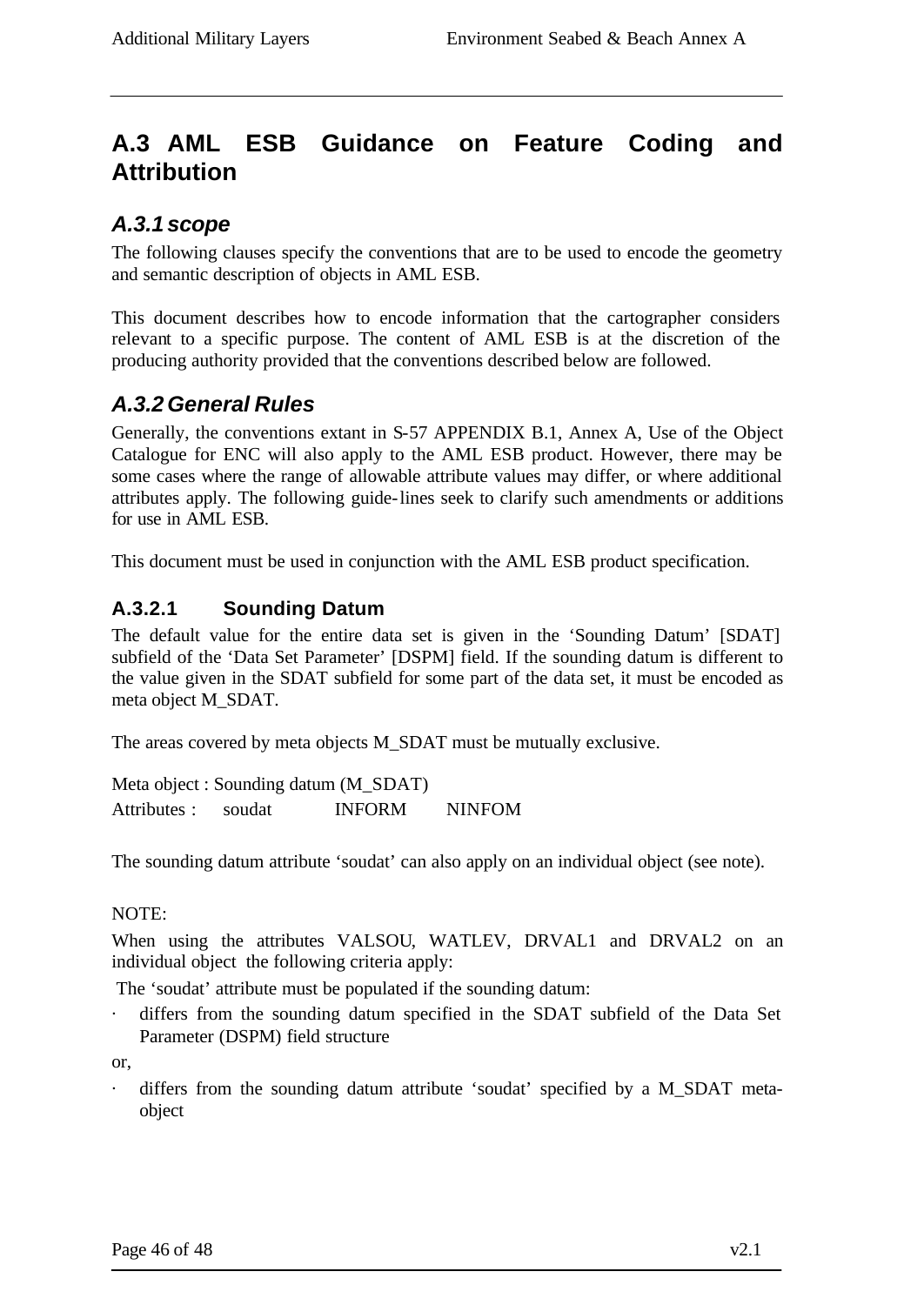### **A.3.2.2 Vertical Datum**

The default value for the entire data set is given in the 'Vertical Datum' [VDAT] subfield of the 'Data Set Parameter' [DSPM] field. If the vertical datum is different to the value given in the VDAT subfield for some part of the data set, it must be encoded as meta object M\_VDAT.

The areas covered by meta objects M\_VDAT must be mutually exclusive.

Meta object : Vertical datum (M\_VDAT) Attributes : VERDAT INFORM NINFOM

The vertical datum attribute VERDAT can also apply on an individual object (see note).

NOTE:

When using the attributes ELEVAT, HEIGHT, VERCLR, VERCCL, VERCOP and VERCSA on an individual object the following criteria apply:

The VERDAT attribute must be populated if the vertical datum:

· differs from the vertical datum specified in the VDAT subfield of the Data Set Parameter (DSPM) field structure

or,

differs from the vertical datum attribute VERDAT specified by a M\_VDAT metaobject

### **A.3.2.3 Units**

Units are specified in the 'Units of Depth Measurement' [DUNI] subfield and 'Units of Height Measurement' [HUNI] subfield of the 'Data Set Parameter' [DSPM] field. If the units for an individual object are different to either of the values given in the DUNI or HUNI subfields for some part of the data set, it must be encoded as meta object M\_UNIT.

The areas covered by meta objects M\_UNIT must be mutually exclusive.

Meta object : Units of measurement of data (M\_UNIT) Attributes : HUNITS INFORM NINFOM or DUNITS INFORM NINFOM

The unit attributes 'HUNITS' and 'DUNITS' can also apply on an individual object (see note).

NOTE:

When using the attributes VALSOU, HORLEN, HORWID, VERLEN, BURDEP, DRVAL1, DRVAL2, deplyr, cswidt, ELEVAT, HEIGHT, VERCSA, HORCLR, VERCLR, VERCCL, VERCOP and ICEFAC on an individual object the following criteria apply:

The measurement units must be set to the appropriate units using the HUNITS or